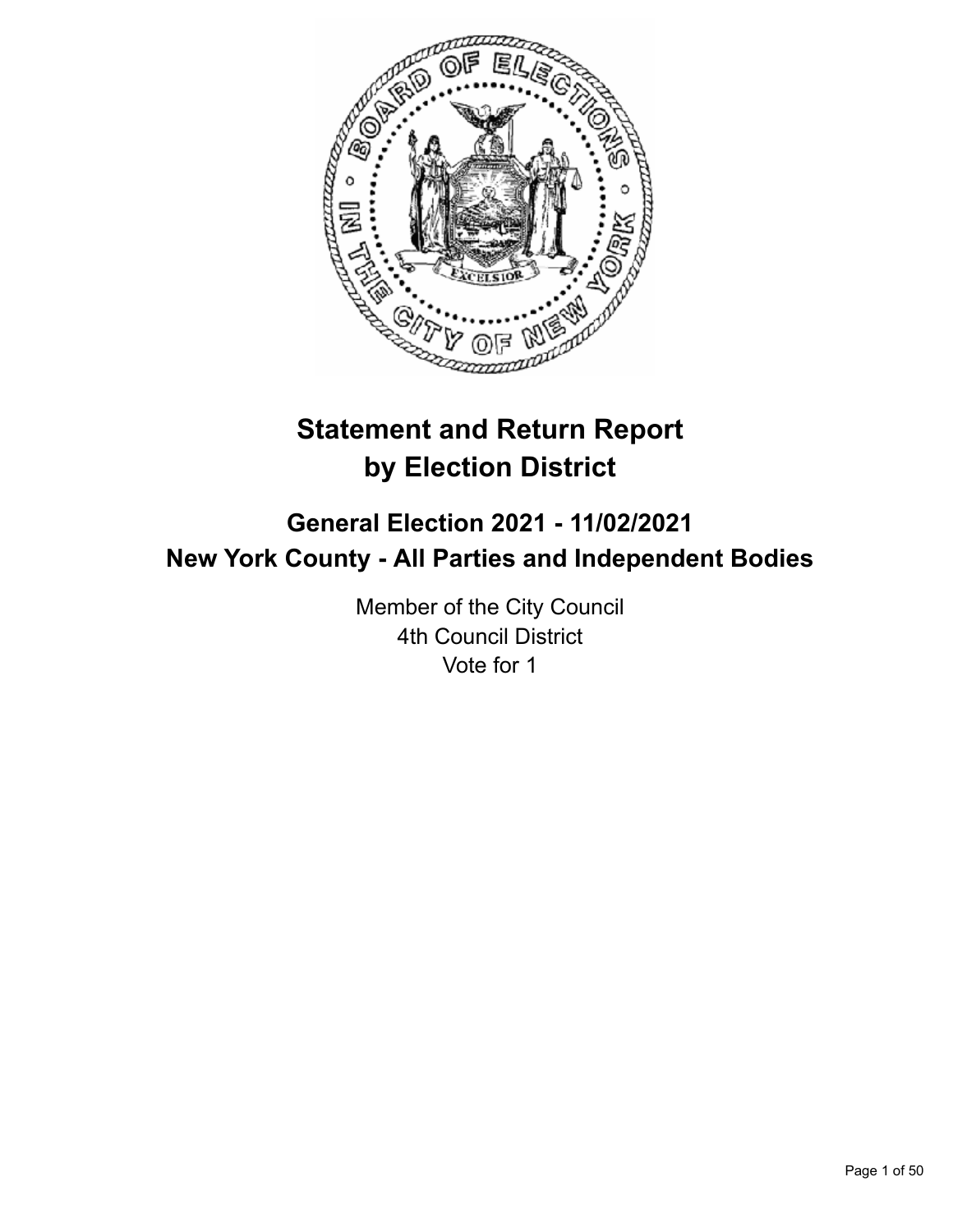

| <b>PUBLIC COUNTER</b>                                    | 135            |
|----------------------------------------------------------|----------------|
| <b>MANUALLY COUNTED EMERGENCY</b>                        | 0              |
| ABSENTEE / MILITARY                                      | 19             |
| AFFIDAVIT                                                | $\overline{2}$ |
| <b>Total Ballots</b>                                     | 156            |
| Less - Inapplicable Federal/Special Presidential Ballots | 0              |
| <b>Total Applicable Ballots</b>                          | 156            |
| KEITH POWERS (DEMOCRATIC)                                | 122            |
| DAVID CASAVIS (REPUBLICAN)                               | 26             |
| DAVID CASAVIS (INDEPENDENT/LIBERTARIAN)                  |                |
| <b>Total Votes</b>                                       | 149            |
| Unrecorded                                               | 7              |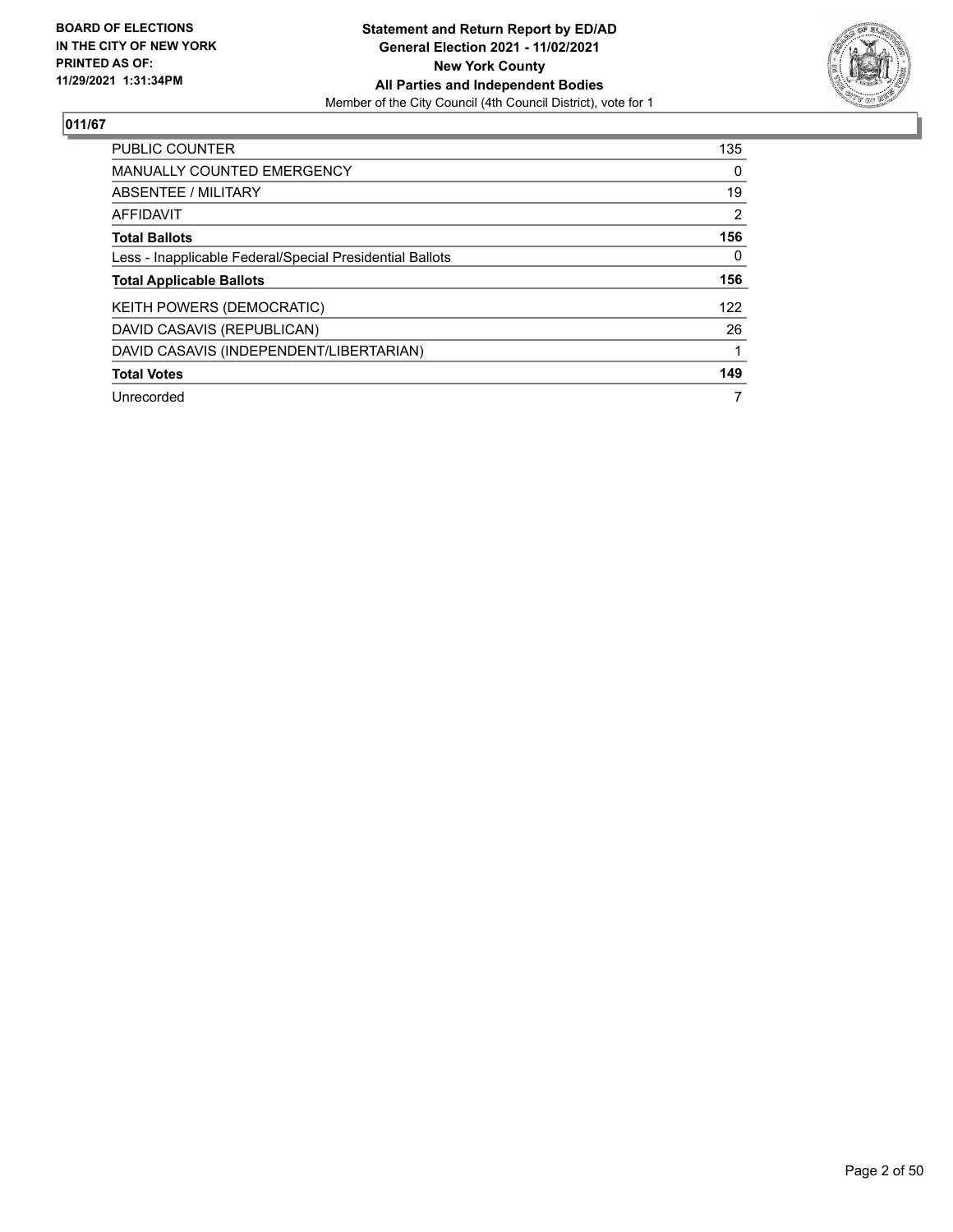

| <b>PUBLIC COUNTER</b>                                    | 128            |
|----------------------------------------------------------|----------------|
| <b>MANUALLY COUNTED EMERGENCY</b>                        | 0              |
| ABSENTEE / MILITARY                                      | 15             |
| <b>AFFIDAVIT</b>                                         | 2              |
| <b>Total Ballots</b>                                     | 145            |
| Less - Inapplicable Federal/Special Presidential Ballots | 0              |
| <b>Total Applicable Ballots</b>                          | 145            |
| KEITH POWERS (DEMOCRATIC)                                | 112            |
| DAVID CASAVIS (REPUBLICAN)                               | 28             |
| DAVID CASAVIS (INDEPENDENT/LIBERTARIAN)                  | 3              |
| <b>Total Votes</b>                                       | 143            |
| Unrecorded                                               | $\overline{2}$ |

#### **008/68**

| <b>PUBLIC COUNTER</b>                                    | 251      |
|----------------------------------------------------------|----------|
| <b>MANUALLY COUNTED EMERGENCY</b>                        | 0        |
| ABSENTEE / MILITARY                                      | 36       |
| AFFIDAVIT                                                | 3        |
| <b>Total Ballots</b>                                     | 290      |
| Less - Inapplicable Federal/Special Presidential Ballots | $\Omega$ |
| <b>Total Applicable Ballots</b>                          | 290      |
| KEITH POWERS (DEMOCRATIC)                                | 193      |
| DAVID CASAVIS (REPUBLICAN)                               | 73       |
| DAVID CASAVIS (INDEPENDENT/LIBERTARIAN)                  | 4        |
| RICK JORGENSEN (WRITE-IN)                                | 1        |
| <b>Total Votes</b>                                       | 271      |
| Unrecorded                                               | 19       |

| <b>PUBLIC COUNTER</b>                                    | 211 |
|----------------------------------------------------------|-----|
| <b>MANUALLY COUNTED EMERGENCY</b>                        | 0   |
| ABSENTEE / MILITARY                                      | 37  |
| AFFIDAVIT                                                |     |
| <b>Total Ballots</b>                                     | 249 |
| Less - Inapplicable Federal/Special Presidential Ballots | 0   |
| <b>Total Applicable Ballots</b>                          | 249 |
| KEITH POWERS (DEMOCRATIC)                                | 196 |
| DAVID CASAVIS (REPUBLICAN)                               | 36  |
| DAVID CASAVIS (INDEPENDENT/LIBERTARIAN)                  | 5   |
| <b>Total Votes</b>                                       | 237 |
| Unrecorded                                               | 12  |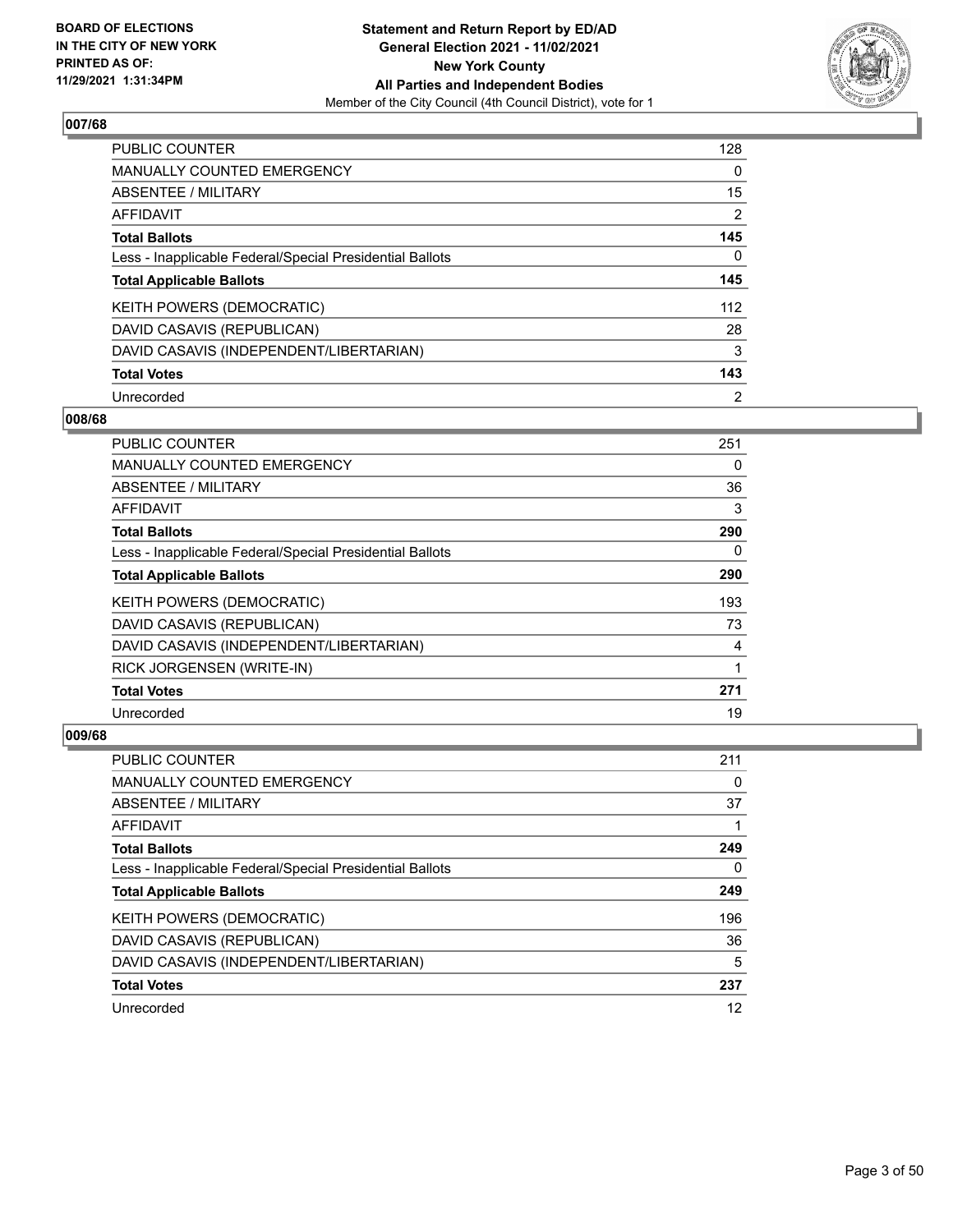

| <b>PUBLIC COUNTER</b>                                    | 191 |
|----------------------------------------------------------|-----|
| MANUALLY COUNTED EMERGENCY                               | 0   |
| ABSENTEE / MILITARY                                      | 28  |
| AFFIDAVIT                                                | 0   |
| <b>Total Ballots</b>                                     | 219 |
| Less - Inapplicable Federal/Special Presidential Ballots | 0   |
| <b>Total Applicable Ballots</b>                          | 219 |
| KEITH POWERS (DEMOCRATIC)                                | 162 |
| DAVID CASAVIS (REPUBLICAN)                               | 45  |
| DAVID CASAVIS (INDEPENDENT/LIBERTARIAN)                  | 5   |
| <b>Total Votes</b>                                       | 212 |
| Unrecorded                                               | 7   |

#### **011/68**

| PUBLIC COUNTER                                           | 241      |
|----------------------------------------------------------|----------|
| <b>MANUALLY COUNTED EMERGENCY</b>                        | 0        |
| ABSENTEE / MILITARY                                      | 47       |
| <b>AFFIDAVIT</b>                                         |          |
| <b>Total Ballots</b>                                     | 289      |
| Less - Inapplicable Federal/Special Presidential Ballots | $\Omega$ |
| <b>Total Applicable Ballots</b>                          | 289      |
| KEITH POWERS (DEMOCRATIC)                                | 212      |
| DAVID CASAVIS (REPUBLICAN)                               | 58       |
| DAVID CASAVIS (INDEPENDENT/LIBERTARIAN)                  | 4        |
| <b>Total Votes</b>                                       | 274      |
| Unrecorded                                               | 15       |

| <b>PUBLIC COUNTER</b>                                    | 55 |
|----------------------------------------------------------|----|
| MANUALLY COUNTED EMERGENCY                               | 0  |
| <b>ABSENTEE / MILITARY</b>                               | 2  |
| <b>AFFIDAVIT</b>                                         |    |
| <b>Total Ballots</b>                                     | 58 |
| Less - Inapplicable Federal/Special Presidential Ballots | 0  |
| <b>Total Applicable Ballots</b>                          | 58 |
|                                                          | 44 |
| KEITH POWERS (DEMOCRATIC)                                |    |
| DAVID CASAVIS (REPUBLICAN)                               | 9  |
| DAVID CASAVIS (INDEPENDENT/LIBERTARIAN)                  |    |
| <b>Total Votes</b>                                       | 54 |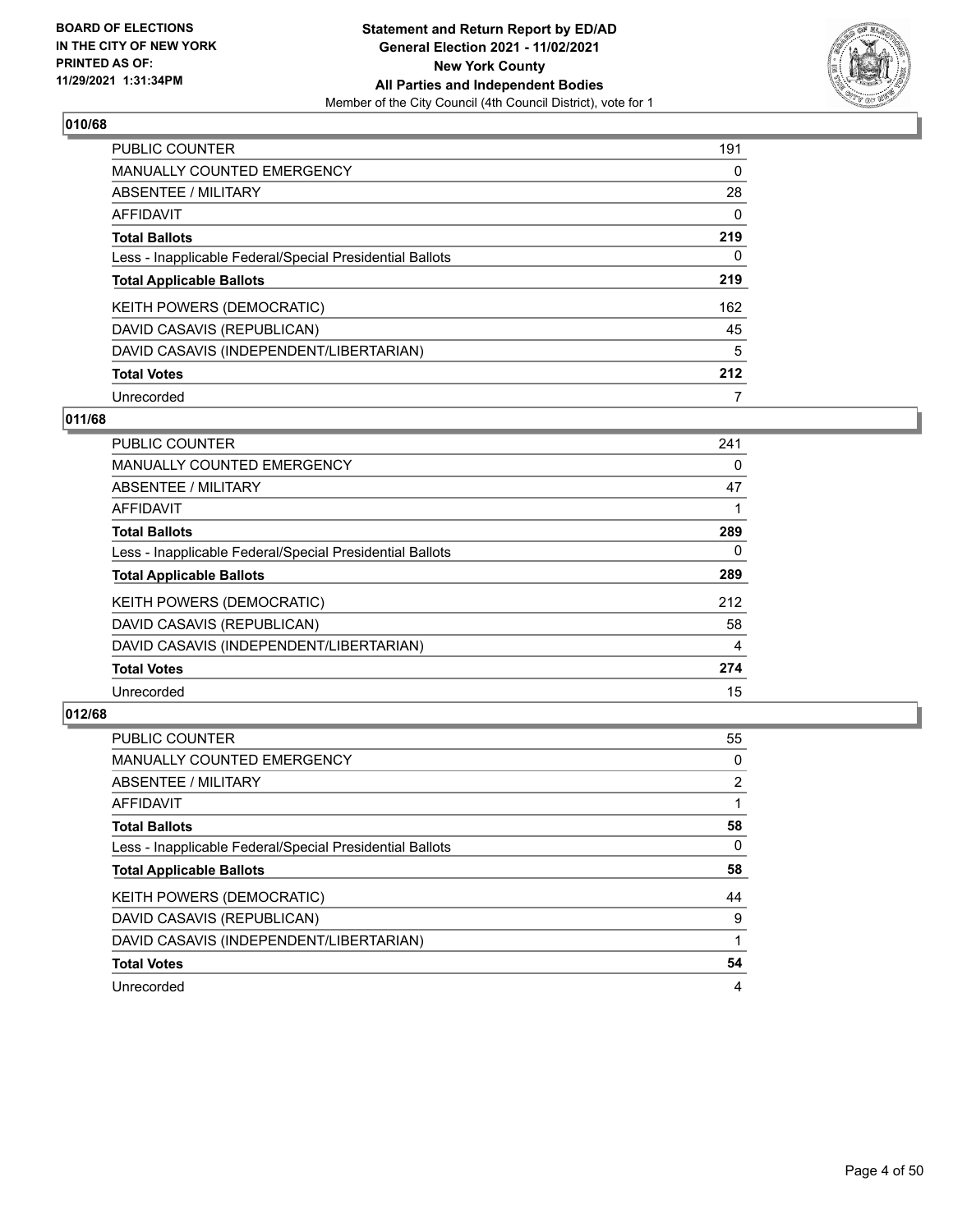

| PUBLIC COUNTER                                           | 110      |
|----------------------------------------------------------|----------|
| <b>MANUALLY COUNTED EMERGENCY</b>                        | $\Omega$ |
| ABSENTEE / MILITARY                                      | 12       |
| AFFIDAVIT                                                | 0        |
| <b>Total Ballots</b>                                     | 122      |
| Less - Inapplicable Federal/Special Presidential Ballots | 0        |
| <b>Total Applicable Ballots</b>                          | 122      |
| <b>KEITH POWERS (DEMOCRATIC)</b>                         | 91       |
| DAVID CASAVIS (REPUBLICAN)                               | 24       |
| DAVID CASAVIS (INDEPENDENT/LIBERTARIAN)                  |          |
| <b>Total Votes</b>                                       | 116      |
| Unrecorded                                               | 6        |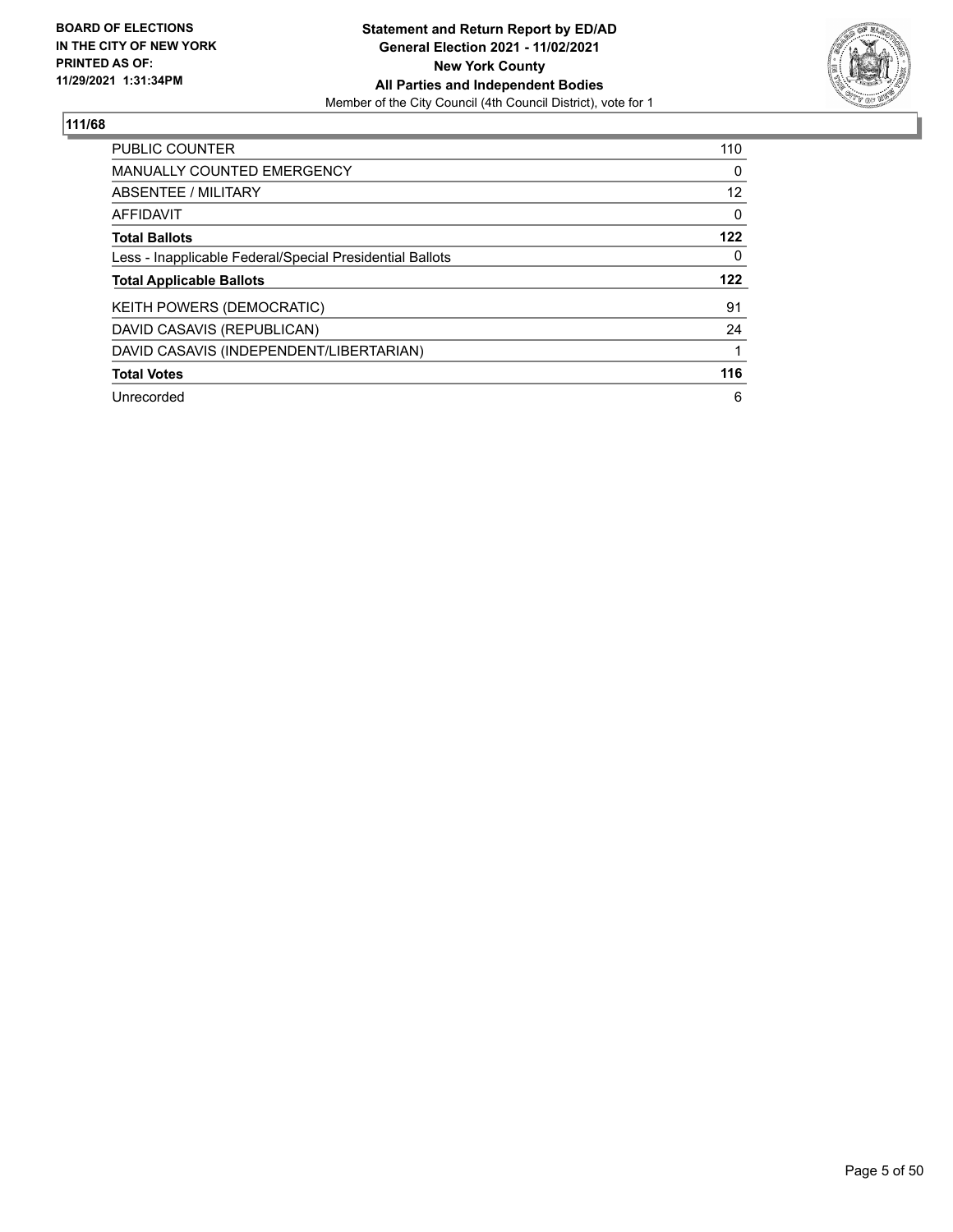

| <b>PUBLIC COUNTER</b>                                    | 267 |
|----------------------------------------------------------|-----|
| <b>MANUALLY COUNTED EMERGENCY</b>                        | 0   |
| ABSENTEE / MILITARY                                      | 50  |
| AFFIDAVIT                                                | 3   |
| <b>Total Ballots</b>                                     | 320 |
| Less - Inapplicable Federal/Special Presidential Ballots | 0   |
| <b>Total Applicable Ballots</b>                          | 320 |
| KEITH POWERS (DEMOCRATIC)                                | 260 |
| DAVID CASAVIS (REPUBLICAN)                               | 44  |
| DAVID CASAVIS (INDEPENDENT/LIBERTARIAN)                  | 6   |
| <b>Total Votes</b>                                       | 310 |
| Unrecorded                                               | 10  |

#### **005/73**

| <b>PUBLIC COUNTER</b>                                    | 190 |
|----------------------------------------------------------|-----|
| <b>MANUALLY COUNTED EMERGENCY</b>                        | 0   |
| ABSENTEE / MILITARY                                      | 23  |
| AFFIDAVIT                                                | 0   |
| <b>Total Ballots</b>                                     | 213 |
| Less - Inapplicable Federal/Special Presidential Ballots | 0   |
| <b>Total Applicable Ballots</b>                          | 213 |
| KEITH POWERS (DEMOCRATIC)                                | 143 |
| DAVID CASAVIS (REPUBLICAN)                               | 45  |
| DAVID CASAVIS (INDEPENDENT/LIBERTARIAN)                  | 7   |
| CAROL J. SHINE (WRITE-IN)                                | 1   |
| UNATTRIBUTABLE WRITE-IN (WRITE-IN)                       | 1   |
| <b>Total Votes</b>                                       | 197 |
| Unrecorded                                               | 16  |

| <b>PUBLIC COUNTER</b>                                    | 185 |
|----------------------------------------------------------|-----|
| MANUALLY COUNTED EMERGENCY                               | 0   |
| ABSENTEE / MILITARY                                      | 28  |
| AFFIDAVIT                                                | 0   |
| <b>Total Ballots</b>                                     | 213 |
| Less - Inapplicable Federal/Special Presidential Ballots | 0   |
| <b>Total Applicable Ballots</b>                          | 213 |
| <b>KEITH POWERS (DEMOCRATIC)</b>                         | 165 |
| DAVID CASAVIS (REPUBLICAN)                               | 38  |
| DAVID CASAVIS (INDEPENDENT/LIBERTARIAN)                  | 2   |
| <b>Total Votes</b>                                       | 205 |
| Unrecorded                                               | 8   |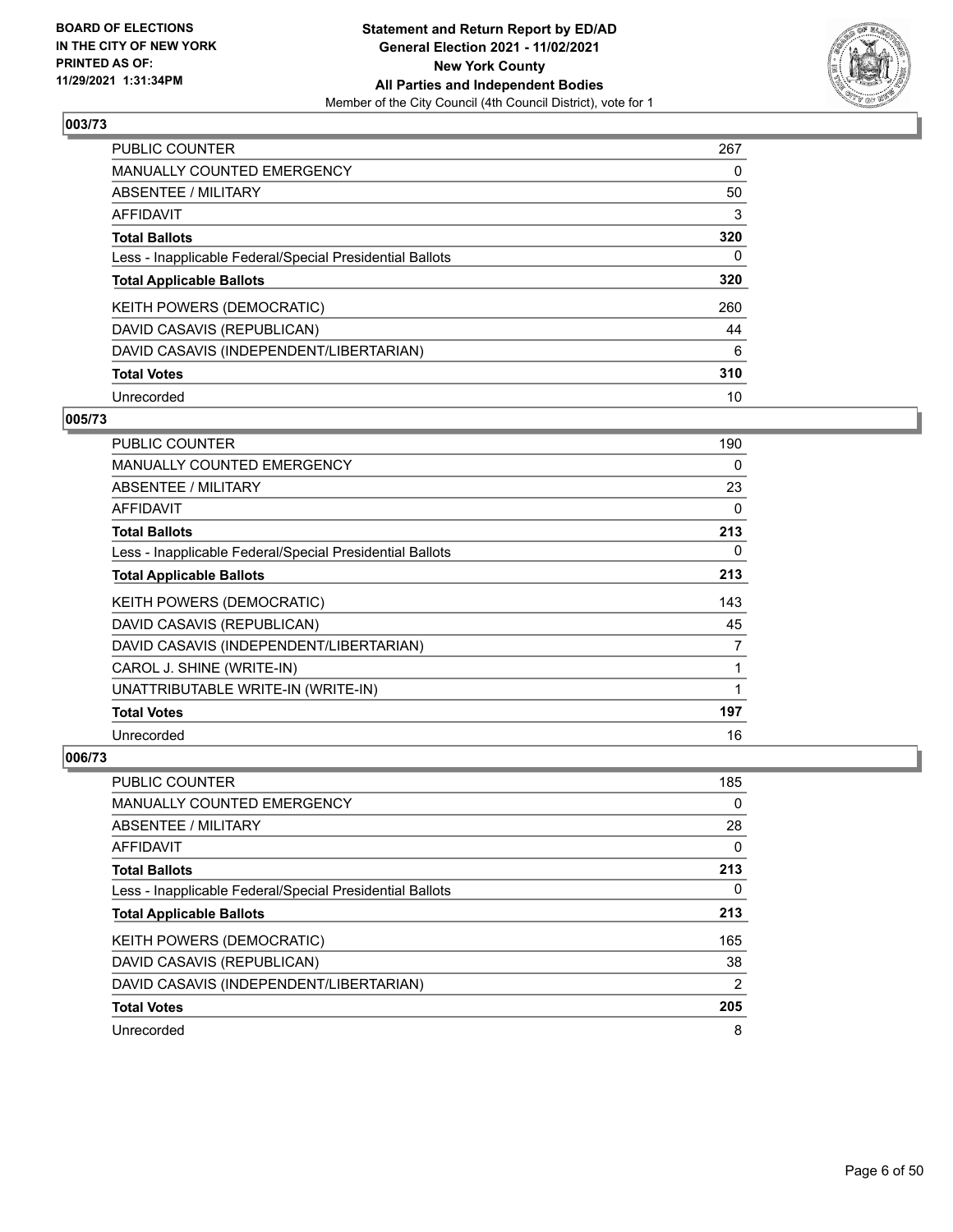

| PUBLIC COUNTER                                           | 167 |
|----------------------------------------------------------|-----|
| <b>MANUALLY COUNTED EMERGENCY</b>                        | 0   |
| ABSENTEE / MILITARY                                      | 35  |
| AFFIDAVIT                                                | 3   |
| <b>Total Ballots</b>                                     | 205 |
| Less - Inapplicable Federal/Special Presidential Ballots | 0   |
| <b>Total Applicable Ballots</b>                          | 205 |
| KEITH POWERS (DEMOCRATIC)                                | 154 |
| DAVID CASAVIS (REPUBLICAN)                               | 37  |
| DAVID CASAVIS (INDEPENDENT/LIBERTARIAN)                  | 6   |
| <b>Total Votes</b>                                       | 197 |
| Unrecorded                                               | 8   |

#### **008/73**

| 6              |
|----------------|
| 0              |
| $\overline{2}$ |
| 0              |
| 8              |
| 0              |
| 8              |
| 6              |
|                |
| 0              |
|                |
|                |
|                |

| <b>PUBLIC COUNTER</b>                                    | 256      |
|----------------------------------------------------------|----------|
| <b>MANUALLY COUNTED EMERGENCY</b>                        | $\Omega$ |
| ABSENTEE / MILITARY                                      | 56       |
| <b>AFFIDAVIT</b>                                         |          |
| <b>Total Ballots</b>                                     | 313      |
| Less - Inapplicable Federal/Special Presidential Ballots | 0        |
| <b>Total Applicable Ballots</b>                          | 313      |
| KEITH POWERS (DEMOCRATIC)                                | 232      |
| DAVID CASAVIS (REPUBLICAN)                               | 67       |
| DAVID CASAVIS (INDEPENDENT/LIBERTARIAN)                  | 7        |
| <b>Total Votes</b>                                       | 306      |
| Unrecorded                                               |          |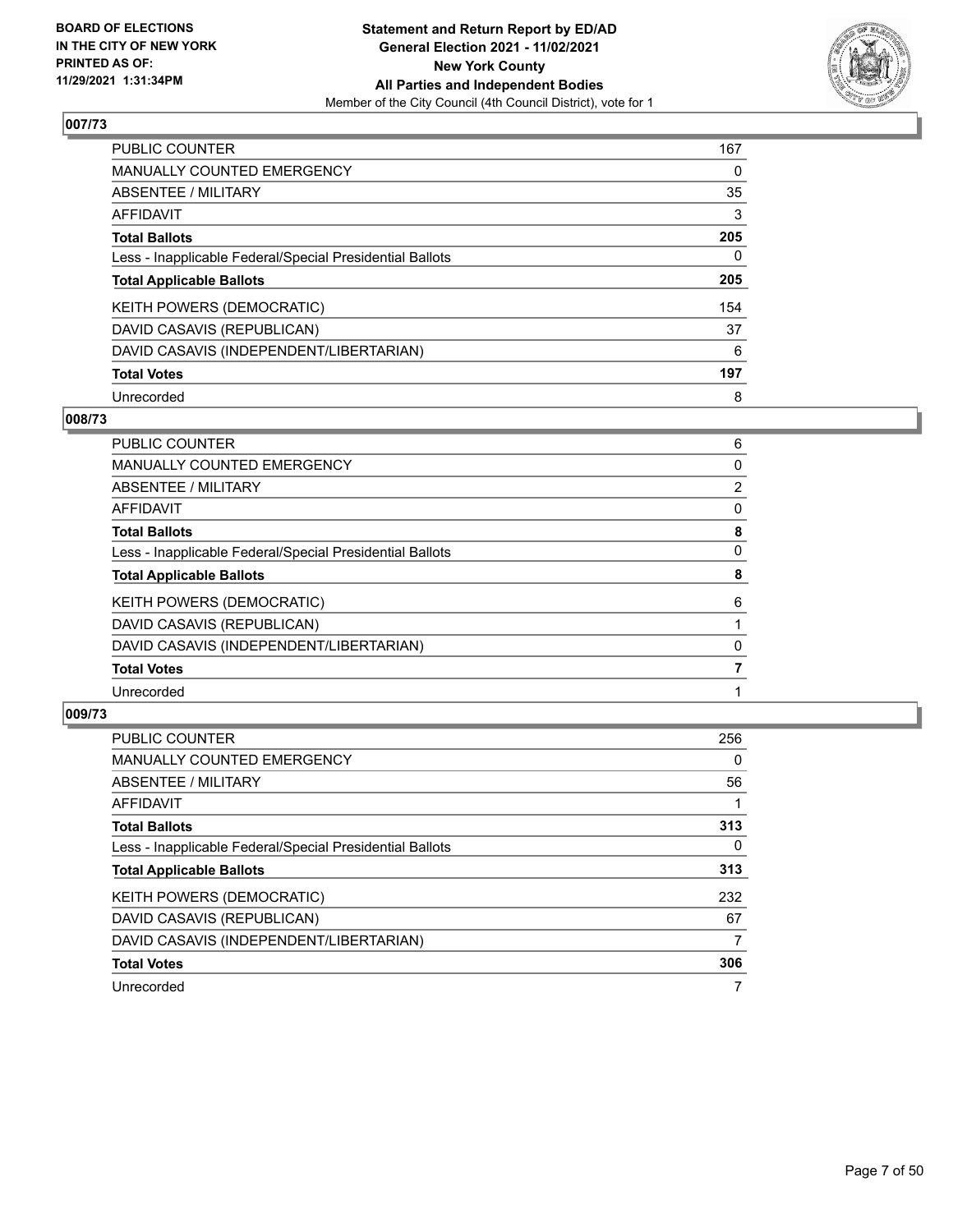

| <b>PUBLIC COUNTER</b>                                    | 286 |
|----------------------------------------------------------|-----|
| MANUALLY COUNTED EMERGENCY                               | 0   |
| ABSENTEE / MILITARY                                      | 41  |
| AFFIDAVIT                                                | 5   |
| <b>Total Ballots</b>                                     | 332 |
| Less - Inapplicable Federal/Special Presidential Ballots | 0   |
| <b>Total Applicable Ballots</b>                          | 332 |
| KEITH POWERS (DEMOCRATIC)                                | 271 |
| DAVID CASAVIS (REPUBLICAN)                               | 45  |
| DAVID CASAVIS (INDEPENDENT/LIBERTARIAN)                  | 7   |
| <b>Total Votes</b>                                       | 323 |
|                                                          |     |

#### **011/73**

| <b>PUBLIC COUNTER</b>                                    | 179      |
|----------------------------------------------------------|----------|
| <b>MANUALLY COUNTED EMERGENCY</b>                        | 0        |
| ABSENTEE / MILITARY                                      | 46       |
| AFFIDAVIT                                                | 3        |
| <b>Total Ballots</b>                                     | 228      |
| Less - Inapplicable Federal/Special Presidential Ballots | $\Omega$ |
| <b>Total Applicable Ballots</b>                          | 228      |
| KEITH POWERS (DEMOCRATIC)                                | 147      |
| DAVID CASAVIS (REPUBLICAN)                               | 69       |
| DAVID CASAVIS (INDEPENDENT/LIBERTARIAN)                  | 4        |
| DAN GARODNICK (WRITE-IN)                                 | 1        |
| <b>Total Votes</b>                                       | 221      |
| Unrecorded                                               | 7        |

| PUBLIC COUNTER                                           | 99  |
|----------------------------------------------------------|-----|
| <b>MANUALLY COUNTED EMERGENCY</b>                        | 0   |
| ABSENTEE / MILITARY                                      | 14  |
| AFFIDAVIT                                                | 2   |
| <b>Total Ballots</b>                                     | 115 |
| Less - Inapplicable Federal/Special Presidential Ballots | 0   |
| <b>Total Applicable Ballots</b>                          | 115 |
|                                                          |     |
| KEITH POWERS (DEMOCRATIC)                                | 72  |
| DAVID CASAVIS (REPUBLICAN)                               | 27  |
| DAVID CASAVIS (INDEPENDENT/LIBERTARIAN)                  | 5   |
| <b>Total Votes</b>                                       | 104 |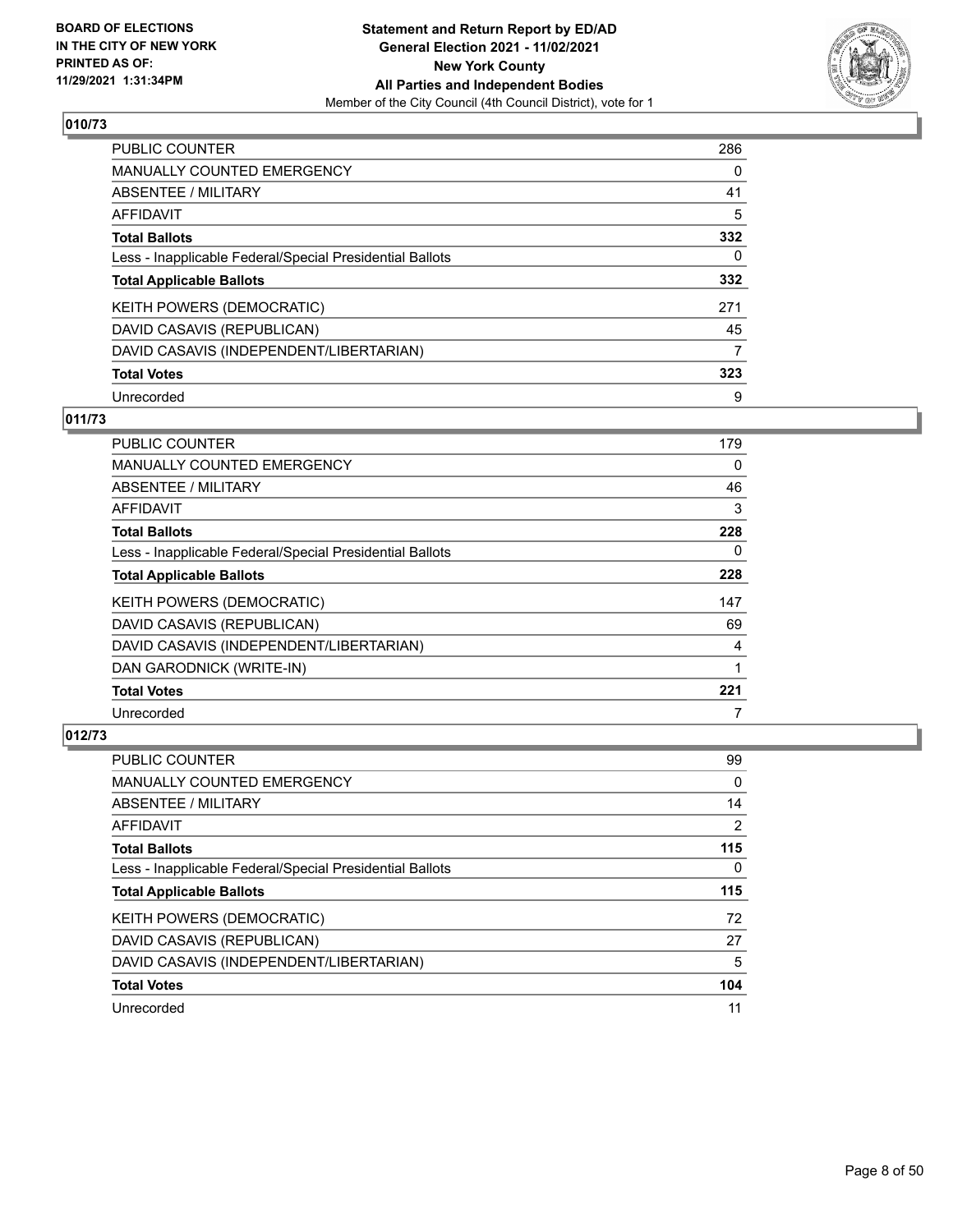

| <b>PUBLIC COUNTER</b>                                    | 192      |
|----------------------------------------------------------|----------|
| <b>MANUALLY COUNTED EMERGENCY</b>                        | 0        |
| ABSENTEE / MILITARY                                      | 29       |
| AFFIDAVIT                                                | $\Omega$ |
| <b>Total Ballots</b>                                     | 221      |
| Less - Inapplicable Federal/Special Presidential Ballots | 0        |
| <b>Total Applicable Ballots</b>                          | 221      |
| <b>KEITH POWERS (DEMOCRATIC)</b>                         | 155      |
| DAVID CASAVIS (REPUBLICAN)                               | 55       |
| DAVID CASAVIS (INDEPENDENT/LIBERTARIAN)                  | 3        |
| <b>MARK FOLEY (WRITE-IN)</b>                             | 1        |
| <b>Total Votes</b>                                       | 214      |
| Unrecorded                                               | 7        |

# **014/73**

| <b>PUBLIC COUNTER</b>                                    | 70       |
|----------------------------------------------------------|----------|
| MANUALLY COUNTED EMERGENCY                               | 0        |
| ABSENTEE / MILITARY                                      | 9        |
| AFFIDAVIT                                                | 3        |
| <b>Total Ballots</b>                                     | 82       |
| Less - Inapplicable Federal/Special Presidential Ballots | 0        |
| <b>Total Applicable Ballots</b>                          | 82       |
| KEITH POWERS (DEMOCRATIC)                                | 64       |
| DAVID CASAVIS (REPUBLICAN)                               | 15       |
| DAVID CASAVIS (INDEPENDENT/LIBERTARIAN)                  | $\Omega$ |
| <b>Total Votes</b>                                       | 79       |
| Unrecorded                                               | 3        |

| <b>PUBLIC COUNTER</b>                                    | 64 |
|----------------------------------------------------------|----|
| <b>MANUALLY COUNTED EMERGENCY</b>                        | 0  |
| ABSENTEE / MILITARY                                      | 6  |
| AFFIDAVIT                                                | 0  |
| <b>Total Ballots</b>                                     | 70 |
| Less - Inapplicable Federal/Special Presidential Ballots | 0  |
|                                                          |    |
| <b>Total Applicable Ballots</b>                          | 70 |
| KEITH POWERS (DEMOCRATIC)                                | 51 |
| DAVID CASAVIS (REPUBLICAN)                               | 14 |
| DAVID CASAVIS (INDEPENDENT/LIBERTARIAN)                  |    |
| <b>Total Votes</b>                                       | 66 |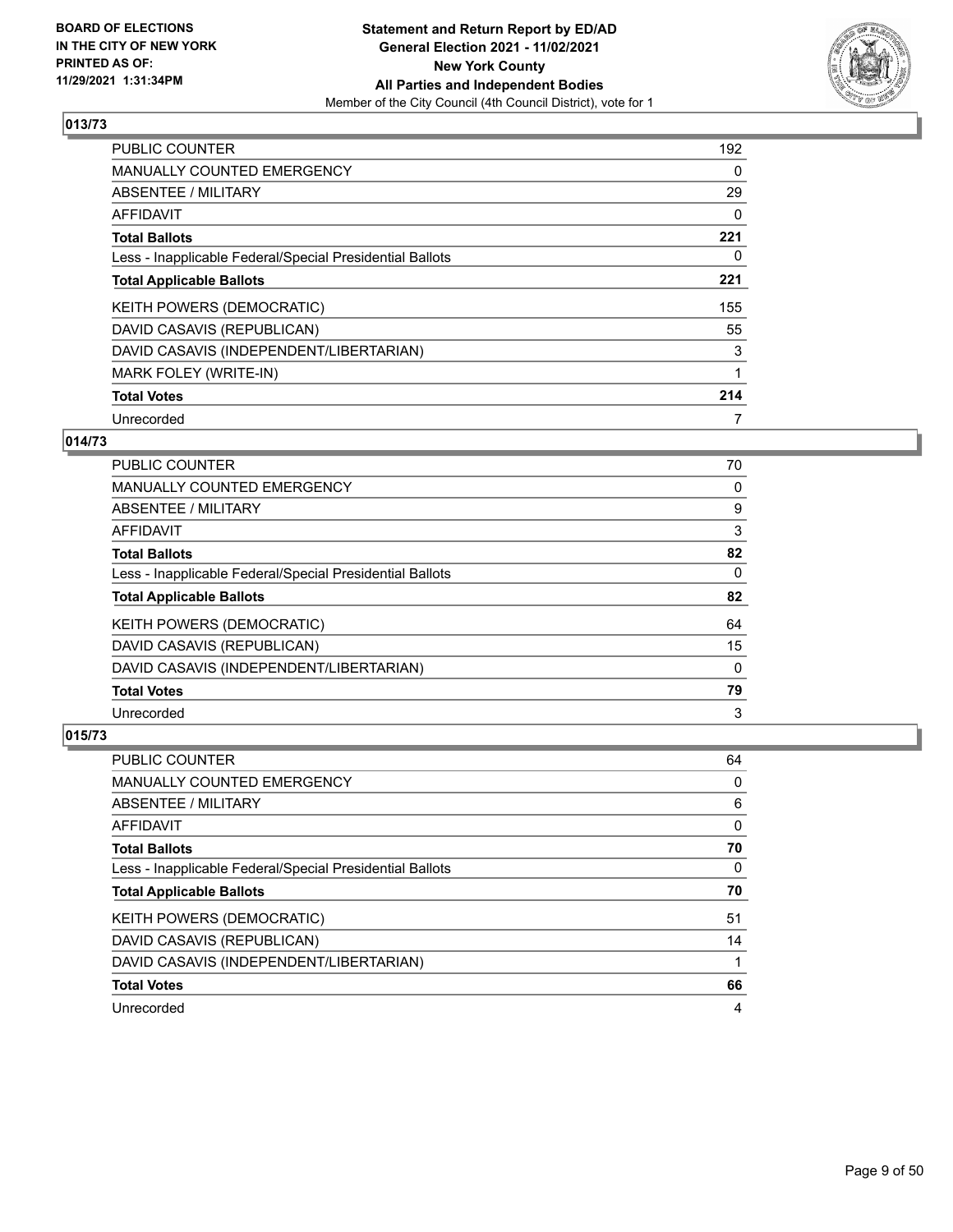

| <b>PUBLIC COUNTER</b>                                    | 202 |
|----------------------------------------------------------|-----|
| <b>MANUALLY COUNTED EMERGENCY</b>                        | 0   |
| ABSENTEE / MILITARY                                      | 25  |
| AFFIDAVIT                                                |     |
| <b>Total Ballots</b>                                     | 228 |
| Less - Inapplicable Federal/Special Presidential Ballots | 0   |
| <b>Total Applicable Ballots</b>                          | 228 |
| KEITH POWERS (DEMOCRATIC)                                | 164 |
| DAVID CASAVIS (REPUBLICAN)                               | 54  |
| DAVID CASAVIS (INDEPENDENT/LIBERTARIAN)                  | 4   |
| <b>Total Votes</b>                                       | 222 |
| Unrecorded                                               | 6   |

#### **018/73**

| <b>PUBLIC COUNTER</b>                                    | 144      |
|----------------------------------------------------------|----------|
| <b>MANUALLY COUNTED EMERGENCY</b>                        | $\Omega$ |
| ABSENTEE / MILITARY                                      | 56       |
| AFFIDAVIT                                                |          |
| <b>Total Ballots</b>                                     | 201      |
| Less - Inapplicable Federal/Special Presidential Ballots | 0        |
| <b>Total Applicable Ballots</b>                          | 201      |
| KEITH POWERS (DEMOCRATIC)                                | 131      |
| DAVID CASAVIS (REPUBLICAN)                               | 55       |
| DAVID CASAVIS (INDEPENDENT/LIBERTARIAN)                  | 3        |
| KARA DUNN (WRITE-IN)                                     | 1        |
| <b>Total Votes</b>                                       | 190      |
| Unrecorded                                               | 11       |

| <b>PUBLIC COUNTER</b>                                    | 129 |
|----------------------------------------------------------|-----|
| <b>MANUALLY COUNTED EMERGENCY</b>                        | 0   |
| ABSENTEE / MILITARY                                      | 29  |
| AFFIDAVIT                                                |     |
| <b>Total Ballots</b>                                     | 159 |
| Less - Inapplicable Federal/Special Presidential Ballots | 0   |
| <b>Total Applicable Ballots</b>                          | 159 |
| KEITH POWERS (DEMOCRATIC)                                | 112 |
| DAVID CASAVIS (REPUBLICAN)                               | 31  |
| DAVID CASAVIS (INDEPENDENT/LIBERTARIAN)                  | 7   |
| <b>Total Votes</b>                                       | 150 |
| Unrecorded                                               | 9   |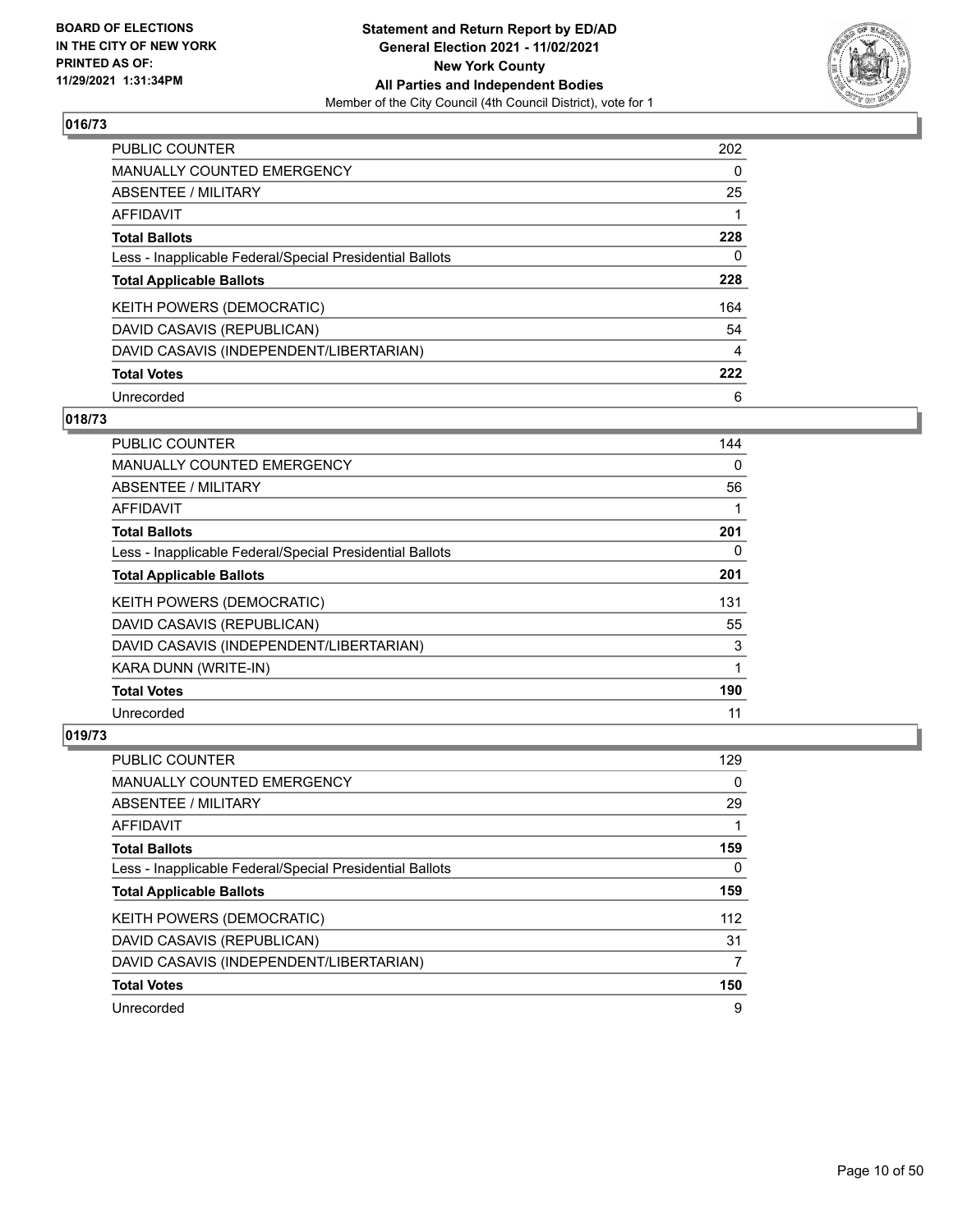

| <b>Total Votes</b>                                       | 7        |
|----------------------------------------------------------|----------|
| DAVID CASAVIS (INDEPENDENT/LIBERTARIAN)                  | $\Omega$ |
| DAVID CASAVIS (REPUBLICAN)                               | 2        |
| KEITH POWERS (DEMOCRATIC)                                | 5        |
| <b>Total Applicable Ballots</b>                          |          |
| Less - Inapplicable Federal/Special Presidential Ballots | 0        |
| <b>Total Ballots</b>                                     |          |
| AFFIDAVIT                                                | 0        |
| ABSENTEE / MILITARY                                      | $\Omega$ |
| <b>MANUALLY COUNTED EMERGENCY</b>                        | 0        |
| PUBLIC COUNTER                                           |          |

## **021/73**

| PUBLIC COUNTER                                           | 184            |
|----------------------------------------------------------|----------------|
| <b>MANUALLY COUNTED EMERGENCY</b>                        | $\Omega$       |
| ABSENTEE / MILITARY                                      | 56             |
| AFFIDAVIT                                                | 3              |
| <b>Total Ballots</b>                                     | 243            |
| Less - Inapplicable Federal/Special Presidential Ballots | $\Omega$       |
| <b>Total Applicable Ballots</b>                          | 243            |
| <b>KEITH POWERS (DEMOCRATIC)</b>                         | 187            |
| DAVID CASAVIS (REPUBLICAN)                               | 43             |
| DAVID CASAVIS (INDEPENDENT/LIBERTARIAN)                  | $\overline{7}$ |
| RAFEAL REYES (WRITE-IN)                                  |                |
| <b>Total Votes</b>                                       | 238            |
| Unrecorded                                               | 5              |

| <b>PUBLIC COUNTER</b>                                    | 159 |
|----------------------------------------------------------|-----|
| <b>MANUALLY COUNTED EMERGENCY</b>                        | 0   |
| ABSENTEE / MILITARY                                      | 47  |
| <b>AFFIDAVIT</b>                                         | 2   |
| <b>Total Ballots</b>                                     | 208 |
| Less - Inapplicable Federal/Special Presidential Ballots | 0   |
| <b>Total Applicable Ballots</b>                          | 208 |
| <b>KEITH POWERS (DEMOCRATIC)</b>                         | 157 |
| DAVID CASAVIS (REPUBLICAN)                               | 38  |
| DAVID CASAVIS (INDEPENDENT/LIBERTARIAN)                  | 3   |
| <b>Total Votes</b>                                       | 198 |
| Unrecorded                                               | 10  |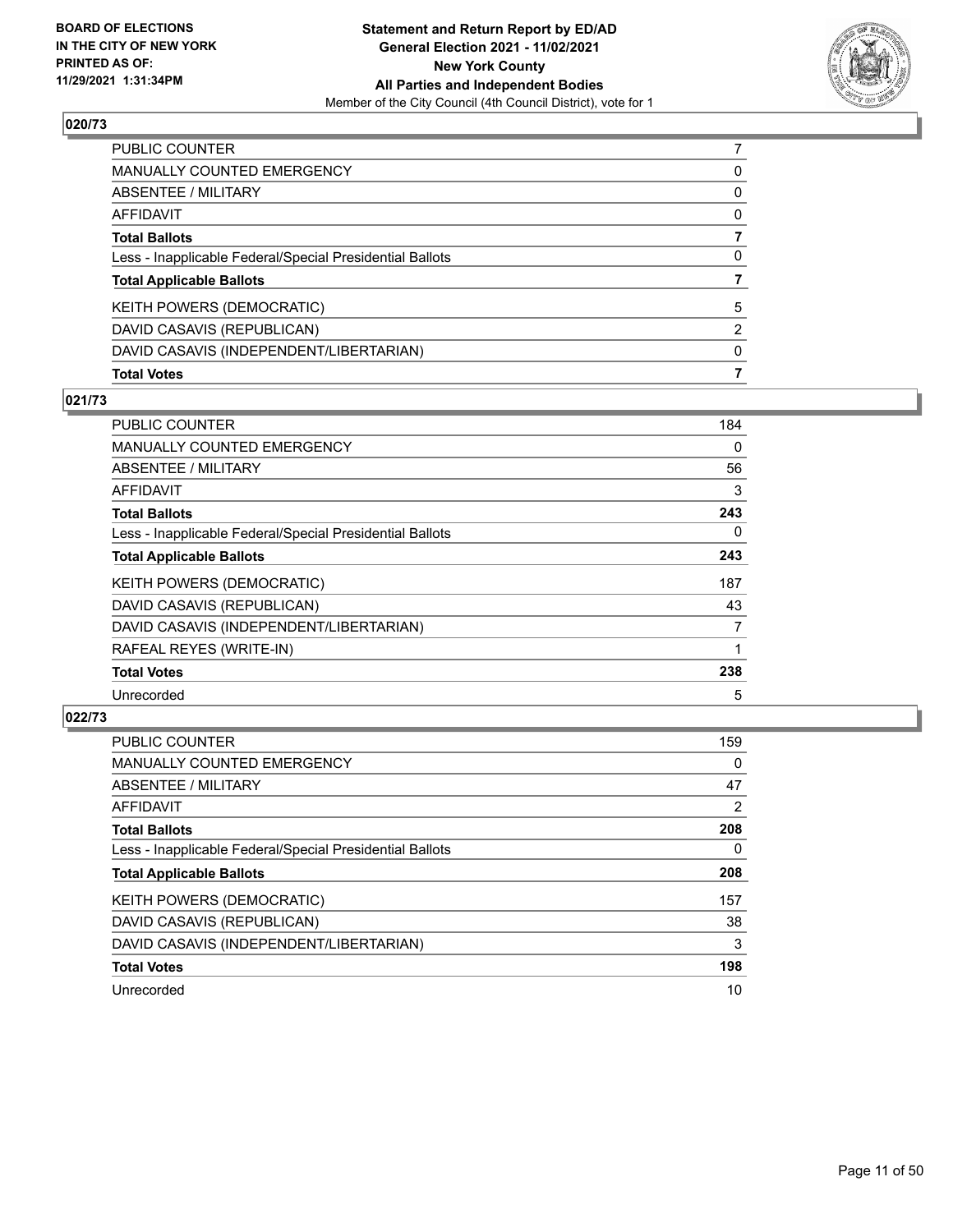

| PUBLIC COUNTER                                           | 186 |
|----------------------------------------------------------|-----|
| <b>MANUALLY COUNTED EMERGENCY</b>                        | 0   |
| <b>ABSENTEE / MILITARY</b>                               | 41  |
| AFFIDAVIT                                                | 3   |
| <b>Total Ballots</b>                                     | 230 |
| Less - Inapplicable Federal/Special Presidential Ballots | 0   |
| <b>Total Applicable Ballots</b>                          | 230 |
| KEITH POWERS (DEMOCRATIC)                                | 166 |
| DAVID CASAVIS (REPUBLICAN)                               | 48  |
| DAVID CASAVIS (INDEPENDENT/LIBERTARIAN)                  | 8   |
| <b>Total Votes</b>                                       | 222 |
| Unrecorded                                               | 8   |

#### **025/73**

| <b>PUBLIC COUNTER</b>                                    | 248      |
|----------------------------------------------------------|----------|
| <b>MANUALLY COUNTED EMERGENCY</b>                        | 0        |
| ABSENTEE / MILITARY                                      | 69       |
| <b>AFFIDAVIT</b>                                         | 0        |
| <b>Total Ballots</b>                                     | 317      |
| Less - Inapplicable Federal/Special Presidential Ballots | $\Omega$ |
| <b>Total Applicable Ballots</b>                          | 317      |
| KEITH POWERS (DEMOCRATIC)                                | 235      |
| DAVID CASAVIS (REPUBLICAN)                               | 61       |
| DAVID CASAVIS (INDEPENDENT/LIBERTARIAN)                  | 6        |
| <b>Total Votes</b>                                       | 302      |
| Unrecorded                                               | 15       |

| <b>PUBLIC COUNTER</b>                                    | 231 |
|----------------------------------------------------------|-----|
| MANUALLY COUNTED EMERGENCY                               | 0   |
| <b>ABSENTEE / MILITARY</b>                               | 69  |
| <b>AFFIDAVIT</b>                                         |     |
| <b>Total Ballots</b>                                     | 301 |
| Less - Inapplicable Federal/Special Presidential Ballots | 0   |
| <b>Total Applicable Ballots</b>                          | 301 |
| KEITH POWERS (DEMOCRATIC)                                | 204 |
| DAVID CASAVIS (REPUBLICAN)                               | 83  |
| DAVID CASAVIS (INDEPENDENT/LIBERTARIAN)                  | 3   |
| <b>Total Votes</b>                                       | 290 |
| Unrecorded                                               | 11  |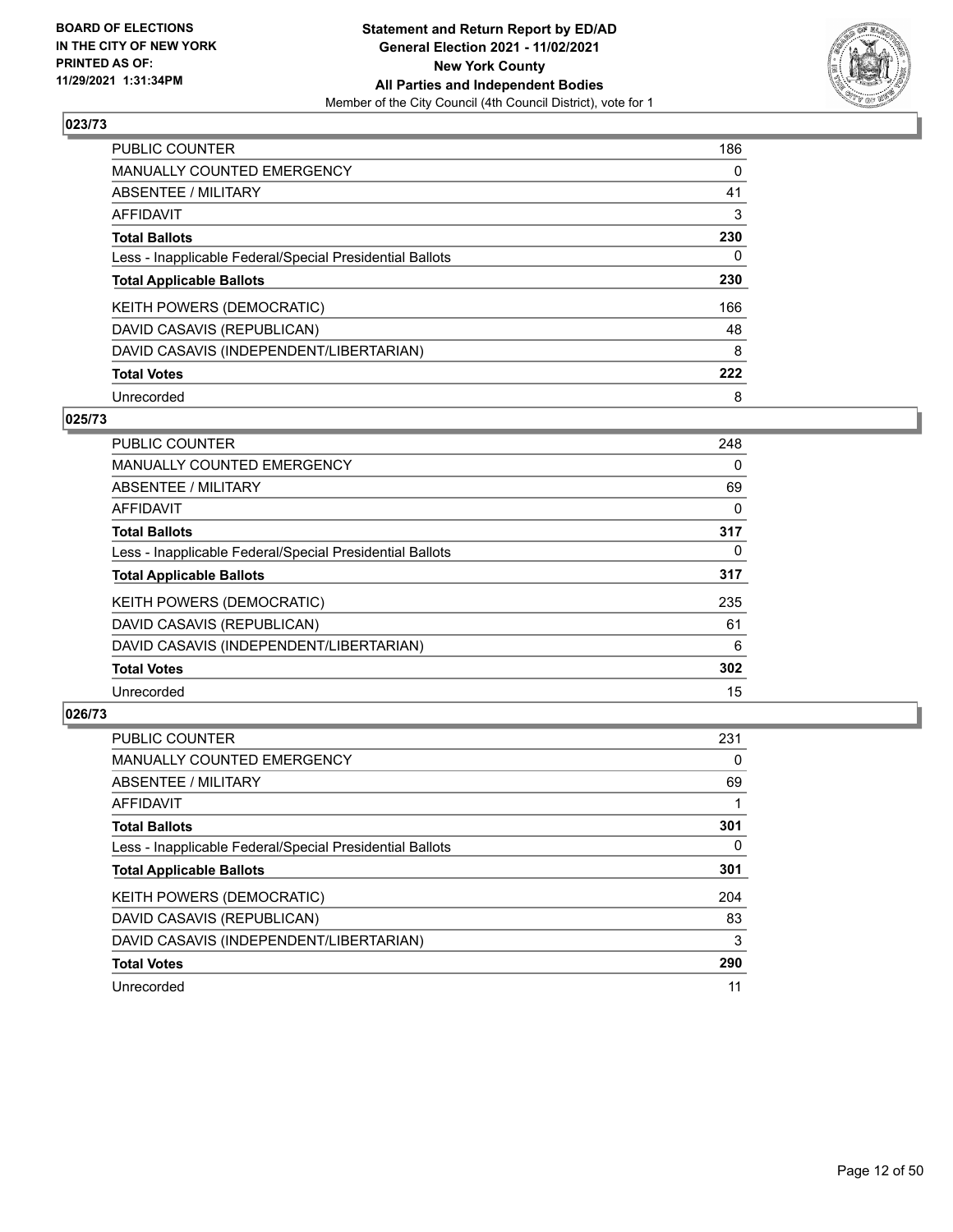

| <b>PUBLIC COUNTER</b>                                    | 211 |
|----------------------------------------------------------|-----|
| MANUALLY COUNTED EMERGENCY                               | 0   |
| ABSENTEE / MILITARY                                      | 61  |
| AFFIDAVIT                                                | 6   |
| <b>Total Ballots</b>                                     | 278 |
| Less - Inapplicable Federal/Special Presidential Ballots | 0   |
| <b>Total Applicable Ballots</b>                          | 278 |
| KEITH POWERS (DEMOCRATIC)                                | 184 |
| DAVID CASAVIS (REPUBLICAN)                               | 70  |
| DAVID CASAVIS (INDEPENDENT/LIBERTARIAN)                  | 6   |
| EVAN S COWIT (WRITE-IN)                                  | 1   |
| <b>Total Votes</b>                                       | 261 |
| Unrecorded                                               | 17  |

# **028/73**

| <b>PUBLIC COUNTER</b>                                    | 318 |
|----------------------------------------------------------|-----|
| <b>MANUALLY COUNTED EMERGENCY</b>                        | 0   |
| ABSENTEE / MILITARY                                      | 56  |
| AFFIDAVIT                                                | 6   |
| <b>Total Ballots</b>                                     | 380 |
| Less - Inapplicable Federal/Special Presidential Ballots | 0   |
| <b>Total Applicable Ballots</b>                          | 380 |
| <b>KEITH POWERS (DEMOCRATIC)</b>                         | 267 |
| DAVID CASAVIS (REPUBLICAN)                               | 96  |
| DAVID CASAVIS (INDEPENDENT/LIBERTARIAN)                  | 6   |
| <b>Total Votes</b>                                       | 369 |
| Unrecorded                                               | 11  |

| <b>PUBLIC COUNTER</b>                                    | 251 |
|----------------------------------------------------------|-----|
| MANUALLY COUNTED EMERGENCY                               | 0   |
| ABSENTEE / MILITARY                                      | 46  |
| AFFIDAVIT                                                |     |
| <b>Total Ballots</b>                                     | 298 |
| Less - Inapplicable Federal/Special Presidential Ballots | 0   |
| <b>Total Applicable Ballots</b>                          | 298 |
| KEITH POWERS (DEMOCRATIC)                                | 211 |
| DAVID CASAVIS (REPUBLICAN)                               | 74  |
| DAVID CASAVIS (INDEPENDENT/LIBERTARIAN)                  | 3   |
| ADRIENNE ROTHSCHILDS (WRITE-IN)                          |     |
| <b>Total Votes</b>                                       | 289 |
| Unrecorded                                               | 9   |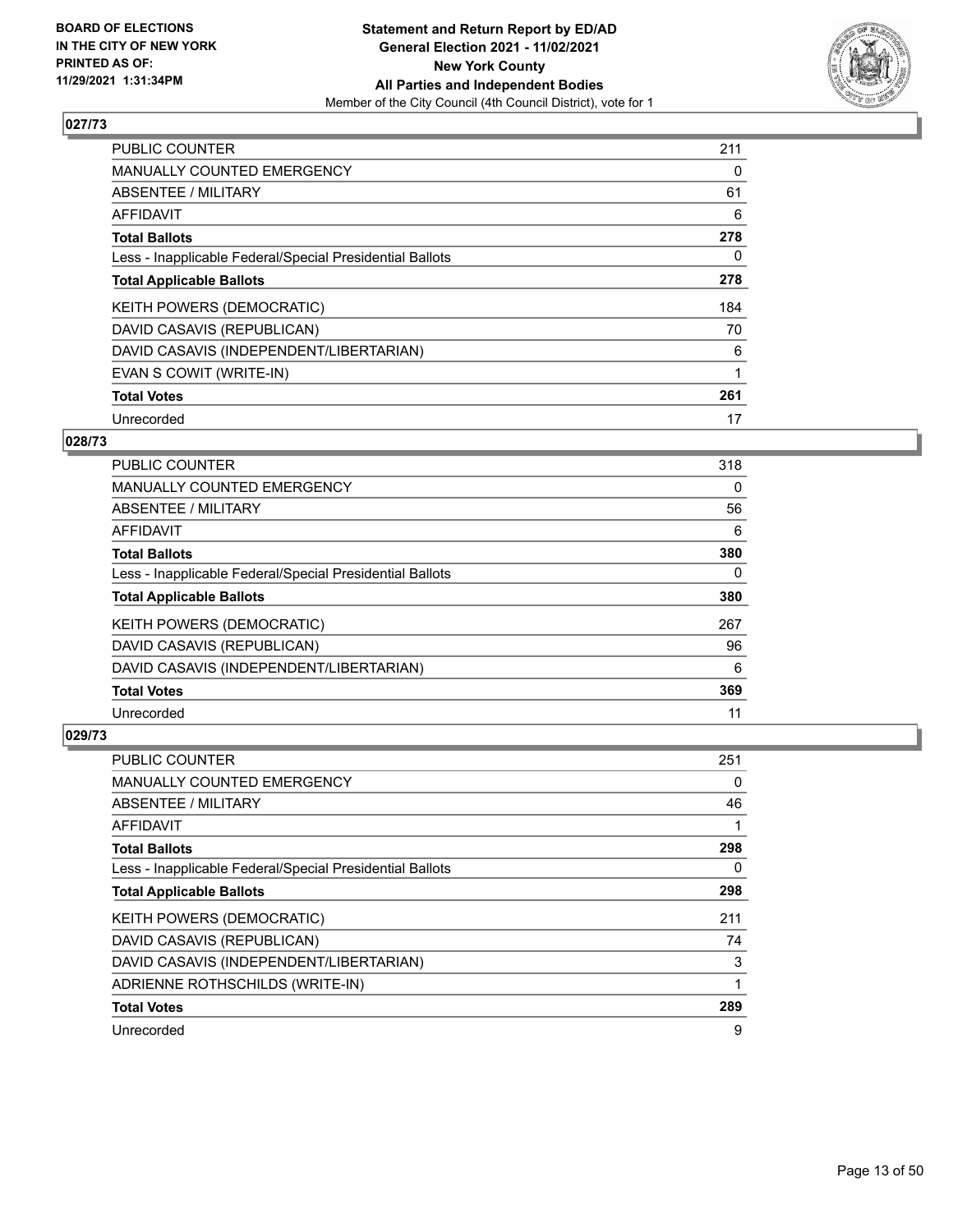

| <b>PUBLIC COUNTER</b>                                    | 236            |
|----------------------------------------------------------|----------------|
| <b>MANUALLY COUNTED EMERGENCY</b>                        | 0              |
| ABSENTEE / MILITARY                                      | 54             |
| AFFIDAVIT                                                |                |
| <b>Total Ballots</b>                                     | 291            |
| Less - Inapplicable Federal/Special Presidential Ballots | 0              |
| <b>Total Applicable Ballots</b>                          | 291            |
| KEITH POWERS (DEMOCRATIC)                                | 223            |
| DAVID CASAVIS (REPUBLICAN)                               | 58             |
| DAVID CASAVIS (INDEPENDENT/LIBERTARIAN)                  | $\overline{2}$ |
| <b>Total Votes</b>                                       | 283            |
| Unrecorded                                               | 8              |

#### **033/73**

| <b>PUBLIC COUNTER</b>                                    | 312      |
|----------------------------------------------------------|----------|
| MANUALLY COUNTED EMERGENCY                               | 0        |
| ABSENTEE / MILITARY                                      | 61       |
| AFFIDAVIT                                                | 3        |
| <b>Total Ballots</b>                                     | 376      |
| Less - Inapplicable Federal/Special Presidential Ballots | $\Omega$ |
| <b>Total Applicable Ballots</b>                          | 376      |
| KEITH POWERS (DEMOCRATIC)                                | 267      |
| DAVID CASAVIS (REPUBLICAN)                               | 88       |
| DAVID CASAVIS (INDEPENDENT/LIBERTARIAN)                  | 4        |
| <b>JULIE MENIN (WRITE-IN)</b>                            |          |
| <b>Total Votes</b>                                       | 360      |
| Unrecorded                                               | 16       |

| <b>PUBLIC COUNTER</b>                                    | 269 |
|----------------------------------------------------------|-----|
| MANUALLY COUNTED EMERGENCY                               | 0   |
| ABSENTEE / MILITARY                                      | 52  |
| AFFIDAVIT                                                |     |
| <b>Total Ballots</b>                                     | 322 |
| Less - Inapplicable Federal/Special Presidential Ballots | 0   |
| <b>Total Applicable Ballots</b>                          | 322 |
| KEITH POWERS (DEMOCRATIC)                                | 222 |
| DAVID CASAVIS (REPUBLICAN)                               | 78  |
| DAVID CASAVIS (INDEPENDENT/LIBERTARIAN)                  | 3   |
| DENISE Y. BREENER (WRITE-IN)                             |     |
| UNATTRIBUTABLE WRITE-IN (WRITE-IN)                       |     |
| <b>Total Votes</b>                                       | 305 |
| Unrecorded                                               | 17  |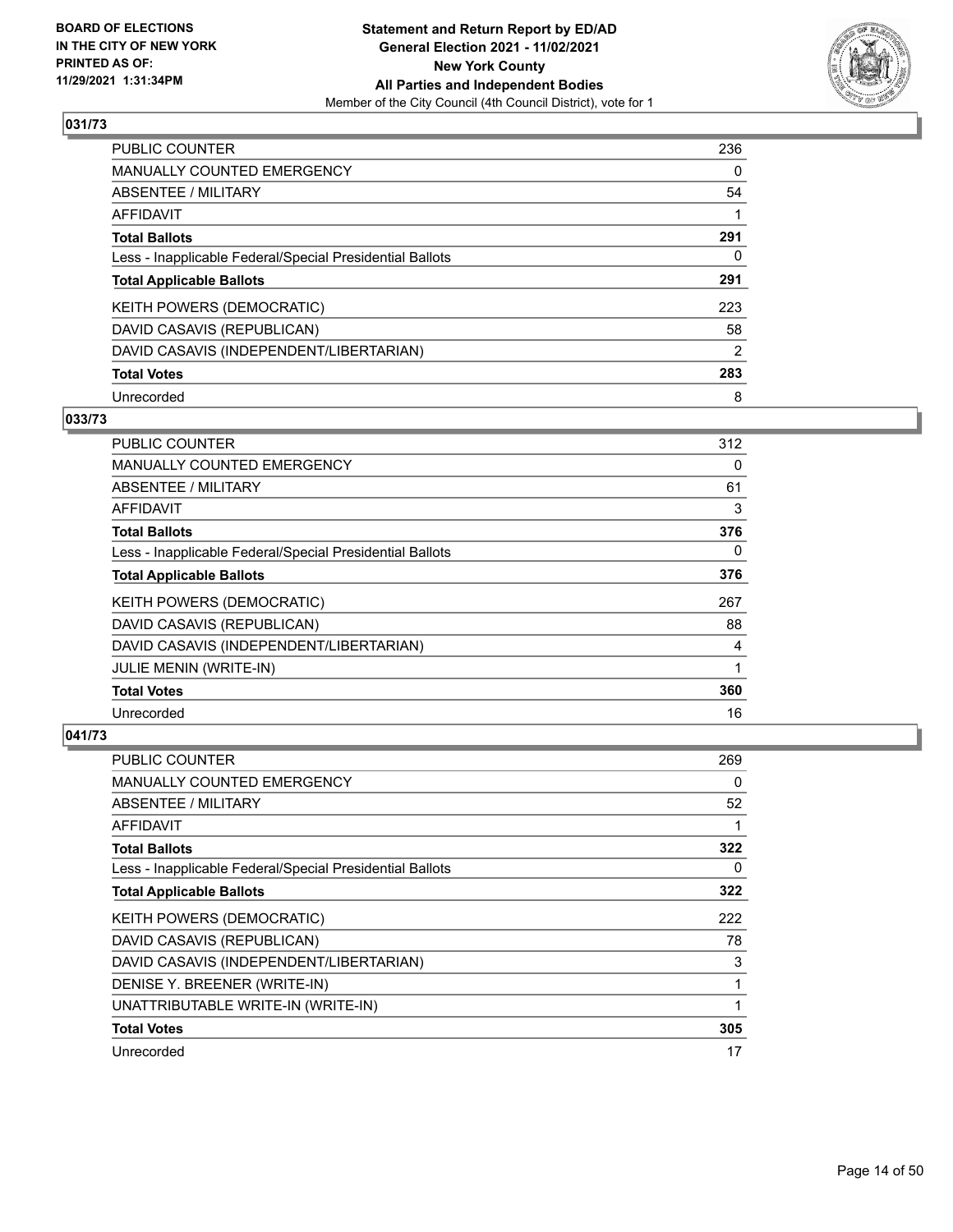

| PUBLIC COUNTER                                           | 146 |
|----------------------------------------------------------|-----|
| <b>MANUALLY COUNTED EMERGENCY</b>                        | 0   |
| ABSENTEE / MILITARY                                      | 28  |
| AFFIDAVIT                                                | 1   |
| <b>Total Ballots</b>                                     | 175 |
| Less - Inapplicable Federal/Special Presidential Ballots | 0   |
| <b>Total Applicable Ballots</b>                          | 175 |
| KEITH POWERS (DEMOCRATIC)                                | 117 |
| DAVID CASAVIS (REPUBLICAN)                               | 42  |
| DAVID CASAVIS (INDEPENDENT/LIBERTARIAN)                  | 5   |
| DR. MICHAEL M. VRANIC (WRITE-IN)                         |     |
| SAMUEL LO (WRITE-IN)                                     | 1   |
| <b>Total Votes</b>                                       | 166 |
| Unrecorded                                               | 9   |

#### **043/73**

| PUBLIC COUNTER                                           | 23             |
|----------------------------------------------------------|----------------|
| MANUALLY COUNTED EMERGENCY                               | $\Omega$       |
| ABSENTEE / MILITARY                                      | 7              |
| AFFIDAVIT                                                | $\Omega$       |
| <b>Total Ballots</b>                                     | 30             |
| Less - Inapplicable Federal/Special Presidential Ballots | $\Omega$       |
| <b>Total Applicable Ballots</b>                          | 30             |
| <b>KEITH POWERS (DEMOCRATIC)</b>                         | 19             |
| DAVID CASAVIS (REPUBLICAN)                               | 9              |
| DAVID CASAVIS (INDEPENDENT/LIBERTARIAN)                  | $\Omega$       |
| <b>Total Votes</b>                                       | 28             |
| Unrecorded                                               | $\overline{2}$ |

| PUBLIC COUNTER                                           | 107            |
|----------------------------------------------------------|----------------|
| <b>MANUALLY COUNTED EMERGENCY</b>                        | 0              |
| ABSENTEE / MILITARY                                      | 23             |
| AFFIDAVIT                                                | 2              |
| <b>Total Ballots</b>                                     | 132            |
| Less - Inapplicable Federal/Special Presidential Ballots | 0              |
| <b>Total Applicable Ballots</b>                          | 132            |
| <b>KEITH POWERS (DEMOCRATIC)</b>                         | 63             |
|                                                          |                |
| DAVID CASAVIS (REPUBLICAN)                               | 56             |
| DAVID CASAVIS (INDEPENDENT/LIBERTARIAN)                  | $\overline{2}$ |
| <b>Total Votes</b>                                       | 121            |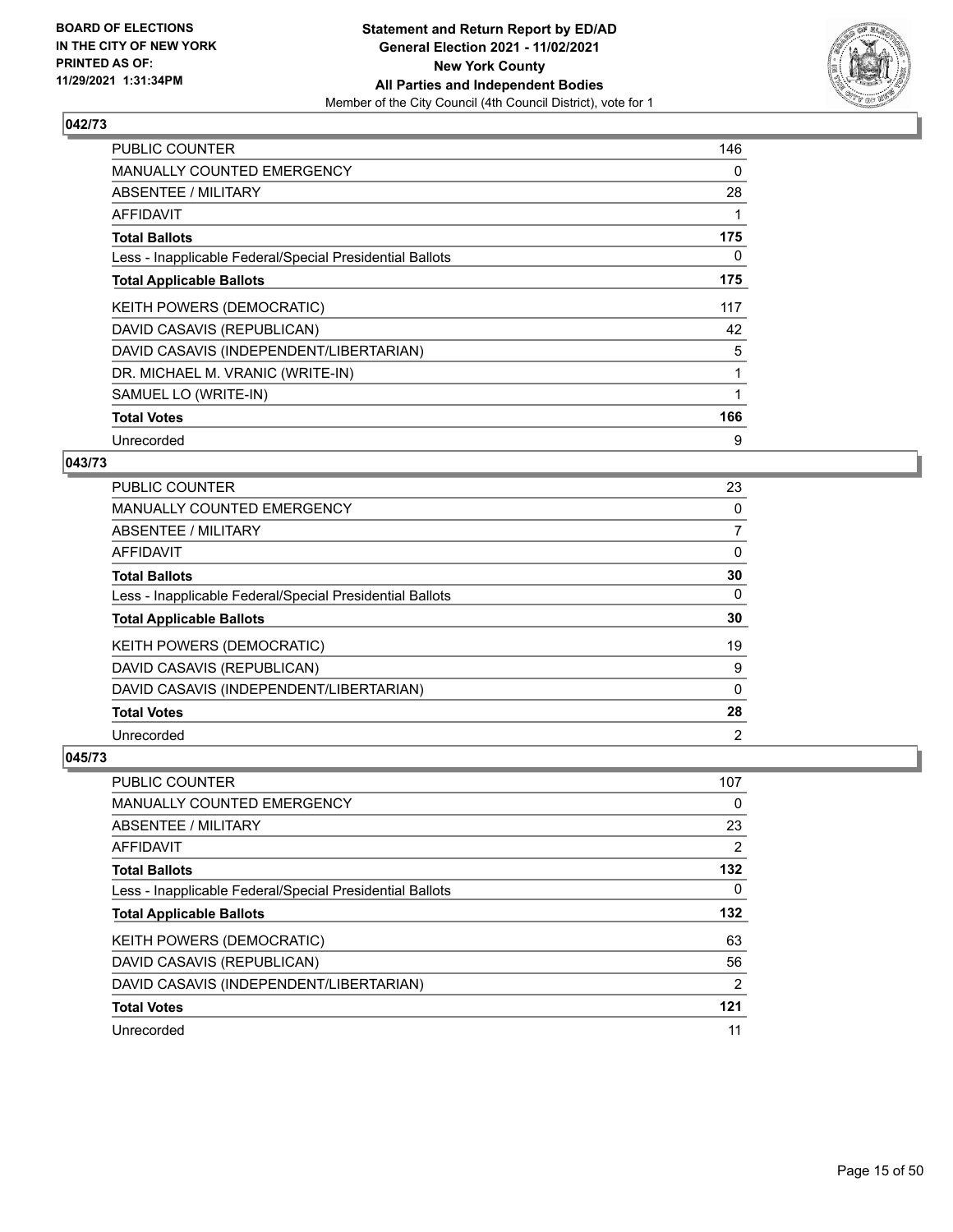

| <b>PUBLIC COUNTER</b>                                    | 107 |
|----------------------------------------------------------|-----|
| <b>MANUALLY COUNTED EMERGENCY</b>                        | 0   |
| ABSENTEE / MILITARY                                      | 42  |
| AFFIDAVIT                                                |     |
| <b>Total Ballots</b>                                     | 150 |
| Less - Inapplicable Federal/Special Presidential Ballots | 0   |
|                                                          |     |
| <b>Total Applicable Ballots</b>                          | 150 |
| KEITH POWERS (DEMOCRATIC)                                | 79  |
| DAVID CASAVIS (REPUBLICAN)                               | 51  |
| DAVID CASAVIS (INDEPENDENT/LIBERTARIAN)                  | 5   |
| <b>Total Votes</b>                                       | 135 |

#### **047/73**

| <b>PUBLIC COUNTER</b>                                    | 188 |
|----------------------------------------------------------|-----|
| MANUALLY COUNTED EMERGENCY                               | 0   |
| ABSENTEE / MILITARY                                      | 30  |
| AFFIDAVIT                                                | 0   |
| <b>Total Ballots</b>                                     | 218 |
| Less - Inapplicable Federal/Special Presidential Ballots | 0   |
| <b>Total Applicable Ballots</b>                          | 218 |
| KEITH POWERS (DEMOCRATIC)                                | 150 |
| DAVID CASAVIS (REPUBLICAN)                               | 54  |
| DAVID CASAVIS (INDEPENDENT/LIBERTARIAN)                  | 4   |
| UNATTRIBUTABLE WRITE-IN (WRITE-IN)                       | 1   |
| <b>Total Votes</b>                                       | 209 |
| Unrecorded                                               | 9   |

| <b>PUBLIC COUNTER</b>                                    | 121 |
|----------------------------------------------------------|-----|
| <b>MANUALLY COUNTED EMERGENCY</b>                        | 0   |
| ABSENTEE / MILITARY                                      | 56  |
| AFFIDAVIT                                                | 2   |
| <b>Total Ballots</b>                                     | 179 |
| Less - Inapplicable Federal/Special Presidential Ballots | 0   |
| <b>Total Applicable Ballots</b>                          | 179 |
| KEITH POWERS (DEMOCRATIC)                                | 131 |
| DAVID CASAVIS (REPUBLICAN)                               | 41  |
| DAVID CASAVIS (INDEPENDENT/LIBERTARIAN)                  | 0   |
| <b>Total Votes</b>                                       | 172 |
| Unrecorded                                               | 7   |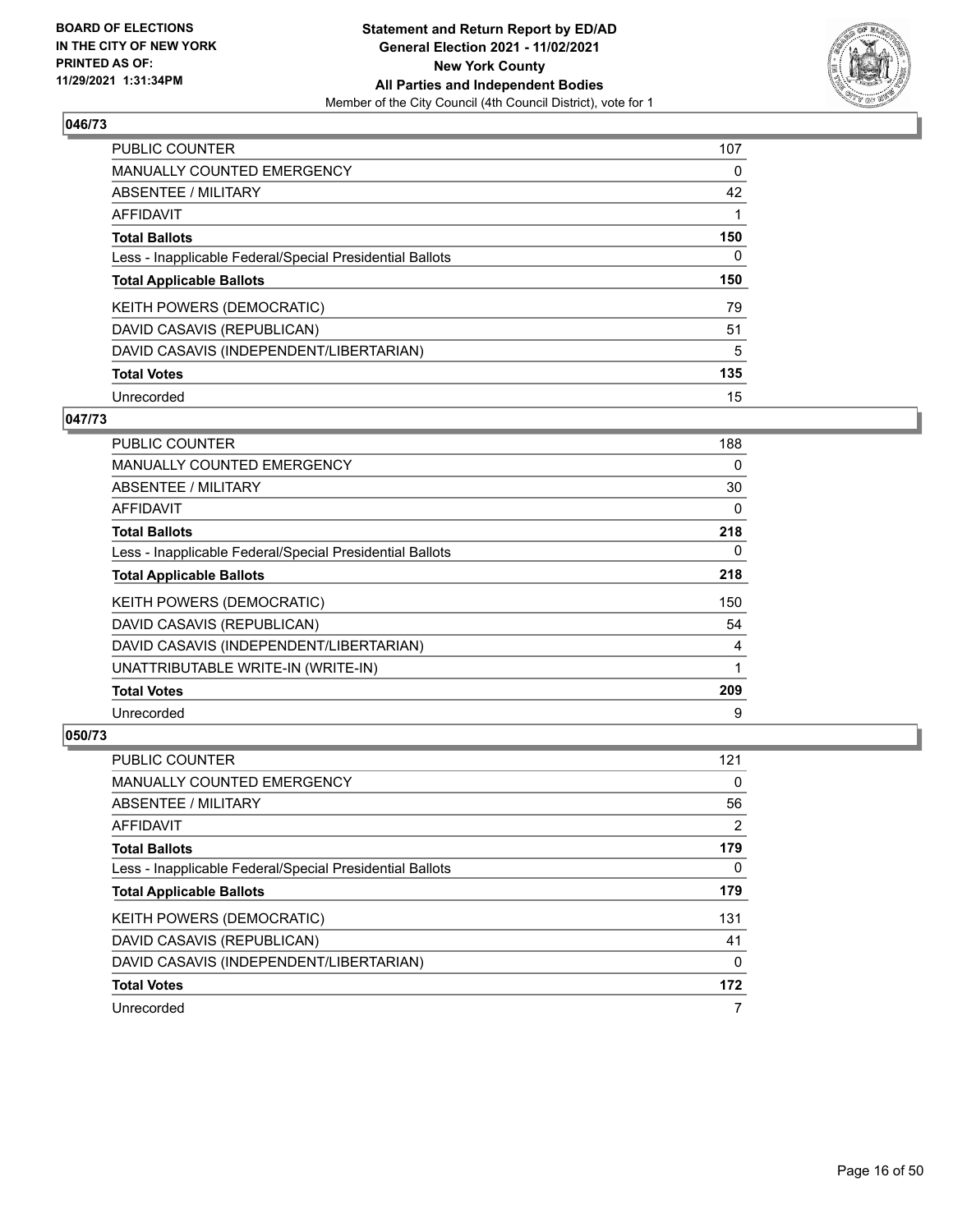

| <b>PUBLIC COUNTER</b>                                    | 135      |
|----------------------------------------------------------|----------|
| MANUALLY COUNTED EMERGENCY                               | $\Omega$ |
| ABSENTEE / MILITARY                                      | 16       |
| AFFIDAVIT                                                |          |
| <b>Total Ballots</b>                                     | 152      |
| Less - Inapplicable Federal/Special Presidential Ballots | 0        |
| <b>Total Applicable Ballots</b>                          | 152      |
| KEITH POWERS (DEMOCRATIC)                                | 107      |
| DAVID CASAVIS (REPUBLICAN)                               | 35       |
| DAVID CASAVIS (INDEPENDENT/LIBERTARIAN)                  | 2        |
| <b>Total Votes</b>                                       | 144      |
| Unrecorded                                               | 8        |

#### **052/73**

| <b>PUBLIC COUNTER</b>                                    | 107      |
|----------------------------------------------------------|----------|
| <b>MANUALLY COUNTED EMERGENCY</b>                        | 0        |
| ABSENTEE / MILITARY                                      | 49       |
| <b>AFFIDAVIT</b>                                         | 2        |
| <b>Total Ballots</b>                                     | 158      |
| Less - Inapplicable Federal/Special Presidential Ballots | $\Omega$ |
| <b>Total Applicable Ballots</b>                          | 158      |
| KEITH POWERS (DEMOCRATIC)                                | 76       |
| DAVID CASAVIS (REPUBLICAN)                               | 72       |
| DAVID CASAVIS (INDEPENDENT/LIBERTARIAN)                  |          |
| <b>Total Votes</b>                                       | 149      |
| Unrecorded                                               | 9        |

| <b>PUBLIC COUNTER</b>                                    | 161 |
|----------------------------------------------------------|-----|
| <b>MANUALLY COUNTED EMERGENCY</b>                        | 0   |
| ABSENTEE / MILITARY                                      | 25  |
| <b>AFFIDAVIT</b>                                         |     |
| <b>Total Ballots</b>                                     | 187 |
| Less - Inapplicable Federal/Special Presidential Ballots | 0   |
| <b>Total Applicable Ballots</b>                          | 187 |
| KEITH POWERS (DEMOCRATIC)                                | 115 |
| DAVID CASAVIS (REPUBLICAN)                               | 66  |
| DAVID CASAVIS (INDEPENDENT/LIBERTARIAN)                  |     |
| <b>Total Votes</b>                                       | 182 |
| Unrecorded                                               | 5   |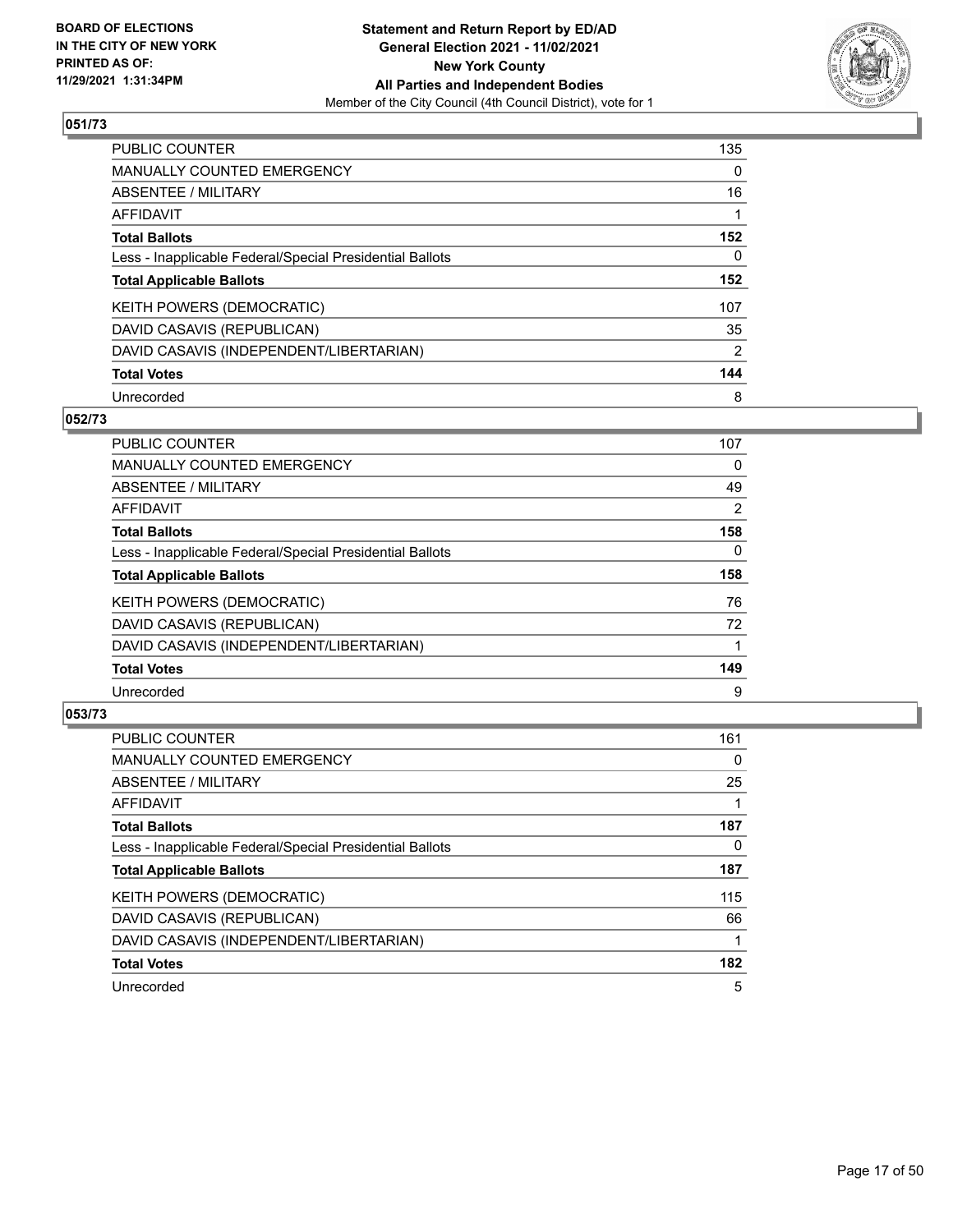

| <b>PUBLIC COUNTER</b>                                    | 153      |
|----------------------------------------------------------|----------|
| MANUALLY COUNTED EMERGENCY                               | $\Omega$ |
| ABSENTEE / MILITARY                                      | 43       |
| AFFIDAVIT                                                |          |
| <b>Total Ballots</b>                                     | 197      |
| Less - Inapplicable Federal/Special Presidential Ballots | 0        |
| <b>Total Applicable Ballots</b>                          | 197      |
| KEITH POWERS (DEMOCRATIC)                                | 133      |
| DAVID CASAVIS (REPUBLICAN)                               | 52       |
| DAVID CASAVIS (INDEPENDENT/LIBERTARIAN)                  | 5        |
| <b>Total Votes</b>                                       | 190      |
| Unrecorded                                               |          |

#### **055/73**

| <b>PUBLIC COUNTER</b>                                    | 228      |
|----------------------------------------------------------|----------|
| MANUALLY COUNTED EMERGENCY                               | $\Omega$ |
| ABSENTEE / MILITARY                                      | 46       |
| AFFIDAVIT                                                | 4        |
| <b>Total Ballots</b>                                     | 278      |
| Less - Inapplicable Federal/Special Presidential Ballots | 0        |
| <b>Total Applicable Ballots</b>                          | 278      |
| KEITH POWERS (DEMOCRATIC)                                | 206      |
| DAVID CASAVIS (REPUBLICAN)                               | 56       |
| DAVID CASAVIS (INDEPENDENT/LIBERTARIAN)                  | 5        |
| DOUGLAS LEVINE (WRITE-IN)                                | 1        |
| <b>Total Votes</b>                                       | 268      |
| Unrecorded                                               | 10       |

| <b>PUBLIC COUNTER</b>                                    | 241 |
|----------------------------------------------------------|-----|
| <b>MANUALLY COUNTED EMERGENCY</b>                        | 0   |
| ABSENTEE / MILITARY                                      | 46  |
| AFFIDAVIT                                                |     |
| <b>Total Ballots</b>                                     | 288 |
| Less - Inapplicable Federal/Special Presidential Ballots | 0   |
| <b>Total Applicable Ballots</b>                          | 288 |
| KEITH POWERS (DEMOCRATIC)                                | 160 |
| DAVID CASAVIS (REPUBLICAN)                               | 107 |
| DAVID CASAVIS (INDEPENDENT/LIBERTARIAN)                  | 4   |
| <b>Total Votes</b>                                       | 271 |
| Unrecorded                                               | 17  |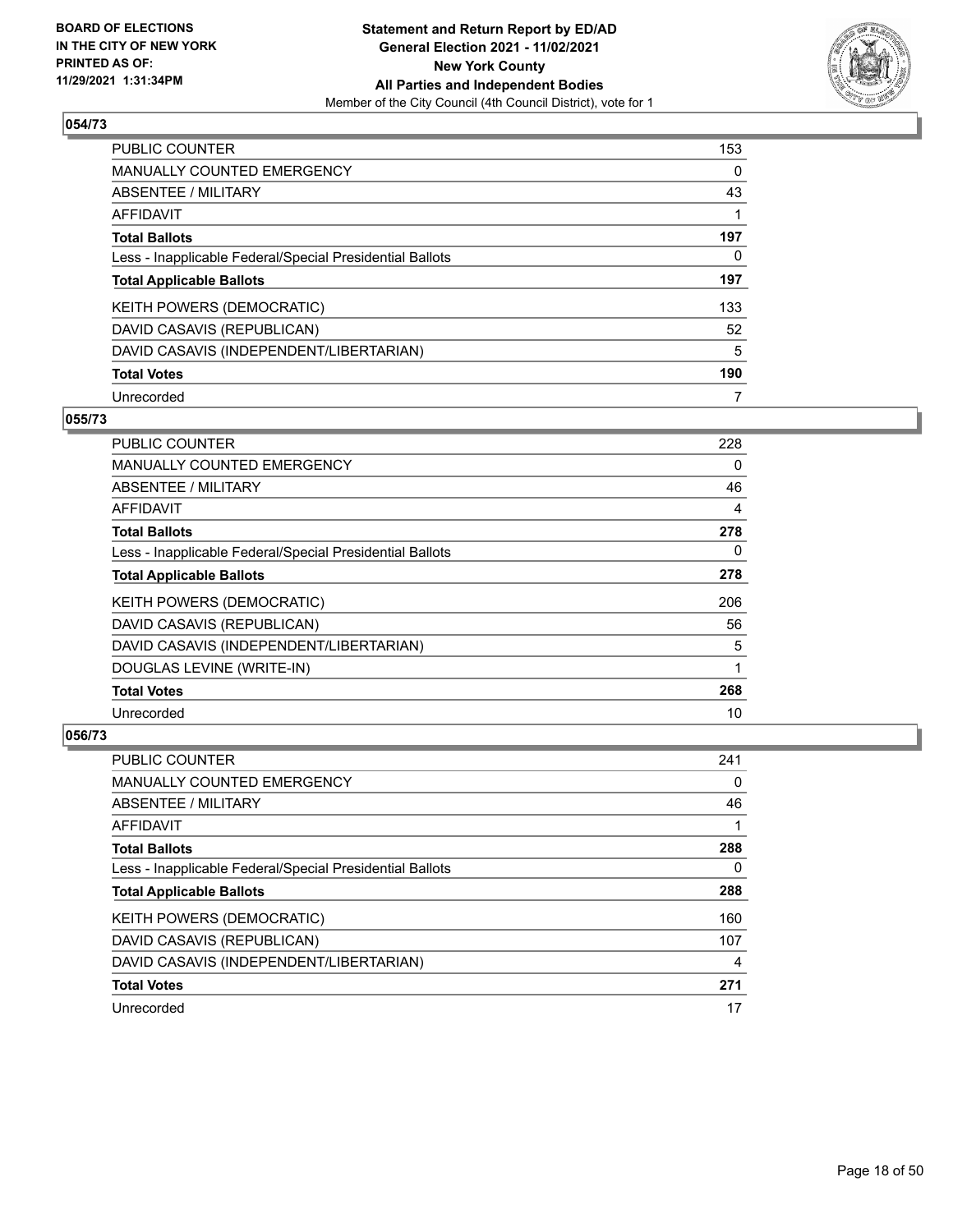

| <b>PUBLIC COUNTER</b>                                    | 282            |
|----------------------------------------------------------|----------------|
| <b>MANUALLY COUNTED EMERGENCY</b>                        | 0              |
| ABSENTEE / MILITARY                                      | 78             |
| AFFIDAVIT                                                | 0              |
| <b>Total Ballots</b>                                     | 360            |
| Less - Inapplicable Federal/Special Presidential Ballots | 0              |
| <b>Total Applicable Ballots</b>                          | 360            |
| KEITH POWERS (DEMOCRATIC)                                | 242            |
| DAVID CASAVIS (REPUBLICAN)                               | 91             |
| DAVID CASAVIS (INDEPENDENT/LIBERTARIAN)                  | 6              |
| ALLIE RYAN (WRITE-IN)                                    | $\overline{2}$ |
| <b>Total Votes</b>                                       | 341            |
| Unrecorded                                               | 19             |

#### **058/73**

| <b>PUBLIC COUNTER</b>                                    | 207            |
|----------------------------------------------------------|----------------|
| <b>MANUALLY COUNTED EMERGENCY</b>                        | 0              |
| ABSENTEE / MILITARY                                      | 65             |
| <b>AFFIDAVIT</b>                                         |                |
| <b>Total Ballots</b>                                     | 273            |
| Less - Inapplicable Federal/Special Presidential Ballots | 0              |
| <b>Total Applicable Ballots</b>                          | 273            |
| <b>KEITH POWERS (DEMOCRATIC)</b>                         | 160            |
| DAVID CASAVIS (REPUBLICAN)                               | 90             |
| DAVID CASAVIS (INDEPENDENT/LIBERTARIAN)                  | $\overline{2}$ |
| <b>Total Votes</b>                                       | 252            |
| Unrecorded                                               | 21             |

| <b>PUBLIC COUNTER</b>                                    | 159 |
|----------------------------------------------------------|-----|
| <b>MANUALLY COUNTED EMERGENCY</b>                        | 0   |
| ABSENTEE / MILITARY                                      | 33  |
| AFFIDAVIT                                                | 2   |
| <b>Total Ballots</b>                                     | 194 |
| Less - Inapplicable Federal/Special Presidential Ballots | 0   |
| <b>Total Applicable Ballots</b>                          | 194 |
| KEITH POWERS (DEMOCRATIC)                                | 137 |
| DAVID CASAVIS (REPUBLICAN)                               | 42  |
| DAVID CASAVIS (INDEPENDENT/LIBERTARIAN)                  | 3   |
| <b>Total Votes</b>                                       | 182 |
| Unrecorded                                               | 12  |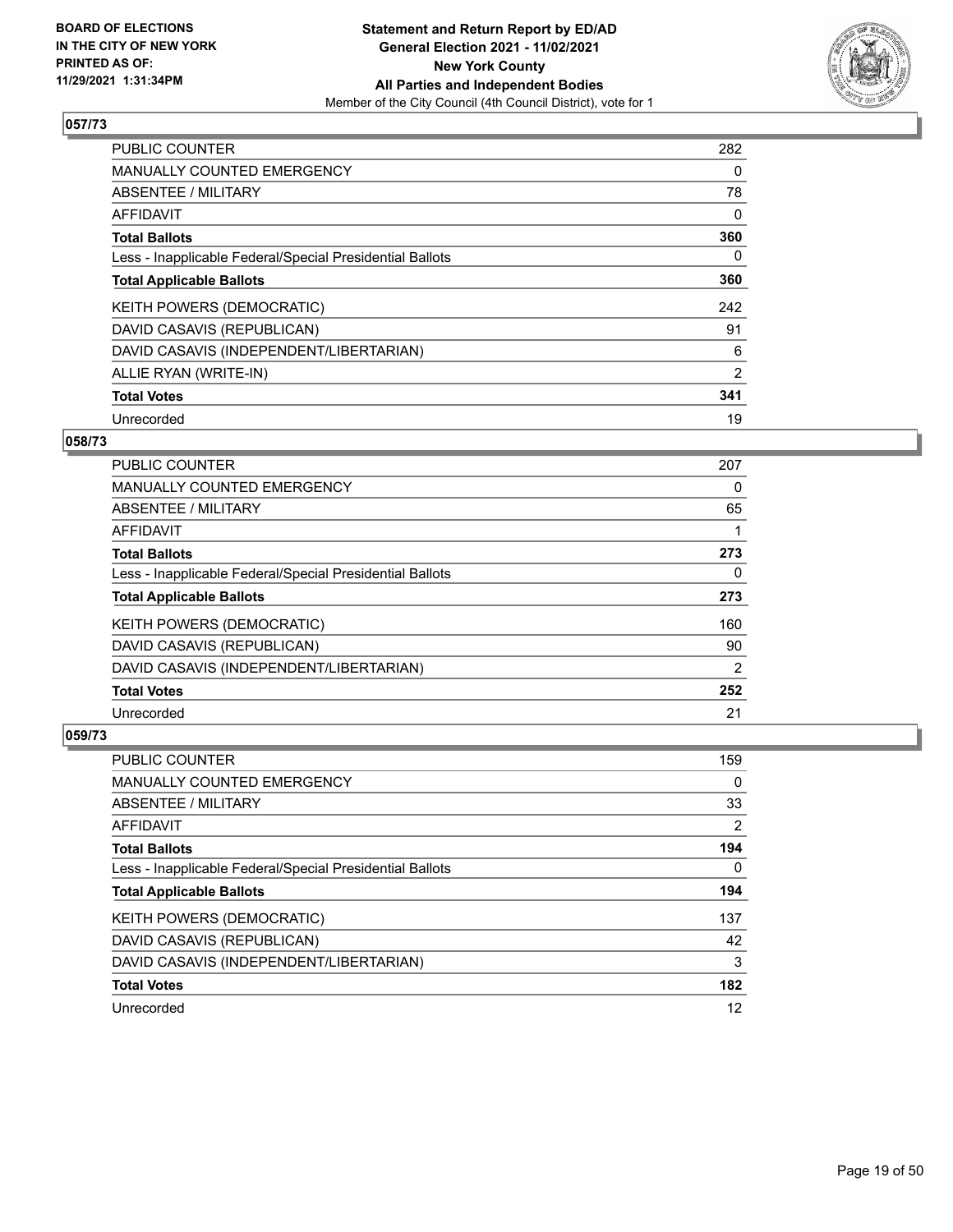

| <b>PUBLIC COUNTER</b>                                    | 210            |
|----------------------------------------------------------|----------------|
| MANUALLY COUNTED EMERGENCY                               | 0              |
| ABSENTEE / MILITARY                                      | 34             |
| AFFIDAVIT                                                | 2              |
| <b>Total Ballots</b>                                     | 246            |
| Less - Inapplicable Federal/Special Presidential Ballots | 0              |
| <b>Total Applicable Ballots</b>                          | 246            |
| KEITH POWERS (DEMOCRATIC)                                | 146            |
| DAVID CASAVIS (REPUBLICAN)                               | 81             |
| DAVID CASAVIS (INDEPENDENT/LIBERTARIAN)                  | $\overline{4}$ |
| <b>Total Votes</b>                                       | 231            |
| Unrecorded                                               | 15             |

#### **061/73**

| <b>PUBLIC COUNTER</b>                                    | 151 |
|----------------------------------------------------------|-----|
| <b>MANUALLY COUNTED EMERGENCY</b>                        | 0   |
| ABSENTEE / MILITARY                                      | 66  |
| <b>AFFIDAVIT</b>                                         | 4   |
| <b>Total Ballots</b>                                     | 221 |
| Less - Inapplicable Federal/Special Presidential Ballots | 0   |
| <b>Total Applicable Ballots</b>                          | 221 |
| KEITH POWERS (DEMOCRATIC)                                | 139 |
| DAVID CASAVIS (REPUBLICAN)                               | 69  |
| DAVID CASAVIS (INDEPENDENT/LIBERTARIAN)                  | 3   |
| <b>Total Votes</b>                                       | 211 |
| Unrecorded                                               | 10  |

| PUBLIC COUNTER                                           | 184      |
|----------------------------------------------------------|----------|
| <b>MANUALLY COUNTED EMERGENCY</b>                        | $\Omega$ |
| ABSENTEE / MILITARY                                      | 34       |
| <b>AFFIDAVIT</b>                                         | $\Omega$ |
| <b>Total Ballots</b>                                     | 218      |
| Less - Inapplicable Federal/Special Presidential Ballots | $\Omega$ |
| <b>Total Applicable Ballots</b>                          | 218      |
| KEITH POWERS (DEMOCRATIC)                                | 135      |
| DAVID CASAVIS (REPUBLICAN)                               | 61       |
| DAVID CASAVIS (INDEPENDENT/LIBERTARIAN)                  | 4        |
| <b>Total Votes</b>                                       | 200      |
| Unrecorded                                               | 18       |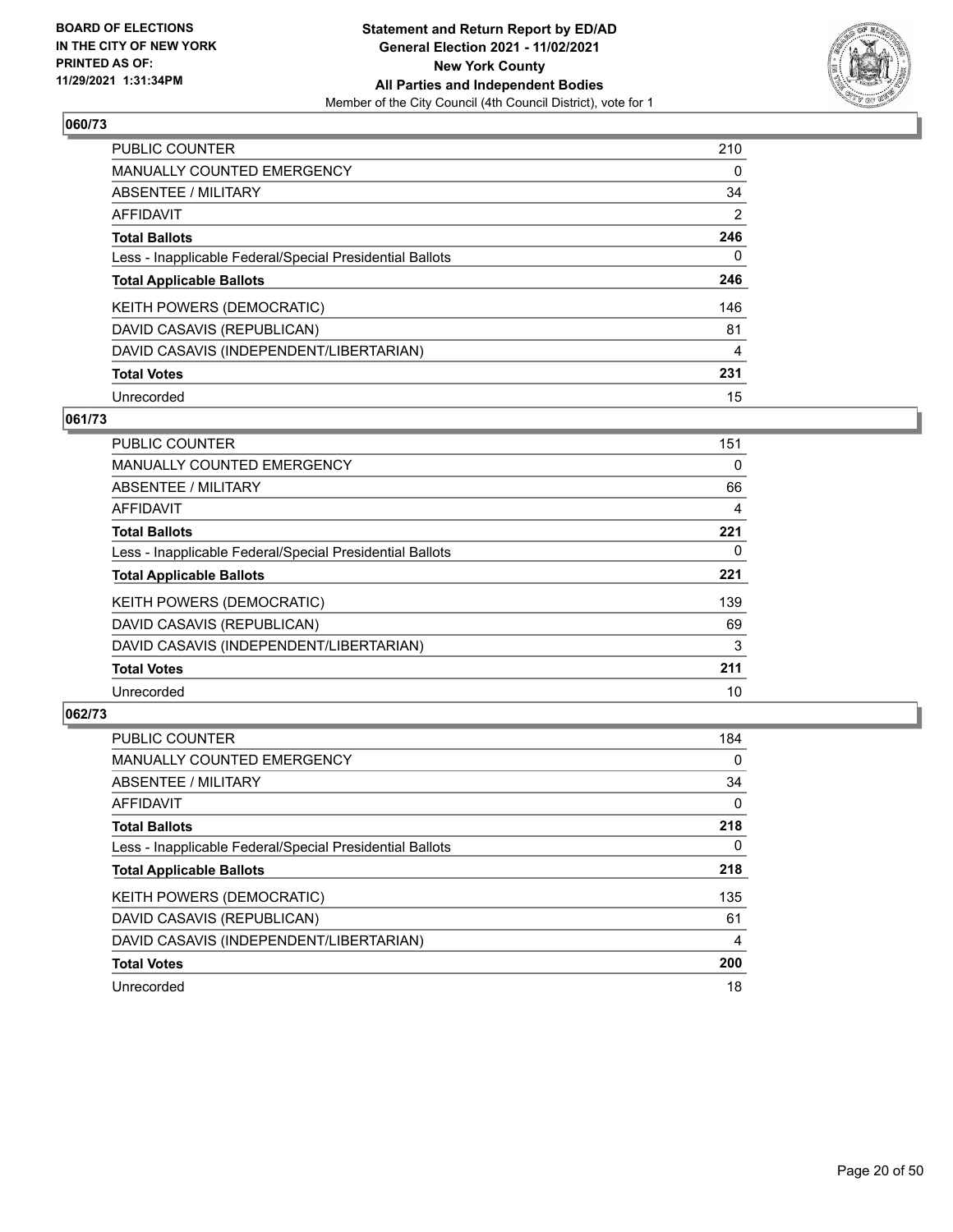

| <b>PUBLIC COUNTER</b>                                    | 251      |
|----------------------------------------------------------|----------|
| <b>MANUALLY COUNTED EMERGENCY</b>                        | 0        |
| ABSENTEE / MILITARY                                      | 49       |
| AFFIDAVIT                                                | 2        |
| <b>Total Ballots</b>                                     | 302      |
| Less - Inapplicable Federal/Special Presidential Ballots | $\Omega$ |
| <b>Total Applicable Ballots</b>                          | 302      |
| KEITH POWERS (DEMOCRATIC)                                | 194      |
| DAVID CASAVIS (REPUBLICAN)                               | 89       |
| DAVID CASAVIS (INDEPENDENT/LIBERTARIAN)                  | 6        |
| <b>Total Votes</b>                                       | 289      |
| Unrecorded                                               | 13       |

# **064/73**

| <b>PUBLIC COUNTER</b>                                    | 206 |
|----------------------------------------------------------|-----|
| MANUALLY COUNTED EMERGENCY                               | 0   |
| ABSENTEE / MILITARY                                      | 21  |
| AFFIDAVIT                                                | 2   |
| <b>Total Ballots</b>                                     | 229 |
| Less - Inapplicable Federal/Special Presidential Ballots | 0   |
| <b>Total Applicable Ballots</b>                          | 229 |
| <b>KEITH POWERS (DEMOCRATIC)</b>                         | 154 |
| DAVID CASAVIS (REPUBLICAN)                               | 59  |
| DAVID CASAVIS (INDEPENDENT/LIBERTARIAN)                  |     |
| ALEXANDRA RABINOWITZ (WRITE-IN)                          |     |
| <b>Total Votes</b>                                       | 215 |
| Unrecorded                                               | 14  |

| <b>PUBLIC COUNTER</b>                                    | 267 |
|----------------------------------------------------------|-----|
| <b>MANUALLY COUNTED EMERGENCY</b>                        | 0   |
| ABSENTEE / MILITARY                                      | 35  |
| AFFIDAVIT                                                | 3   |
| <b>Total Ballots</b>                                     | 305 |
| Less - Inapplicable Federal/Special Presidential Ballots | 0   |
| <b>Total Applicable Ballots</b>                          | 305 |
| KEITH POWERS (DEMOCRATIC)                                | 208 |
| DAVID CASAVIS (REPUBLICAN)                               | 81  |
| DAVID CASAVIS (INDEPENDENT/LIBERTARIAN)                  | 2   |
| <b>Total Votes</b>                                       | 291 |
| Unrecorded                                               | 14  |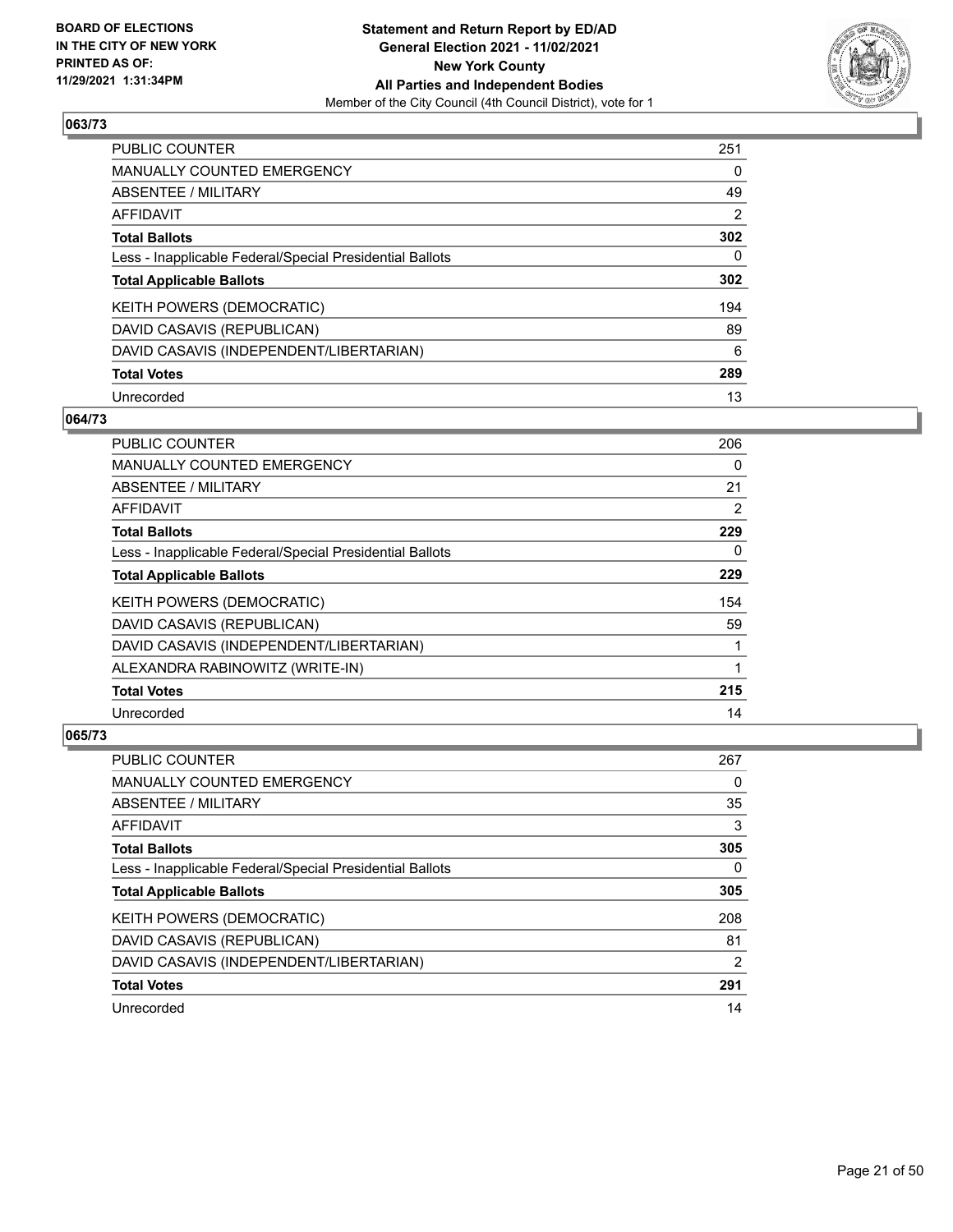

| <b>PUBLIC COUNTER</b>                                    | 169 |
|----------------------------------------------------------|-----|
| <b>MANUALLY COUNTED EMERGENCY</b>                        | 0   |
| ABSENTEE / MILITARY                                      | 50  |
| AFFIDAVIT                                                | 0   |
| <b>Total Ballots</b>                                     | 219 |
| Less - Inapplicable Federal/Special Presidential Ballots | 0   |
| <b>Total Applicable Ballots</b>                          | 219 |
| KEITH POWERS (DEMOCRATIC)                                | 150 |
| DAVID CASAVIS (REPUBLICAN)                               | 46  |
| DAVID CASAVIS (INDEPENDENT/LIBERTARIAN)                  |     |
| <b>Total Votes</b>                                       | 197 |
| Unrecorded                                               | 22  |

#### **067/73**

| <b>PUBLIC COUNTER</b>                                    | 207      |
|----------------------------------------------------------|----------|
| <b>MANUALLY COUNTED EMERGENCY</b>                        | 0        |
| ABSENTEE / MILITARY                                      | 50       |
| <b>AFFIDAVIT</b>                                         | 2        |
| <b>Total Ballots</b>                                     | 259      |
| Less - Inapplicable Federal/Special Presidential Ballots | $\Omega$ |
| <b>Total Applicable Ballots</b>                          | 259      |
| KEITH POWERS (DEMOCRATIC)                                | 156      |
| DAVID CASAVIS (REPUBLICAN)                               | 84       |
| DAVID CASAVIS (INDEPENDENT/LIBERTARIAN)                  | 4        |
| <b>Total Votes</b>                                       | 244      |
| Unrecorded                                               | 15       |

| <b>PUBLIC COUNTER</b>                                    | 345 |
|----------------------------------------------------------|-----|
| <b>MANUALLY COUNTED EMERGENCY</b>                        | 0   |
| ABSENTEE / MILITARY                                      | 41  |
| AFFIDAVIT                                                | 6   |
| <b>Total Ballots</b>                                     | 392 |
| Less - Inapplicable Federal/Special Presidential Ballots | 0   |
| <b>Total Applicable Ballots</b>                          | 392 |
| KEITH POWERS (DEMOCRATIC)                                | 296 |
| DAVID CASAVIS (REPUBLICAN)                               | 76  |
| DAVID CASAVIS (INDEPENDENT/LIBERTARIAN)                  | 6   |
| MARK FOLLY (WRITE-IN)                                    |     |
| <b>Total Votes</b>                                       | 379 |
| Unrecorded                                               | 13  |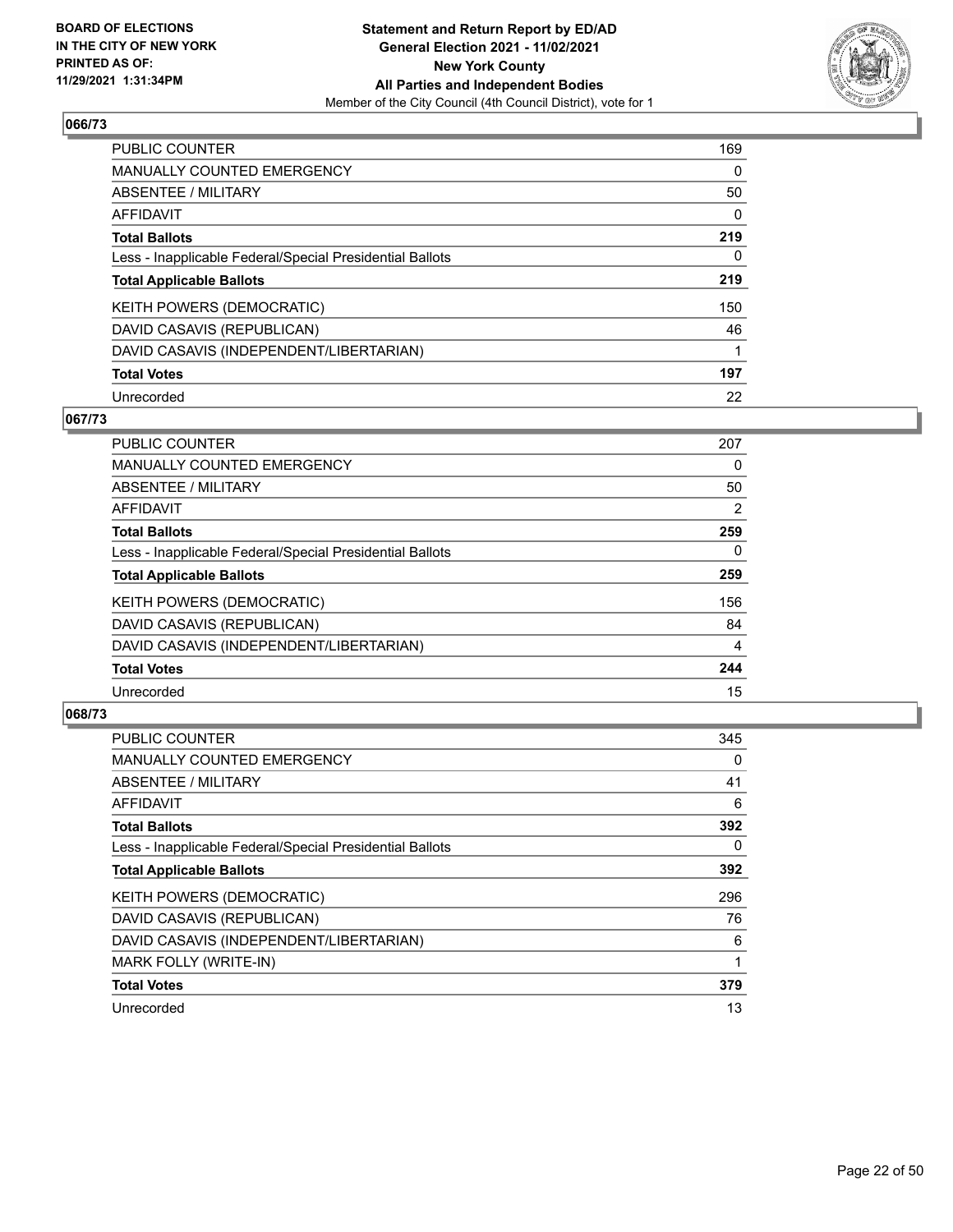

| PUBLIC COUNTER                                           | 196            |
|----------------------------------------------------------|----------------|
| <b>MANUALLY COUNTED EMERGENCY</b>                        | $\Omega$       |
| ABSENTEE / MILITARY                                      | 37             |
| AFFIDAVIT                                                | $\overline{2}$ |
| <b>Total Ballots</b>                                     | 235            |
| Less - Inapplicable Federal/Special Presidential Ballots | 0              |
| <b>Total Applicable Ballots</b>                          | 235            |
| KEITH POWERS (DEMOCRATIC)                                | 138            |
| DAVID CASAVIS (REPUBLICAN)                               | 78             |
| DAVID CASAVIS (INDEPENDENT/LIBERTARIAN)                  | 3              |
| <b>Total Votes</b>                                       | 219            |
| Unrecorded                                               | 16             |

#### **072/73**

| <b>PUBLIC COUNTER</b>                                    | 203            |
|----------------------------------------------------------|----------------|
| MANUALLY COUNTED EMERGENCY                               | $\Omega$       |
| ABSENTEE / MILITARY                                      | 32             |
| <b>AFFIDAVIT</b>                                         | $\Omega$       |
| <b>Total Ballots</b>                                     | 235            |
| Less - Inapplicable Federal/Special Presidential Ballots | $\Omega$       |
| <b>Total Applicable Ballots</b>                          | 235            |
| KEITH POWERS (DEMOCRATIC)                                | 143            |
| DAVID CASAVIS (REPUBLICAN)                               | 73             |
| DAVID CASAVIS (INDEPENDENT/LIBERTARIAN)                  | $\overline{2}$ |
| <b>Total Votes</b>                                       | 218            |
| Unrecorded                                               | 17             |

| <b>PUBLIC COUNTER</b>                                    | 251 |
|----------------------------------------------------------|-----|
| <b>MANUALLY COUNTED EMERGENCY</b>                        | 0   |
| ABSENTEE / MILITARY                                      | 46  |
| AFFIDAVIT                                                | 3   |
| <b>Total Ballots</b>                                     | 300 |
| Less - Inapplicable Federal/Special Presidential Ballots | 0   |
| <b>Total Applicable Ballots</b>                          | 300 |
| <b>KEITH POWERS (DEMOCRATIC)</b>                         | 212 |
| DAVID CASAVIS (REPUBLICAN)                               | 76  |
| DAVID CASAVIS (INDEPENDENT/LIBERTARIAN)                  | 3   |
| <b>Total Votes</b>                                       | 291 |
| Unrecorded                                               | 9   |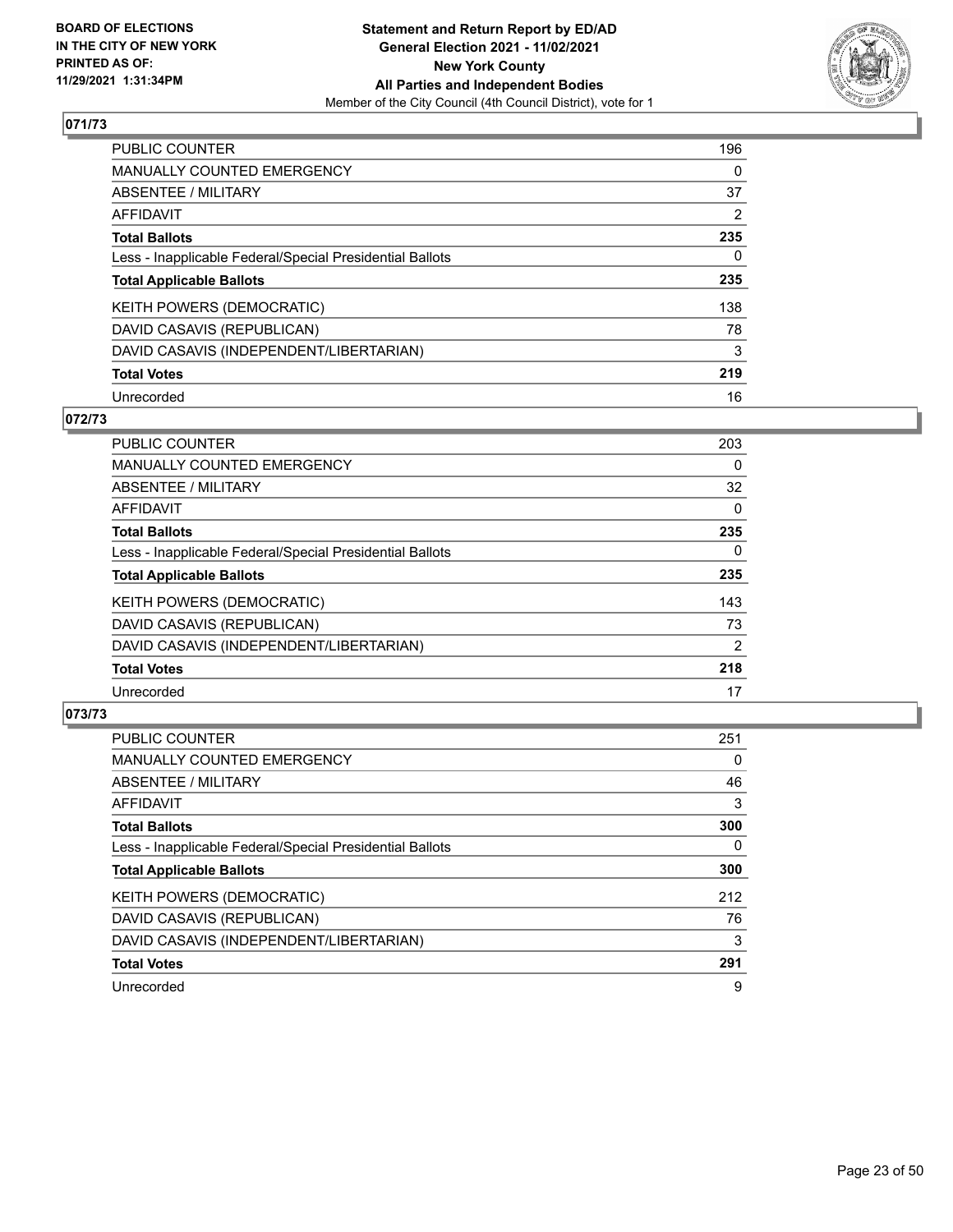

| <b>PUBLIC COUNTER</b>                                    | 266      |
|----------------------------------------------------------|----------|
| <b>MANUALLY COUNTED EMERGENCY</b>                        | 0        |
| ABSENTEE / MILITARY                                      | 50       |
| <b>AFFIDAVIT</b>                                         | 0        |
| <b>Total Ballots</b>                                     | 316      |
| Less - Inapplicable Federal/Special Presidential Ballots | $\Omega$ |
| <b>Total Applicable Ballots</b>                          | 316      |
| KEITH POWERS (DEMOCRATIC)                                | 217      |
| DAVID CASAVIS (REPUBLICAN)                               | 73       |
| DAVID CASAVIS (INDEPENDENT/LIBERTARIAN)                  | 5        |
| HARRISON MANIN (WRITE-IN)                                | 1        |
| <b>Total Votes</b>                                       | 296      |
| Unrecorded                                               | 20       |

# **077/73**

| <b>PUBLIC COUNTER</b>                                    | 180 |
|----------------------------------------------------------|-----|
| <b>MANUALLY COUNTED EMERGENCY</b>                        | 0   |
| ABSENTEE / MILITARY                                      | 32  |
| AFFIDAVIT                                                | 5   |
| <b>Total Ballots</b>                                     | 217 |
| Less - Inapplicable Federal/Special Presidential Ballots | 0   |
| <b>Total Applicable Ballots</b>                          | 217 |
| <b>KEITH POWERS (DEMOCRATIC)</b>                         | 139 |
| DAVID CASAVIS (REPUBLICAN)                               | 70  |
| DAVID CASAVIS (INDEPENDENT/LIBERTARIAN)                  | 3   |
| <b>Total Votes</b>                                       | 212 |
| Unrecorded                                               | 5   |

| PUBLIC COUNTER                                           | 225           |
|----------------------------------------------------------|---------------|
| <b>MANUALLY COUNTED EMERGENCY</b>                        | 0             |
| ABSENTEE / MILITARY                                      | 49            |
| AFFIDAVIT                                                |               |
| <b>Total Ballots</b>                                     | 275           |
| Less - Inapplicable Federal/Special Presidential Ballots | 0             |
| <b>Total Applicable Ballots</b>                          | 275           |
| KEITH POWERS (DEMOCRATIC)                                | 189           |
| DAVID CASAVIS (REPUBLICAN)                               | 62            |
| DAVID CASAVIS (INDEPENDENT/LIBERTARIAN)                  | $\mathcal{P}$ |
| <b>Total Votes</b>                                       | 253           |
| Unrecorded                                               | 22            |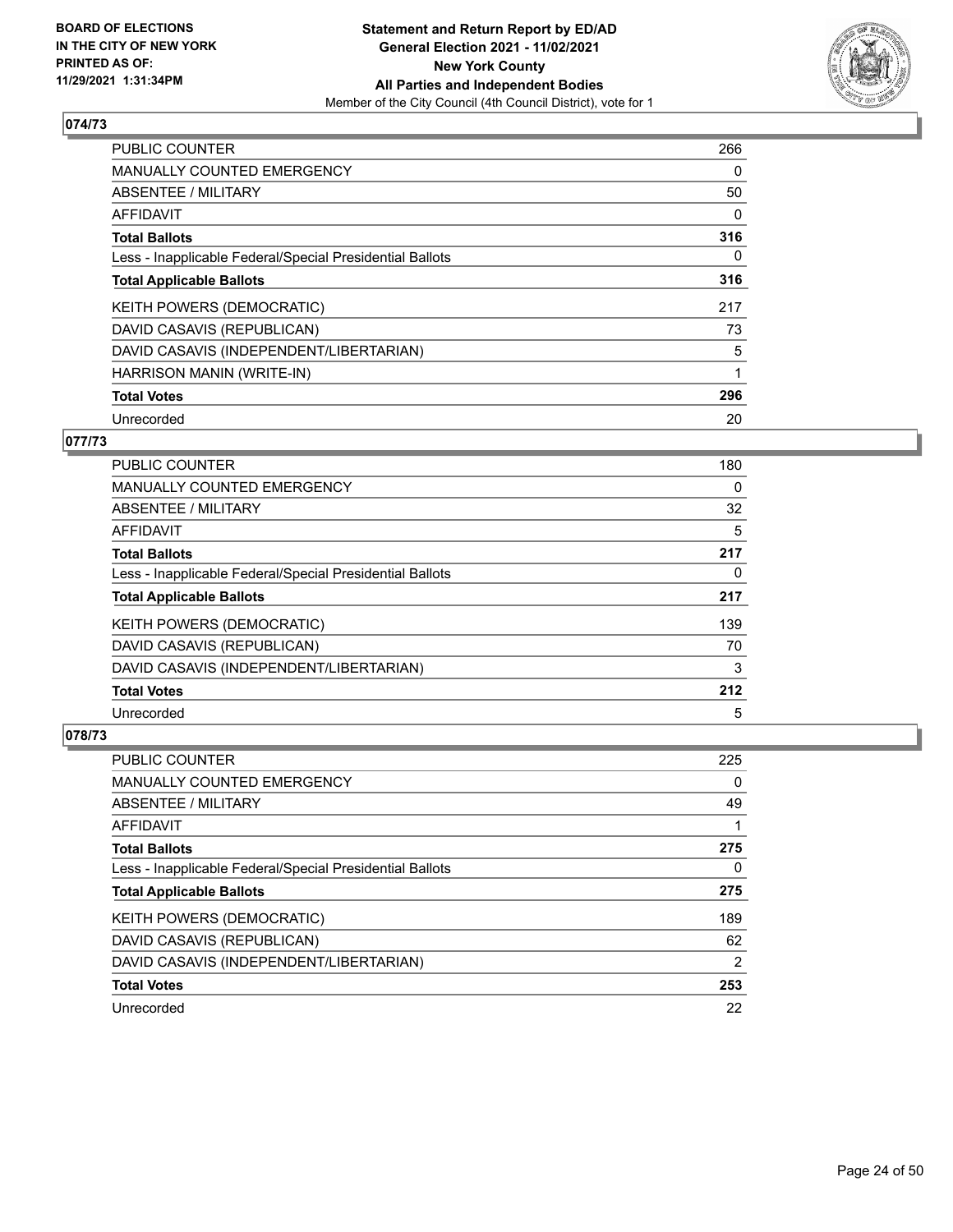

| <b>PUBLIC COUNTER</b>                                    | 269 |
|----------------------------------------------------------|-----|
| <b>MANUALLY COUNTED EMERGENCY</b>                        | 0   |
| ABSENTEE / MILITARY                                      | 84  |
| AFFIDAVIT                                                | 0   |
| <b>Total Ballots</b>                                     | 353 |
| Less - Inapplicable Federal/Special Presidential Ballots | 0   |
| <b>Total Applicable Ballots</b>                          | 353 |
| KEITH POWERS (DEMOCRATIC)                                | 225 |
| DAVID CASAVIS (REPUBLICAN)                               | 103 |
| DAVID CASAVIS (INDEPENDENT/LIBERTARIAN)                  | 4   |
| <b>Total Votes</b>                                       | 332 |
| Unrecorded                                               | 21  |

#### **080/73**

| <b>PUBLIC COUNTER</b>                                    | 324      |
|----------------------------------------------------------|----------|
| <b>MANUALLY COUNTED EMERGENCY</b>                        | 0        |
| ABSENTEE / MILITARY                                      | 39       |
| <b>AFFIDAVIT</b>                                         | 4        |
| <b>Total Ballots</b>                                     | 367      |
| Less - Inapplicable Federal/Special Presidential Ballots | $\Omega$ |
| <b>Total Applicable Ballots</b>                          | 367      |
| KEITH POWERS (DEMOCRATIC)                                | 260      |
| DAVID CASAVIS (REPUBLICAN)                               | 84       |
| DAVID CASAVIS (INDEPENDENT/LIBERTARIAN)                  | 4        |
| <b>Total Votes</b>                                       | 348      |
| Unrecorded                                               | 19       |

| <b>PUBLIC COUNTER</b>                                    | 206           |
|----------------------------------------------------------|---------------|
| <b>MANUALLY COUNTED EMERGENCY</b>                        | 0             |
| ABSENTEE / MILITARY                                      | 48            |
| <b>AFFIDAVIT</b>                                         | $\Omega$      |
| <b>Total Ballots</b>                                     | 254           |
| Less - Inapplicable Federal/Special Presidential Ballots | $\Omega$      |
| <b>Total Applicable Ballots</b>                          | 254           |
| KEITH POWERS (DEMOCRATIC)                                | 189           |
| DAVID CASAVIS (REPUBLICAN)                               | 56            |
| DAVID CASAVIS (INDEPENDENT/LIBERTARIAN)                  | $\mathcal{P}$ |
| <b>Total Votes</b>                                       | 247           |
| Unrecorded                                               |               |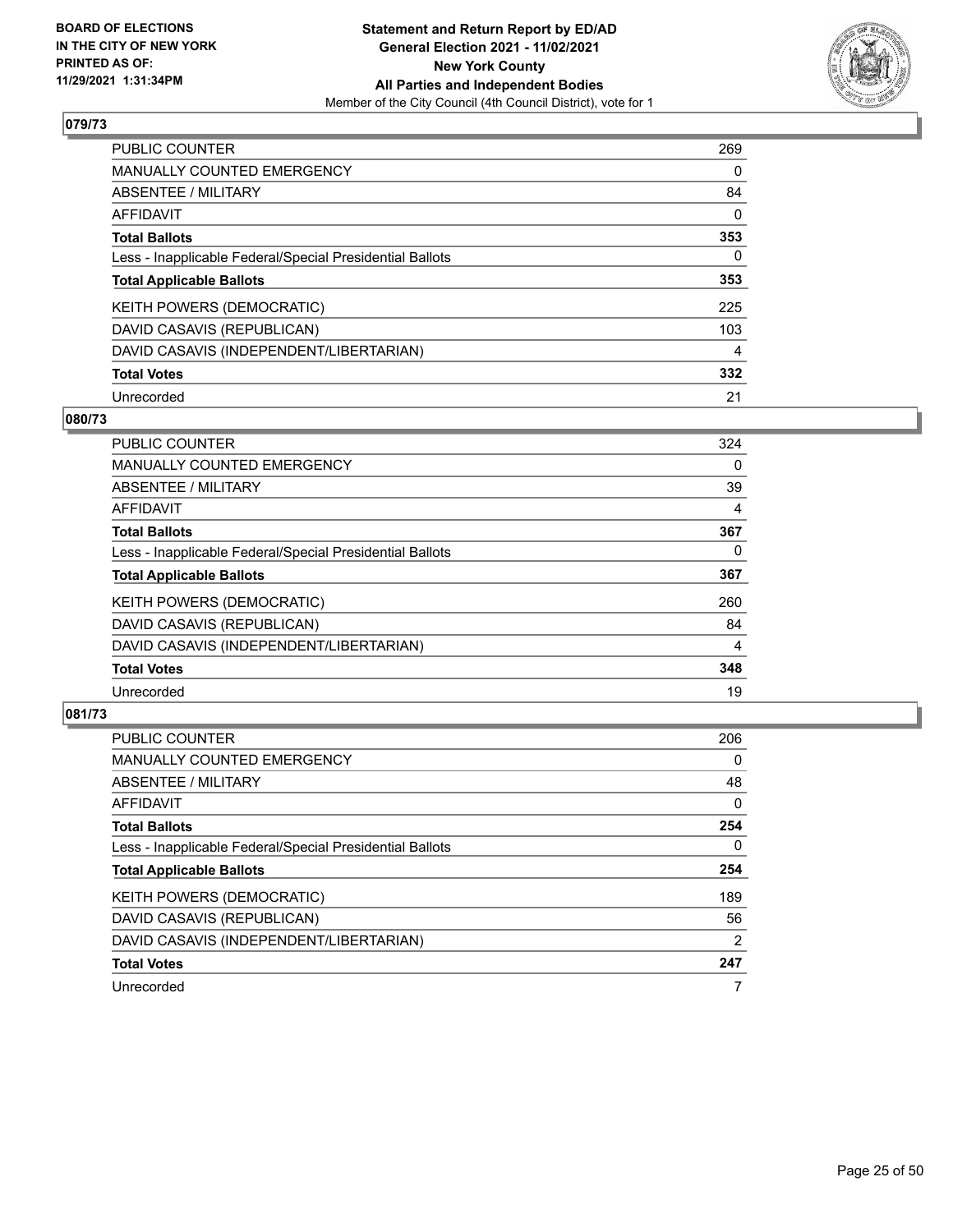

| PUBLIC COUNTER                                           | 180      |
|----------------------------------------------------------|----------|
| MANUALLY COUNTED EMERGENCY                               | $\Omega$ |
| ABSENTEE / MILITARY                                      | 42       |
| AFFIDAVIT                                                | $\Omega$ |
| <b>Total Ballots</b>                                     | 222      |
| Less - Inapplicable Federal/Special Presidential Ballots | 0        |
| <b>Total Applicable Ballots</b>                          | 222      |
| KEITH POWERS (DEMOCRATIC)                                | 160      |
| DAVID CASAVIS (REPUBLICAN)                               | 45       |
| DAVID CASAVIS (INDEPENDENT/LIBERTARIAN)                  | 2        |
| <b>Total Votes</b>                                       | 207      |
| Unrecorded                                               | 15       |

#### **086/73**

| <b>PUBLIC COUNTER</b>                                    | 305      |
|----------------------------------------------------------|----------|
| <b>MANUALLY COUNTED EMERGENCY</b>                        | $\Omega$ |
| ABSENTEE / MILITARY                                      | 66       |
| <b>AFFIDAVIT</b>                                         | $\Omega$ |
| <b>Total Ballots</b>                                     | 371      |
| Less - Inapplicable Federal/Special Presidential Ballots | $\Omega$ |
| <b>Total Applicable Ballots</b>                          | 371      |
| KEITH POWERS (DEMOCRATIC)                                | 273      |
| DAVID CASAVIS (REPUBLICAN)                               | 80       |
| DAVID CASAVIS (INDEPENDENT/LIBERTARIAN)                  | 3        |
| <b>Total Votes</b>                                       | 356      |
| Unrecorded                                               | 15       |

| <b>PUBLIC COUNTER</b>                                    | 269      |
|----------------------------------------------------------|----------|
| <b>MANUALLY COUNTED EMERGENCY</b>                        | $\Omega$ |
| ABSENTEE / MILITARY                                      | 46       |
| <b>AFFIDAVIT</b>                                         | 4        |
| <b>Total Ballots</b>                                     | 319      |
| Less - Inapplicable Federal/Special Presidential Ballots | $\Omega$ |
| <b>Total Applicable Ballots</b>                          | 319      |
| KEITH POWERS (DEMOCRATIC)                                | 228      |
| DAVID CASAVIS (REPUBLICAN)                               | 74       |
| DAVID CASAVIS (INDEPENDENT/LIBERTARIAN)                  | 4        |
| <b>Total Votes</b>                                       | 306      |
| Unrecorded                                               | 13       |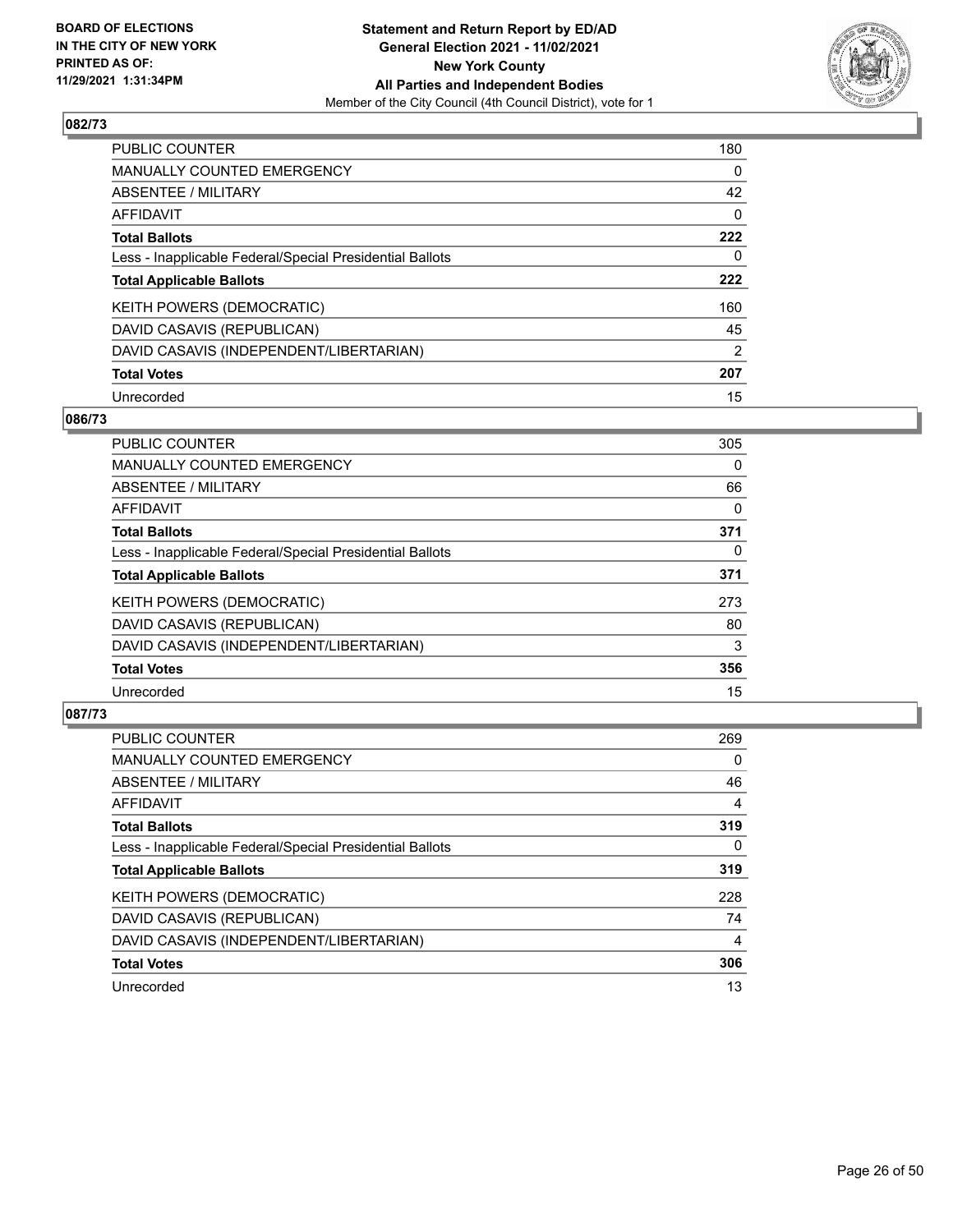

| <b>PUBLIC COUNTER</b>                                    | 195      |
|----------------------------------------------------------|----------|
| MANUALLY COUNTED EMERGENCY                               | $\Omega$ |
| ABSENTEE / MILITARY                                      | 15       |
| AFFIDAVIT                                                |          |
| <b>Total Ballots</b>                                     | 211      |
| Less - Inapplicable Federal/Special Presidential Ballots | 0        |
| <b>Total Applicable Ballots</b>                          | 211      |
| KEITH POWERS (DEMOCRATIC)                                | 133      |
| DAVID CASAVIS (REPUBLICAN)                               | 62       |
| DAVID CASAVIS (INDEPENDENT/LIBERTARIAN)                  | 4        |
| <b>Total Votes</b>                                       | 199      |
| Unrecorded                                               | 12       |

#### **089/73**

| <b>PUBLIC COUNTER</b>                                    | 248      |
|----------------------------------------------------------|----------|
| MANUALLY COUNTED EMERGENCY                               | 0        |
| ABSENTEE / MILITARY                                      | 55       |
| AFFIDAVIT                                                | 3        |
| <b>Total Ballots</b>                                     | 306      |
| Less - Inapplicable Federal/Special Presidential Ballots | $\Omega$ |
| <b>Total Applicable Ballots</b>                          | 306      |
| <b>KEITH POWERS (DEMOCRATIC)</b>                         | 243      |
| DAVID CASAVIS (REPUBLICAN)                               | 42       |
| DAVID CASAVIS (INDEPENDENT/LIBERTARIAN)                  | 0        |
| JORDI MURPHY YANG (WRITE-IN)                             |          |
| <b>Total Votes</b>                                       | 286      |
| Unrecorded                                               | 20       |

| <b>PUBLIC COUNTER</b>                                    | 263 |
|----------------------------------------------------------|-----|
| <b>MANUALLY COUNTED EMERGENCY</b>                        | 0   |
| ABSENTEE / MILITARY                                      | 36  |
| AFFIDAVIT                                                | 2   |
| <b>Total Ballots</b>                                     | 301 |
| Less - Inapplicable Federal/Special Presidential Ballots | 0   |
| <b>Total Applicable Ballots</b>                          | 301 |
| KEITH POWERS (DEMOCRATIC)                                | 199 |
| DAVID CASAVIS (REPUBLICAN)                               | 81  |
| DAVID CASAVIS (INDEPENDENT/LIBERTARIAN)                  | 3   |
| <b>Total Votes</b>                                       | 283 |
| Unrecorded                                               | 18  |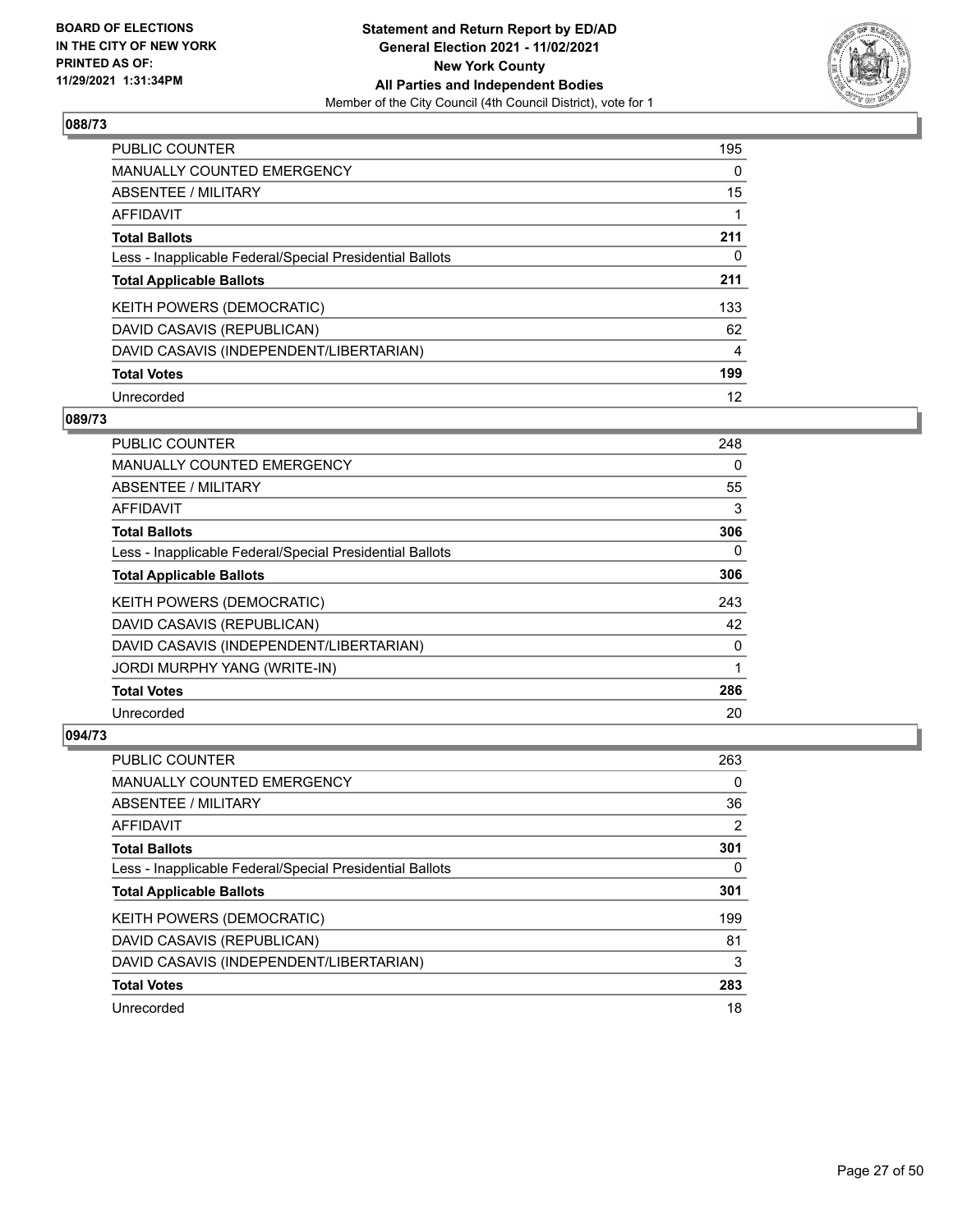

| <b>PUBLIC COUNTER</b>                                    | 266      |
|----------------------------------------------------------|----------|
| <b>MANUALLY COUNTED EMERGENCY</b>                        | $\Omega$ |
| ABSENTEE / MILITARY                                      | 34       |
| AFFIDAVIT                                                | 3        |
| <b>Total Ballots</b>                                     | 303      |
| Less - Inapplicable Federal/Special Presidential Ballots | 0        |
| <b>Total Applicable Ballots</b>                          | 303      |
| KEITH POWERS (DEMOCRATIC)                                | 195      |
| DAVID CASAVIS (REPUBLICAN)                               | 90       |
| DAVID CASAVIS (INDEPENDENT/LIBERTARIAN)                  | 2        |
| <b>Total Votes</b>                                       | 287      |
| Unrecorded                                               | 16       |

#### **097/73**

| PUBLIC COUNTER                                           | 298 |
|----------------------------------------------------------|-----|
| <b>MANUALLY COUNTED EMERGENCY</b>                        | 0   |
| ABSENTEE / MILITARY                                      | 47  |
| AFFIDAVIT                                                | 2   |
| <b>Total Ballots</b>                                     | 347 |
| Less - Inapplicable Federal/Special Presidential Ballots | 0   |
| <b>Total Applicable Ballots</b>                          | 347 |
| KEITH POWERS (DEMOCRATIC)                                | 230 |
| DAVID CASAVIS (REPUBLICAN)                               | 100 |
| DAVID CASAVIS (INDEPENDENT/LIBERTARIAN)                  | 3   |
| MIKE BERNSTEIN (WRITE-IN)                                | 1   |
| RENEE BERNSTEIN (WRITE-IN)                               | 1   |
| <b>Total Votes</b>                                       | 335 |
| Unrecorded                                               | 12  |

| PUBLIC COUNTER                                           | 219      |
|----------------------------------------------------------|----------|
| <b>MANUALLY COUNTED EMERGENCY</b>                        | 0        |
| ABSENTEE / MILITARY                                      | 45       |
| AFFIDAVIT                                                | 4        |
| <b>Total Ballots</b>                                     | 268      |
| Less - Inapplicable Federal/Special Presidential Ballots | $\Omega$ |
| <b>Total Applicable Ballots</b>                          | 268      |
| KEITH POWERS (DEMOCRATIC)                                | 184      |
| DAVID CASAVIS (REPUBLICAN)                               | 64       |
| DAVID CASAVIS (INDEPENDENT/LIBERTARIAN)                  | 6        |
| UNATTRIBUTABLE WRITE-IN (WRITE-IN)                       | 1        |
| <b>Total Votes</b>                                       | 255      |
| Unrecorded                                               | 13       |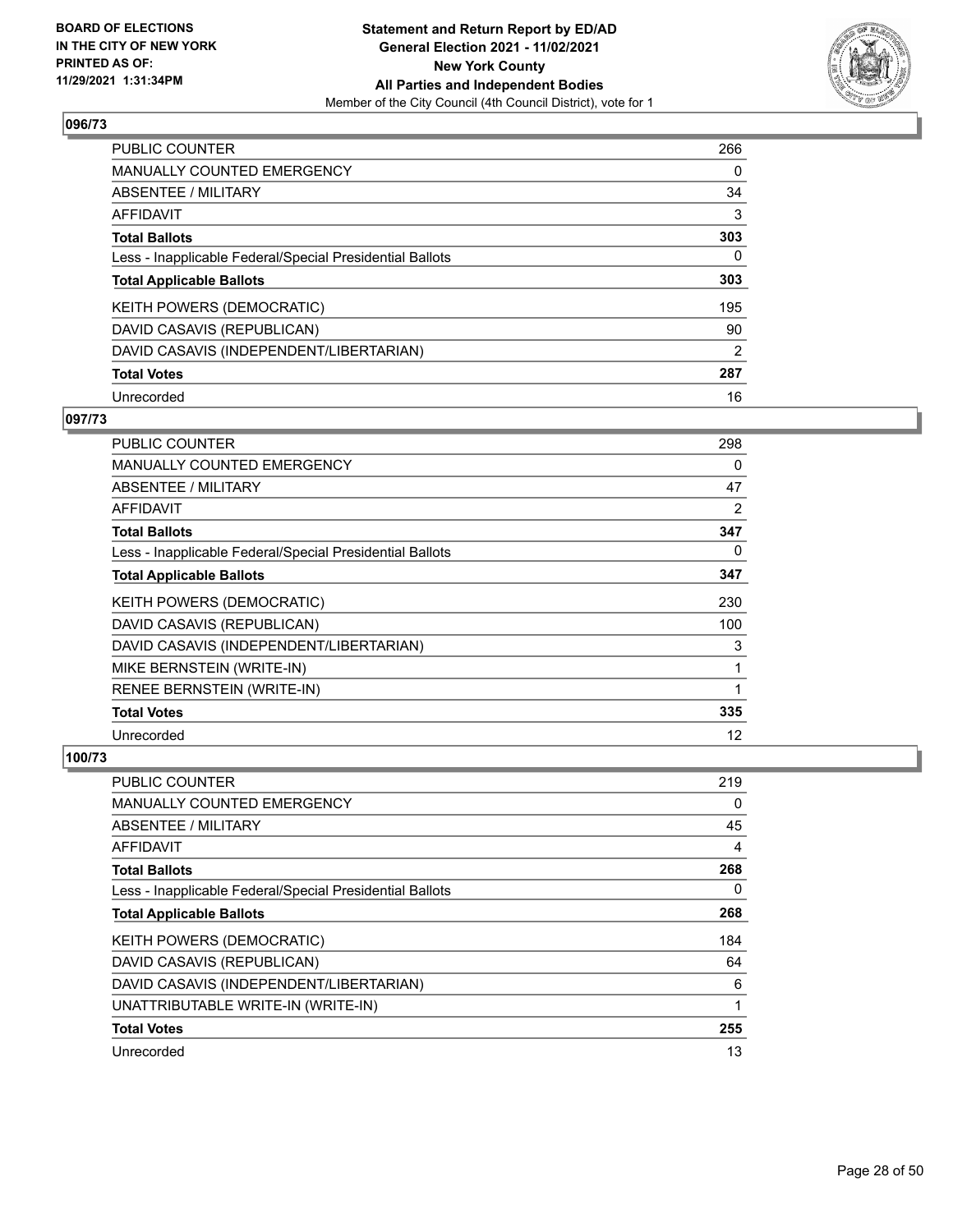

| PUBLIC COUNTER                                           | 175      |
|----------------------------------------------------------|----------|
| <b>MANUALLY COUNTED EMERGENCY</b>                        | $\Omega$ |
| ABSENTEE / MILITARY                                      | 70       |
| AFFIDAVIT                                                | 3        |
| <b>Total Ballots</b>                                     | 248      |
| Less - Inapplicable Federal/Special Presidential Ballots | 0        |
| <b>Total Applicable Ballots</b>                          | 248      |
| KEITH POWERS (DEMOCRATIC)                                | 184      |
| DAVID CASAVIS (REPUBLICAN)                               | 46       |
| DAVID CASAVIS (INDEPENDENT/LIBERTARIAN)                  | 4        |
| <b>Total Votes</b>                                       | 234      |
| Unrecorded                                               | 14       |

#### **103/73**

| <b>PUBLIC COUNTER</b>                                    | 141      |
|----------------------------------------------------------|----------|
| <b>MANUALLY COUNTED EMERGENCY</b>                        | 0        |
| ABSENTEE / MILITARY                                      | 21       |
| <b>AFFIDAVIT</b>                                         | 3        |
| <b>Total Ballots</b>                                     | 165      |
| Less - Inapplicable Federal/Special Presidential Ballots | $\Omega$ |
| <b>Total Applicable Ballots</b>                          | 165      |
| KEITH POWERS (DEMOCRATIC)                                | 106      |
| DAVID CASAVIS (REPUBLICAN)                               | 48       |
| DAVID CASAVIS (INDEPENDENT/LIBERTARIAN)                  | 3        |
| <b>Total Votes</b>                                       | 157      |
| Unrecorded                                               | 8        |

| <b>PUBLIC COUNTER</b>                                    | 272 |
|----------------------------------------------------------|-----|
| MANUALLY COUNTED EMERGENCY                               | 0   |
| ABSENTEE / MILITARY                                      | 44  |
| <b>AFFIDAVIT</b>                                         | 4   |
| <b>Total Ballots</b>                                     | 320 |
| Less - Inapplicable Federal/Special Presidential Ballots | 0   |
| <b>Total Applicable Ballots</b>                          | 320 |
| KEITH POWERS (DEMOCRATIC)                                | 199 |
| DAVID CASAVIS (REPUBLICAN)                               | 98  |
| DAVID CASAVIS (INDEPENDENT/LIBERTARIAN)                  | 7   |
| <b>Total Votes</b>                                       | 304 |
| Unrecorded                                               | 16  |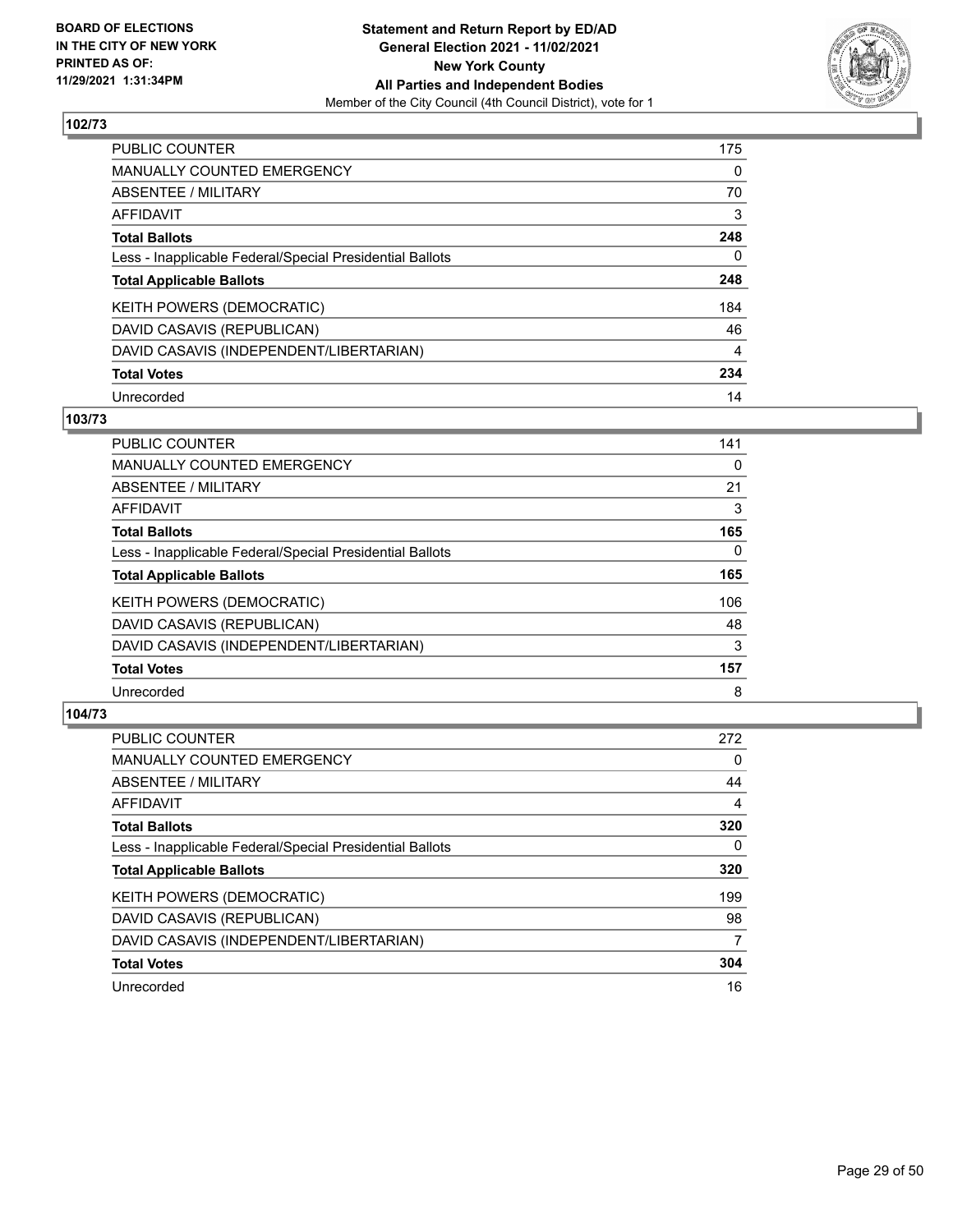

| <b>PUBLIC COUNTER</b>                                    | 160      |
|----------------------------------------------------------|----------|
| <b>MANUALLY COUNTED EMERGENCY</b>                        | 0        |
| ABSENTEE / MILITARY                                      | 62       |
| AFFIDAVIT                                                | $\Omega$ |
| <b>Total Ballots</b>                                     | 222      |
| Less - Inapplicable Federal/Special Presidential Ballots | 0        |
| <b>Total Applicable Ballots</b>                          | 222      |
| KEITH POWERS (DEMOCRATIC)                                | 128      |
| DAVID CASAVIS (REPUBLICAN)                               | 72       |
| DAVID CASAVIS (INDEPENDENT/LIBERTARIAN)                  | 3        |
| <b>Total Votes</b>                                       | 203      |
| Unrecorded                                               | 19       |

| <b>PUBLIC COUNTER</b>                                    | 161 |
|----------------------------------------------------------|-----|
| <b>MANUALLY COUNTED EMERGENCY</b>                        | 0   |
| ABSENTEE / MILITARY                                      | 37  |
| AFFIDAVIT                                                |     |
| <b>Total Ballots</b>                                     | 199 |
| Less - Inapplicable Federal/Special Presidential Ballots | 0   |
| <b>Total Applicable Ballots</b>                          | 199 |
| KEITH POWERS (DEMOCRATIC)                                | 151 |
| DAVID CASAVIS (REPUBLICAN)                               | 36  |
| DAVID CASAVIS (INDEPENDENT/LIBERTARIAN)                  | 2   |
| <b>Total Votes</b>                                       | 189 |
| Unrecorded                                               | 10  |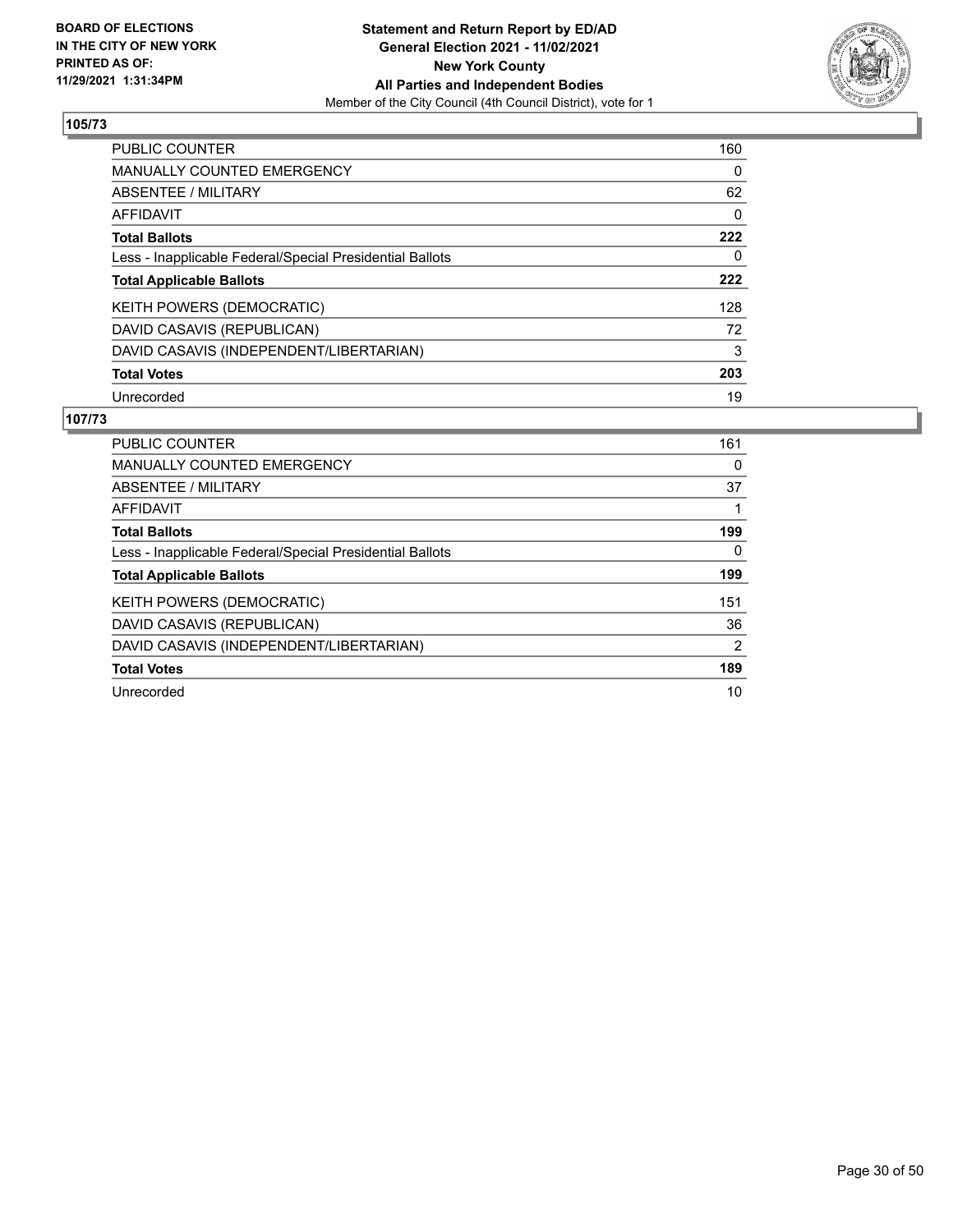

| PUBLIC COUNTER                                           | 238            |
|----------------------------------------------------------|----------------|
| <b>MANUALLY COUNTED EMERGENCY</b>                        | $\Omega$       |
| ABSENTEE / MILITARY                                      | 31             |
| AFFIDAVIT                                                |                |
| <b>Total Ballots</b>                                     | 270            |
| Less - Inapplicable Federal/Special Presidential Ballots | 0              |
| <b>Total Applicable Ballots</b>                          | 270            |
| KEITH POWERS (DEMOCRATIC)                                | 214            |
| DAVID CASAVIS (REPUBLICAN)                               | 43             |
| DAVID CASAVIS (INDEPENDENT/LIBERTARIAN)                  | $\overline{4}$ |
| <b>Total Votes</b>                                       | 261            |
| Unrecorded                                               | 9              |

#### **040/74**

| <b>PUBLIC COUNTER</b>                                    | 324 |
|----------------------------------------------------------|-----|
| <b>MANUALLY COUNTED EMERGENCY</b>                        | 0   |
| <b>ABSENTEE / MILITARY</b>                               | 27  |
| AFFIDAVIT                                                | 5   |
| <b>Total Ballots</b>                                     | 356 |
| Less - Inapplicable Federal/Special Presidential Ballots | 0   |
| <b>Total Applicable Ballots</b>                          | 356 |
| KEITH POWERS (DEMOCRATIC)                                | 284 |
| DAVID CASAVIS (REPUBLICAN)                               | 47  |
| DAVID CASAVIS (INDEPENDENT/LIBERTARIAN)                  | 10  |
| HARRISON F. SNIDER (WRITE-IN)                            | 1   |
| <b>TEQUILA SIMPSON (WRITE-IN)</b>                        | 1   |
| <b>Total Votes</b>                                       | 343 |
| Unrecorded                                               | 13  |

| <b>PUBLIC COUNTER</b>                                    | 334 |
|----------------------------------------------------------|-----|
| <b>MANUALLY COUNTED EMERGENCY</b>                        | 0   |
| ABSENTEE / MILITARY                                      | 49  |
| AFFIDAVIT                                                | 4   |
| <b>Total Ballots</b>                                     | 387 |
| Less - Inapplicable Federal/Special Presidential Ballots | 0   |
| <b>Total Applicable Ballots</b>                          | 387 |
| <b>KEITH POWERS (DEMOCRATIC)</b>                         | 320 |
| DAVID CASAVIS (REPUBLICAN)                               | 46  |
| DAVID CASAVIS (INDEPENDENT/LIBERTARIAN)                  | 11  |
| <b>Total Votes</b>                                       | 377 |
|                                                          |     |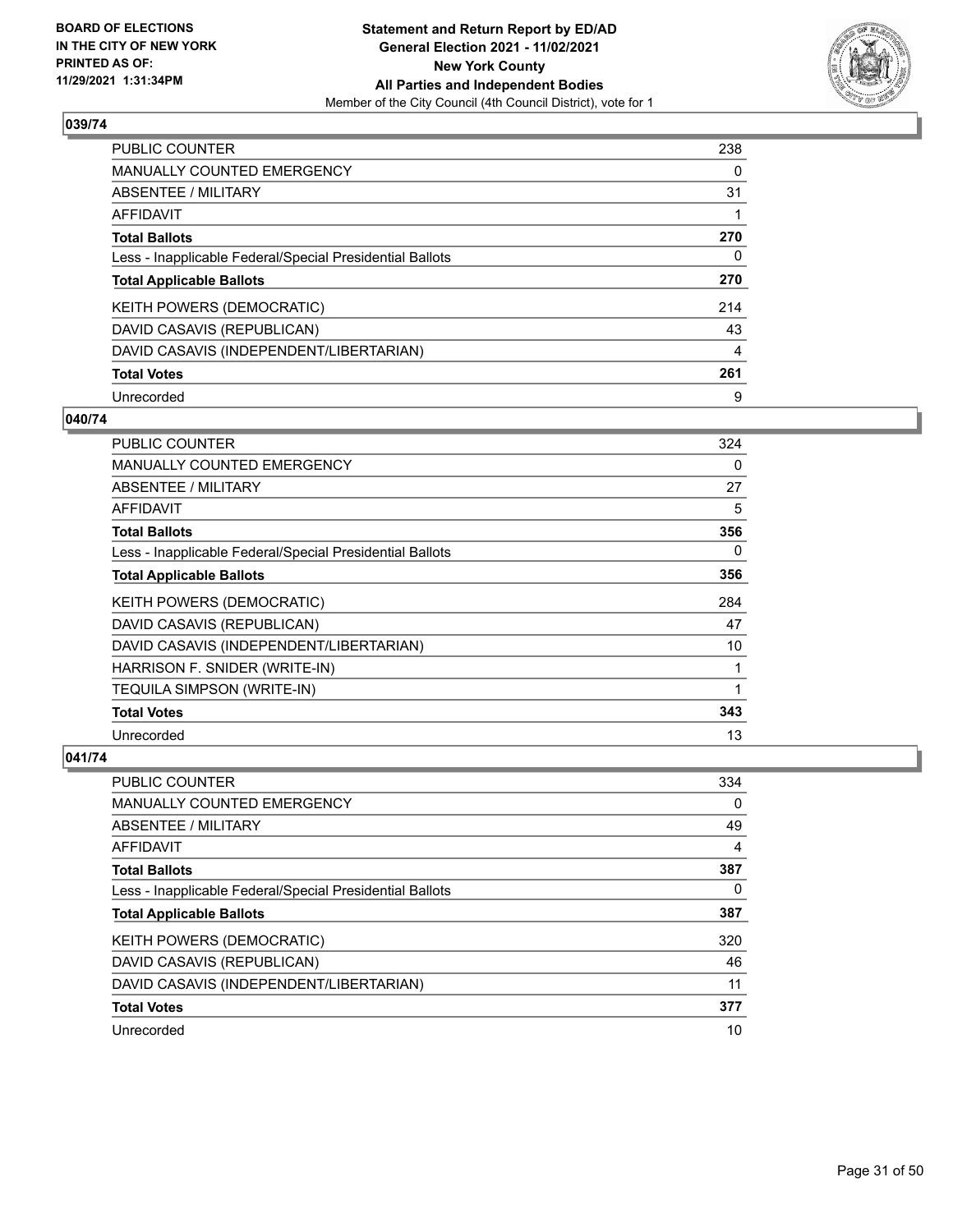

| <b>PUBLIC COUNTER</b>                                    | 298 |
|----------------------------------------------------------|-----|
| <b>MANUALLY COUNTED EMERGENCY</b>                        | 0   |
| ABSENTEE / MILITARY                                      | 26  |
| AFFIDAVIT                                                | 4   |
| <b>Total Ballots</b>                                     | 328 |
| Less - Inapplicable Federal/Special Presidential Ballots | 0   |
| <b>Total Applicable Ballots</b>                          | 328 |
| KEITH POWERS (DEMOCRATIC)                                | 263 |
| DAVID CASAVIS (REPUBLICAN)                               | 55  |
| DAVID CASAVIS (INDEPENDENT/LIBERTARIAN)                  |     |
| <b>Total Votes</b>                                       | 319 |
| Unrecorded                                               | 9   |

#### **043/74**

| <b>PUBLIC COUNTER</b>                                    | 386      |
|----------------------------------------------------------|----------|
| MANUALLY COUNTED EMERGENCY                               | 0        |
| ABSENTEE / MILITARY                                      | 19       |
| <b>AFFIDAVIT</b>                                         | 3        |
| <b>Total Ballots</b>                                     | 408      |
| Less - Inapplicable Federal/Special Presidential Ballots | $\Omega$ |
| <b>Total Applicable Ballots</b>                          | 408      |
| KEITH POWERS (DEMOCRATIC)                                | 327      |
| DAVID CASAVIS (REPUBLICAN)                               | 67       |
| DAVID CASAVIS (INDEPENDENT/LIBERTARIAN)                  | 5        |
| <b>Total Votes</b>                                       | 399      |
| Unrecorded                                               | 9        |

| <b>PUBLIC COUNTER</b>                                    | 279      |
|----------------------------------------------------------|----------|
| <b>MANUALLY COUNTED EMERGENCY</b>                        | 0        |
| ABSENTEE / MILITARY                                      | 32       |
| <b>AFFIDAVIT</b>                                         | 0        |
| <b>Total Ballots</b>                                     | 311      |
| Less - Inapplicable Federal/Special Presidential Ballots | $\Omega$ |
| <b>Total Applicable Ballots</b>                          | 311      |
| <b>KEITH POWERS (DEMOCRATIC)</b>                         | 254      |
| DAVID CASAVIS (REPUBLICAN)                               | 43       |
| DAVID CASAVIS (INDEPENDENT/LIBERTARIAN)                  | 5        |
| <b>WILLIE MAYS (WRITE-IN)</b>                            |          |
| <b>Total Votes</b>                                       | 303      |
| Unrecorded                                               | 8        |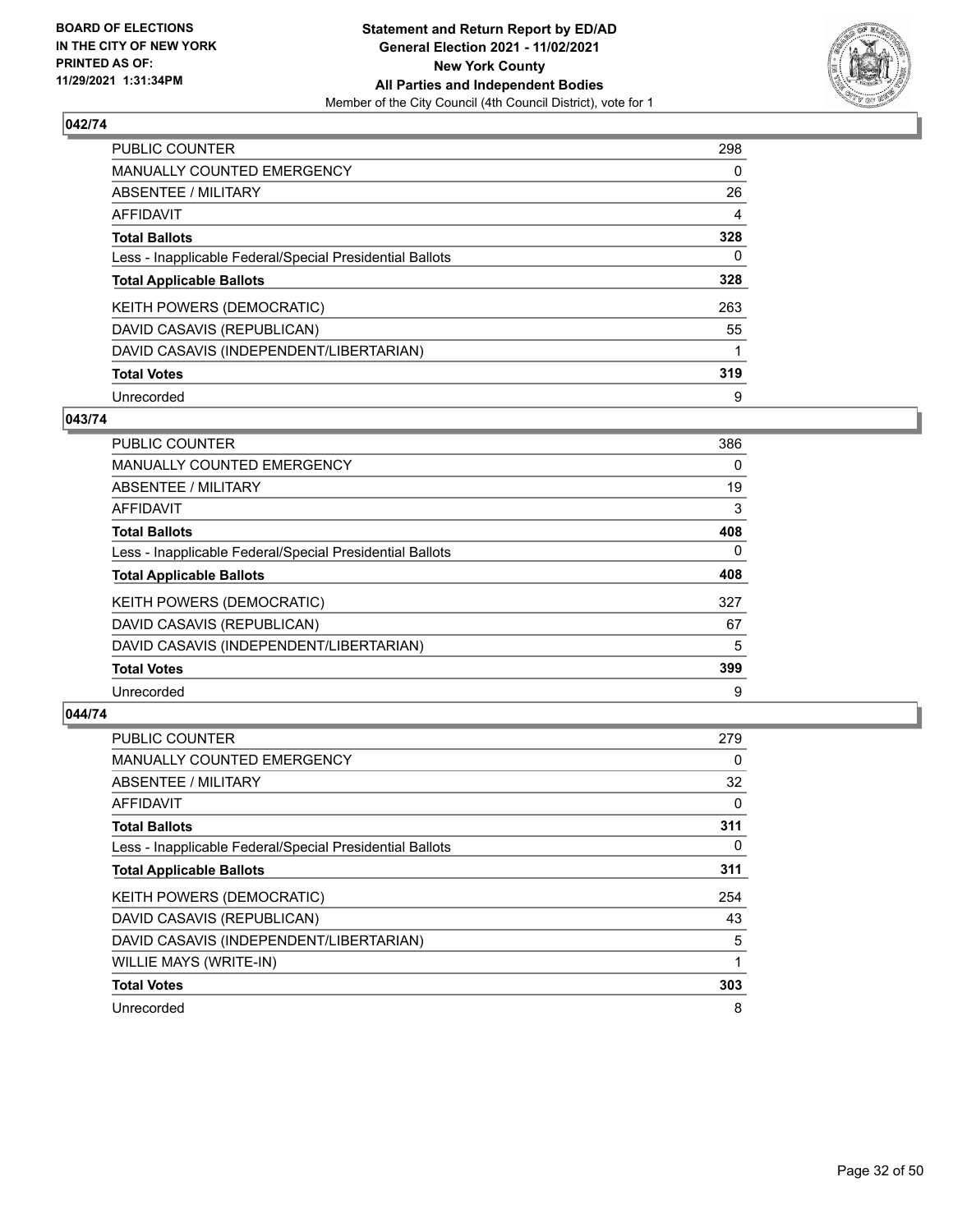

| <b>PUBLIC COUNTER</b>                                    | 327 |
|----------------------------------------------------------|-----|
| <b>MANUALLY COUNTED EMERGENCY</b>                        | 0   |
| ABSENTEE / MILITARY                                      | 49  |
| AFFIDAVIT                                                |     |
| <b>Total Ballots</b>                                     | 377 |
| Less - Inapplicable Federal/Special Presidential Ballots | 0   |
| <b>Total Applicable Ballots</b>                          | 377 |
| KEITH POWERS (DEMOCRATIC)                                | 297 |
| DAVID CASAVIS (REPUBLICAN)                               | 58  |
| DAVID CASAVIS (INDEPENDENT/LIBERTARIAN)                  | 8   |
| <b>Total Votes</b>                                       | 363 |
| Unrecorded                                               | 14  |

#### **046/74**

| <b>PUBLIC COUNTER</b>                                    | 247 |
|----------------------------------------------------------|-----|
| MANUALLY COUNTED EMERGENCY                               | 0   |
| ABSENTEE / MILITARY                                      | 28  |
| <b>AFFIDAVIT</b>                                         | 2   |
| <b>Total Ballots</b>                                     | 277 |
| Less - Inapplicable Federal/Special Presidential Ballots | 0   |
| <b>Total Applicable Ballots</b>                          | 277 |
| KEITH POWERS (DEMOCRATIC)                                | 228 |
| DAVID CASAVIS (REPUBLICAN)                               | 37  |
| DAVID CASAVIS (INDEPENDENT/LIBERTARIAN)                  | 7   |
| <b>Total Votes</b>                                       | 272 |
| Unrecorded                                               | 5   |

| <b>PUBLIC COUNTER</b>                                    | 308            |
|----------------------------------------------------------|----------------|
| <b>MANUALLY COUNTED EMERGENCY</b>                        | 9              |
| ABSENTEE / MILITARY                                      | 29             |
| <b>AFFIDAVIT</b>                                         | $\overline{2}$ |
| <b>Total Ballots</b>                                     | 348            |
| Less - Inapplicable Federal/Special Presidential Ballots | $\Omega$       |
| <b>Total Applicable Ballots</b>                          | 348            |
| <b>KEITH POWERS (DEMOCRATIC)</b>                         | 284            |
| DAVID CASAVIS (REPUBLICAN)                               | 40             |
| DAVID CASAVIS (INDEPENDENT/LIBERTARIAN)                  | 3              |
| <b>Total Votes</b>                                       | 327            |
| Unrecorded                                               | 21             |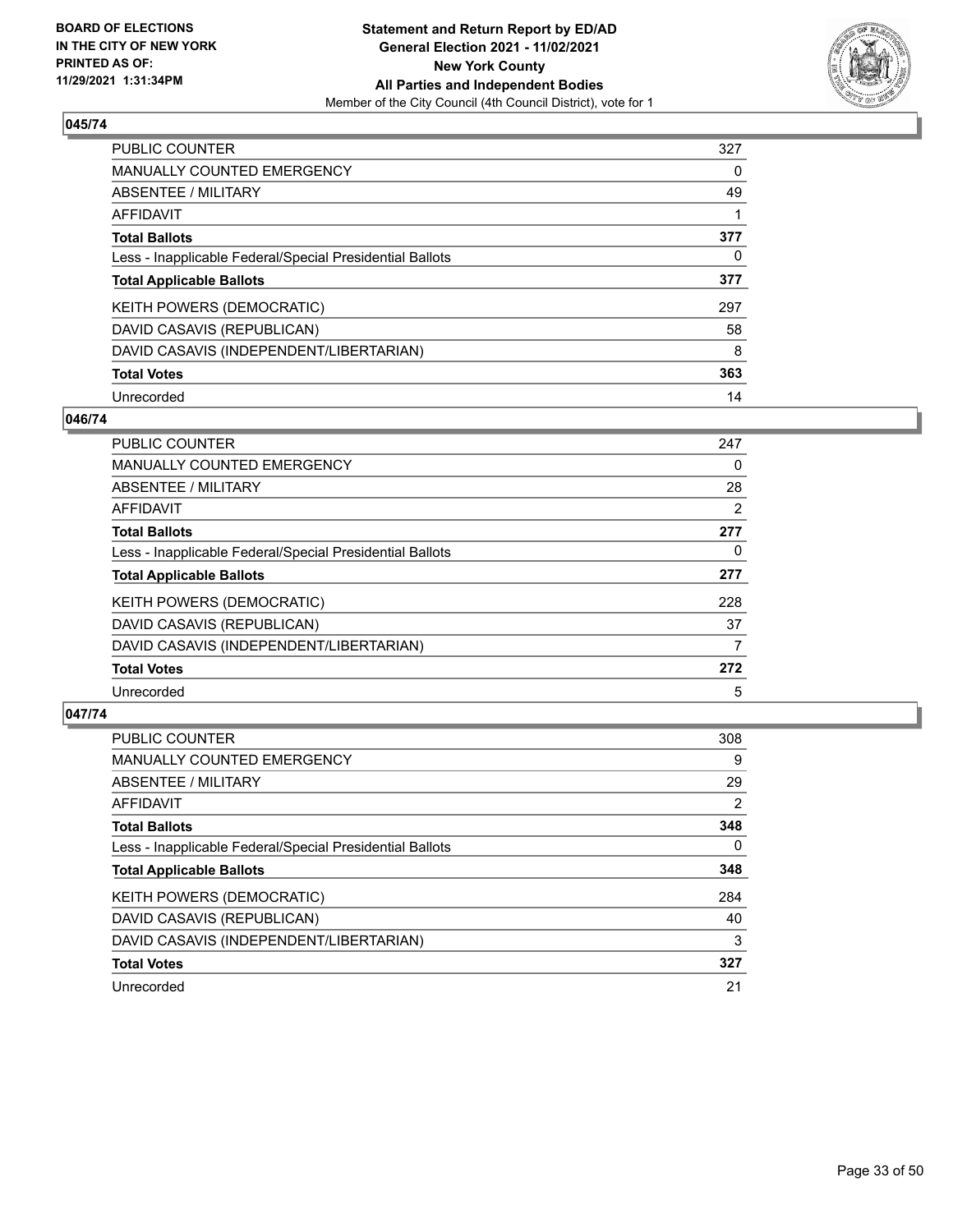

| <b>PUBLIC COUNTER</b>                                    | 268      |
|----------------------------------------------------------|----------|
| <b>MANUALLY COUNTED EMERGENCY</b>                        | $\Omega$ |
| ABSENTEE / MILITARY                                      | 33       |
| AFFIDAVIT                                                | 3        |
| <b>Total Ballots</b>                                     | 304      |
| Less - Inapplicable Federal/Special Presidential Ballots | 0        |
| <b>Total Applicable Ballots</b>                          | 304      |
| KEITH POWERS (DEMOCRATIC)                                | 243      |
| DAVID CASAVIS (REPUBLICAN)                               | 45       |
| DAVID CASAVIS (INDEPENDENT/LIBERTARIAN)                  | 4        |
| <b>Total Votes</b>                                       | 292      |
| Unrecorded                                               | 12       |

#### **049/74**

| <b>PUBLIC COUNTER</b>                                    | 293 |
|----------------------------------------------------------|-----|
| <b>MANUALLY COUNTED EMERGENCY</b>                        | 0   |
| ABSENTEE / MILITARY                                      | 47  |
| AFFIDAVIT                                                | 0   |
| <b>Total Ballots</b>                                     | 340 |
| Less - Inapplicable Federal/Special Presidential Ballots | 0   |
| <b>Total Applicable Ballots</b>                          | 340 |
| KEITH POWERS (DEMOCRATIC)                                | 269 |
| DAVID CASAVIS (REPUBLICAN)                               | 56  |
| DAVID CASAVIS (INDEPENDENT/LIBERTARIAN)                  | 2   |
| <b>BENT KREUTEL (WRITE-IN)</b>                           | 1   |
| DAN GARODNICK (WRITE-IN)                                 |     |
| UNATTRIBUTABLE WRITE-IN (WRITE-IN)                       | 1   |
| <b>Total Votes</b>                                       | 330 |
| Unrecorded                                               | 10  |

| <b>PUBLIC COUNTER</b>                                    | 325      |
|----------------------------------------------------------|----------|
| <b>MANUALLY COUNTED EMERGENCY</b>                        | $\Omega$ |
| ABSENTEE / MILITARY                                      | 40       |
| AFFIDAVIT                                                | 0        |
| <b>Total Ballots</b>                                     | 365      |
| Less - Inapplicable Federal/Special Presidential Ballots | $\Omega$ |
| <b>Total Applicable Ballots</b>                          | 365      |
| <b>KEITH POWERS (DEMOCRATIC)</b>                         | 275      |
| DAVID CASAVIS (REPUBLICAN)                               | 67       |
| DAVID CASAVIS (INDEPENDENT/LIBERTARIAN)                  | 7        |
| UNATTRIBUTABLE WRITE-IN (WRITE-IN)                       |          |
| <b>Total Votes</b>                                       | 350      |
| Unrecorded                                               | 15       |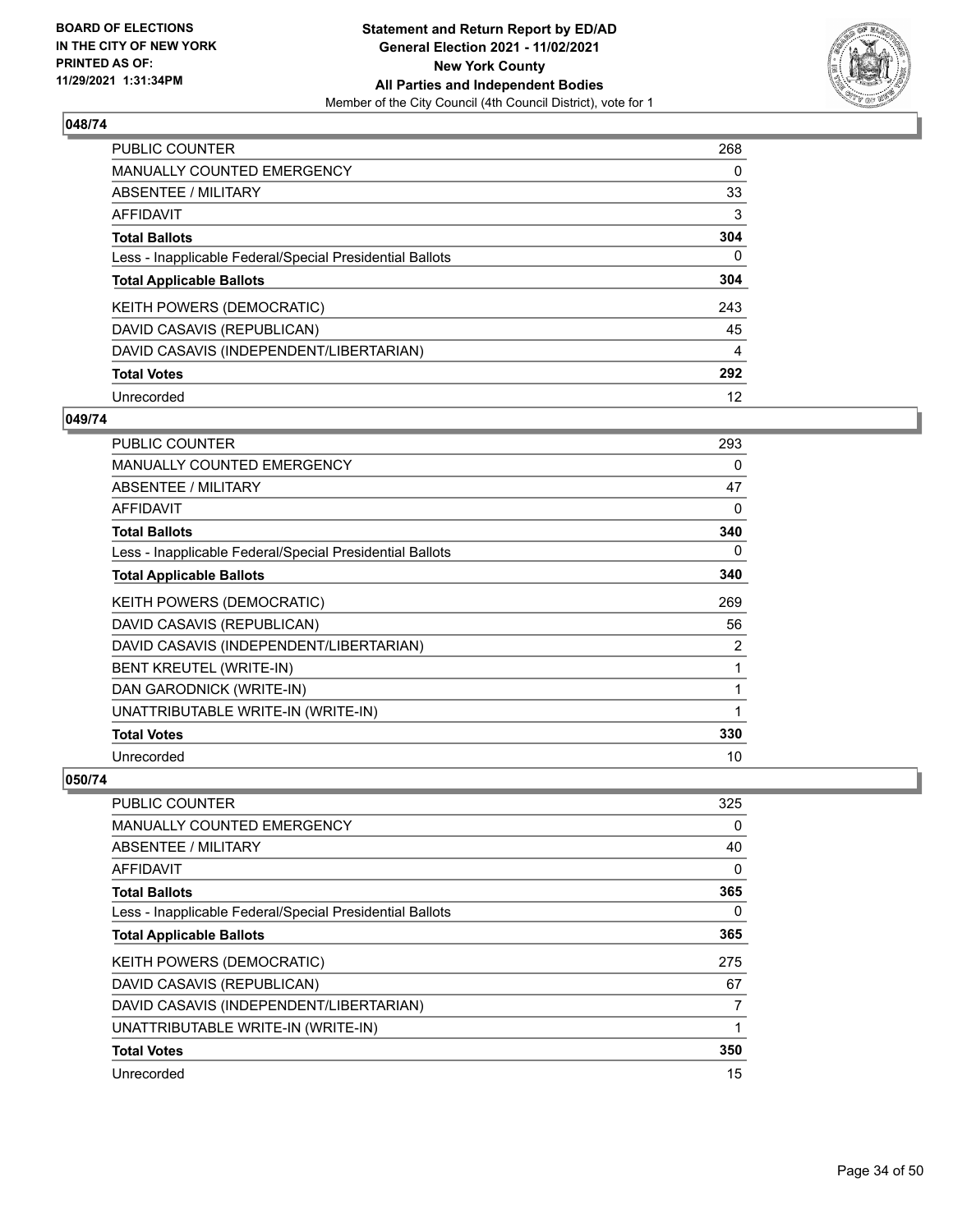

| <b>PUBLIC COUNTER</b>                                    | 265 |
|----------------------------------------------------------|-----|
| <b>MANUALLY COUNTED EMERGENCY</b>                        | 0   |
| ABSENTEE / MILITARY                                      | 29  |
| AFFIDAVIT                                                | 4   |
| <b>Total Ballots</b>                                     | 298 |
| Less - Inapplicable Federal/Special Presidential Ballots | 0   |
| <b>Total Applicable Ballots</b>                          | 298 |
| KEITH POWERS (DEMOCRATIC)                                | 249 |
| DAVID CASAVIS (REPUBLICAN)                               | 30  |
| DAVID CASAVIS (INDEPENDENT/LIBERTARIAN)                  | 6   |
| LILY SEGENREICH (WRITE-IN)                               |     |
| <b>Total Votes</b>                                       | 286 |
| Unrecorded                                               | 12  |

## **052/74**

| <b>PUBLIC COUNTER</b>                                    | 223 |
|----------------------------------------------------------|-----|
| <b>MANUALLY COUNTED EMERGENCY</b>                        | 0   |
| ABSENTEE / MILITARY                                      | 20  |
| <b>AFFIDAVIT</b>                                         | 5   |
| <b>Total Ballots</b>                                     | 248 |
| Less - Inapplicable Federal/Special Presidential Ballots | 0   |
| <b>Total Applicable Ballots</b>                          | 248 |
| <b>KEITH POWERS (DEMOCRATIC)</b>                         | 196 |
| DAVID CASAVIS (REPUBLICAN)                               | 31  |
| DAVID CASAVIS (INDEPENDENT/LIBERTARIAN)                  | 7   |
| DAN GARODNICK (WRITE-IN)                                 |     |
| <b>Total Votes</b>                                       | 235 |
| Unrecorded                                               | 13  |

| <b>PUBLIC COUNTER</b>                                    | 212 |
|----------------------------------------------------------|-----|
| <b>MANUALLY COUNTED EMERGENCY</b>                        | 0   |
| ABSENTEE / MILITARY                                      |     |
| AFFIDAVIT                                                | 0   |
| <b>Total Ballots</b>                                     | 219 |
| Less - Inapplicable Federal/Special Presidential Ballots | 0   |
| <b>Total Applicable Ballots</b>                          | 219 |
| <b>KEITH POWERS (DEMOCRATIC)</b>                         | 184 |
| DAVID CASAVIS (REPUBLICAN)                               | 26  |
| DAVID CASAVIS (INDEPENDENT/LIBERTARIAN)                  |     |
| <b>Total Votes</b>                                       | 211 |
| Unrecorded                                               | 8   |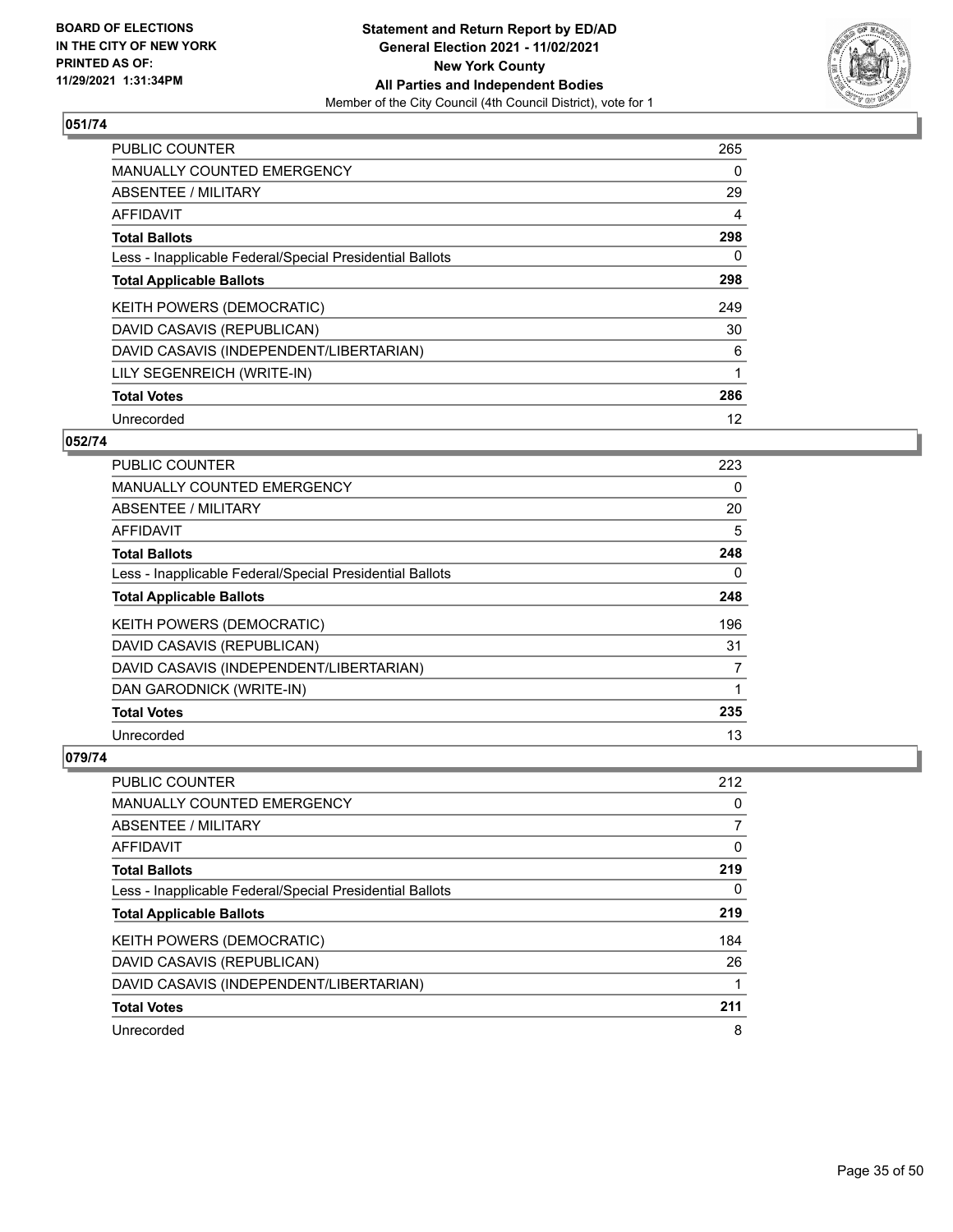

| <b>PUBLIC COUNTER</b>                                    | 192 |
|----------------------------------------------------------|-----|
| <b>MANUALLY COUNTED EMERGENCY</b>                        | 0   |
| ABSENTEE / MILITARY                                      | 13  |
| AFFIDAVIT                                                |     |
| <b>Total Ballots</b>                                     | 206 |
| Less - Inapplicable Federal/Special Presidential Ballots | 0   |
| <b>Total Applicable Ballots</b>                          | 206 |
| KEITH POWERS (DEMOCRATIC)                                | 162 |
| DAVID CASAVIS (REPUBLICAN)                               | 37  |
| DAVID CASAVIS (INDEPENDENT/LIBERTARIAN)                  | 0   |
| <b>Total Votes</b>                                       | 199 |
|                                                          |     |

#### **081/74**

| <b>Total Votes</b>                                       | 51       |
|----------------------------------------------------------|----------|
| DAVID CASAVIS (INDEPENDENT/LIBERTARIAN)                  | $\Omega$ |
| DAVID CASAVIS (REPUBLICAN)                               | 6        |
| KEITH POWERS (DEMOCRATIC)                                | 45       |
| <b>Total Applicable Ballots</b>                          | 51       |
| Less - Inapplicable Federal/Special Presidential Ballots | 0        |
| <b>Total Ballots</b>                                     | 51       |
| AFFIDAVIT                                                | $\Omega$ |
| ABSENTEE / MILITARY                                      | 10       |
| MANUALLY COUNTED EMERGENCY                               | $\Omega$ |
| PUBLIC COUNTER                                           | 41       |

| <b>PUBLIC COUNTER</b>                                    | 267 |
|----------------------------------------------------------|-----|
| <b>MANUALLY COUNTED EMERGENCY</b>                        | 0   |
| ABSENTEE / MILITARY                                      | 15  |
| AFFIDAVIT                                                | 4   |
| <b>Total Ballots</b>                                     | 286 |
| Less - Inapplicable Federal/Special Presidential Ballots | 0   |
| <b>Total Applicable Ballots</b>                          | 286 |
| <b>KEITH POWERS (DEMOCRATIC)</b>                         | 216 |
| DAVID CASAVIS (REPUBLICAN)                               | 45  |
| DAVID CASAVIS (INDEPENDENT/LIBERTARIAN)                  | 4   |
| <b>JOSH THOMPSON (WRITE-IN)</b>                          | 1   |
| UNATTRIBUTABLE WRITE-IN (WRITE-IN)                       |     |
| <b>Total Votes</b>                                       | 267 |
| Unrecorded                                               | 19  |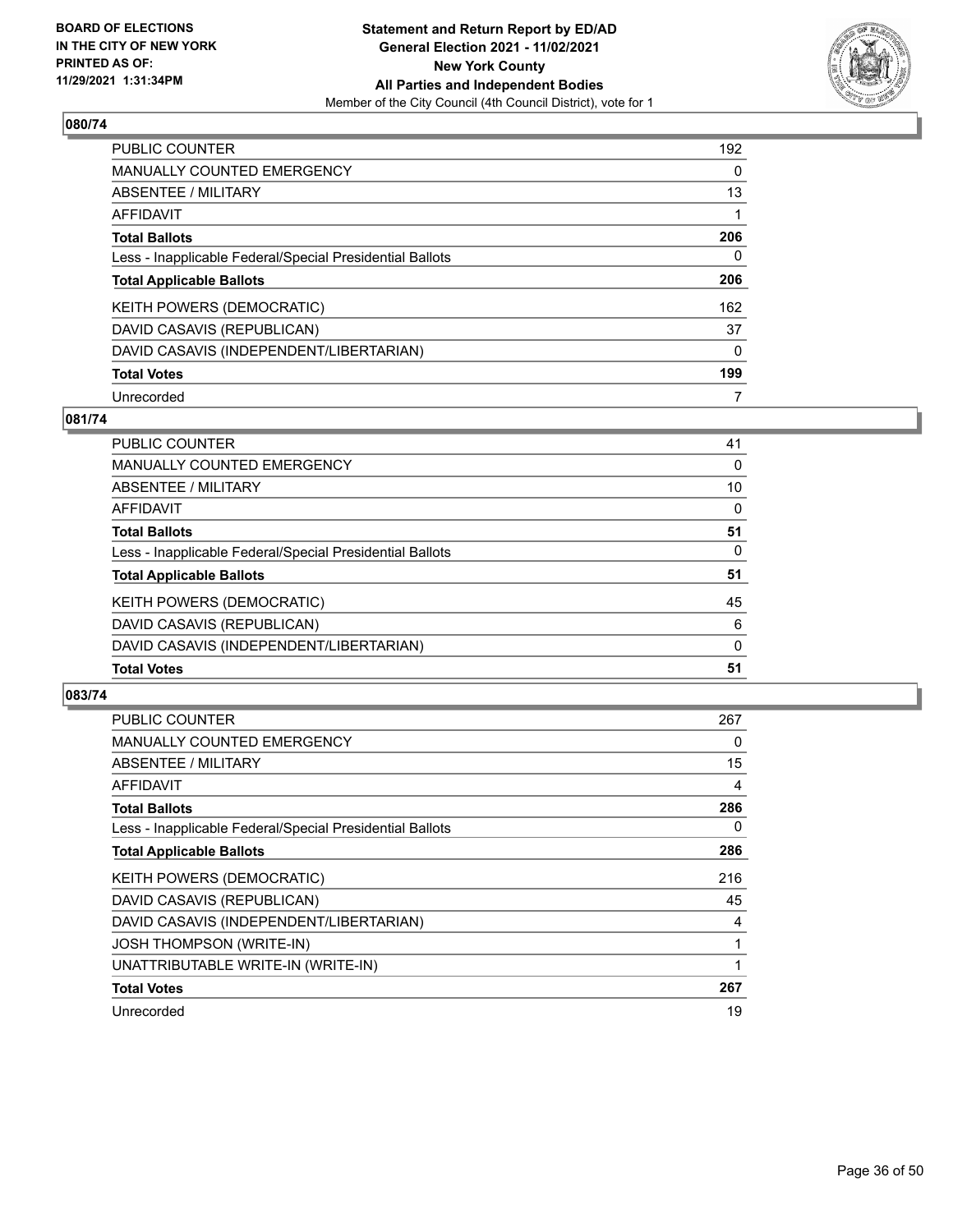

| <b>PUBLIC COUNTER</b>                                    | 195      |
|----------------------------------------------------------|----------|
| <b>MANUALLY COUNTED EMERGENCY</b>                        | $\Omega$ |
| ABSENTEE / MILITARY                                      | 10       |
| AFFIDAVIT                                                | 3        |
| <b>Total Ballots</b>                                     | 208      |
| Less - Inapplicable Federal/Special Presidential Ballots | 0        |
| <b>Total Applicable Ballots</b>                          | 208      |
| KEITH POWERS (DEMOCRATIC)                                | 152      |
| DAVID CASAVIS (REPUBLICAN)                               | 46       |
| DAVID CASAVIS (INDEPENDENT/LIBERTARIAN)                  | 4        |
| <b>Total Votes</b>                                       | 202      |
| Unrecorded                                               | 6        |

#### **086/74**

| <b>PUBLIC COUNTER</b>                                    | 142      |
|----------------------------------------------------------|----------|
| MANUALLY COUNTED EMERGENCY                               | 0        |
| ABSENTEE / MILITARY                                      | 5        |
| <b>AFFIDAVIT</b>                                         | 4        |
| <b>Total Ballots</b>                                     | 151      |
| Less - Inapplicable Federal/Special Presidential Ballots | $\Omega$ |
| <b>Total Applicable Ballots</b>                          | 151      |
| KEITH POWERS (DEMOCRATIC)                                | 105      |
| DAVID CASAVIS (REPUBLICAN)                               | 35       |
| DAVID CASAVIS (INDEPENDENT/LIBERTARIAN)                  | 5        |
| <b>Total Votes</b>                                       | 145      |
| Unrecorded                                               | 6        |

| <b>PUBLIC COUNTER</b>                                    | 215 |
|----------------------------------------------------------|-----|
| MANUALLY COUNTED EMERGENCY                               | 0   |
| ABSENTEE / MILITARY                                      | 43  |
| AFFIDAVIT                                                | 2   |
| <b>Total Ballots</b>                                     | 260 |
| Less - Inapplicable Federal/Special Presidential Ballots | 0   |
| <b>Total Applicable Ballots</b>                          | 260 |
| KEITH POWERS (DEMOCRATIC)                                | 188 |
| DAVID CASAVIS (REPUBLICAN)                               | 58  |
| DAVID CASAVIS (INDEPENDENT/LIBERTARIAN)                  | 5   |
| JILL HILL (WRITE-IN)                                     |     |
| <b>Total Votes</b>                                       | 252 |
| Unrecorded                                               | 8   |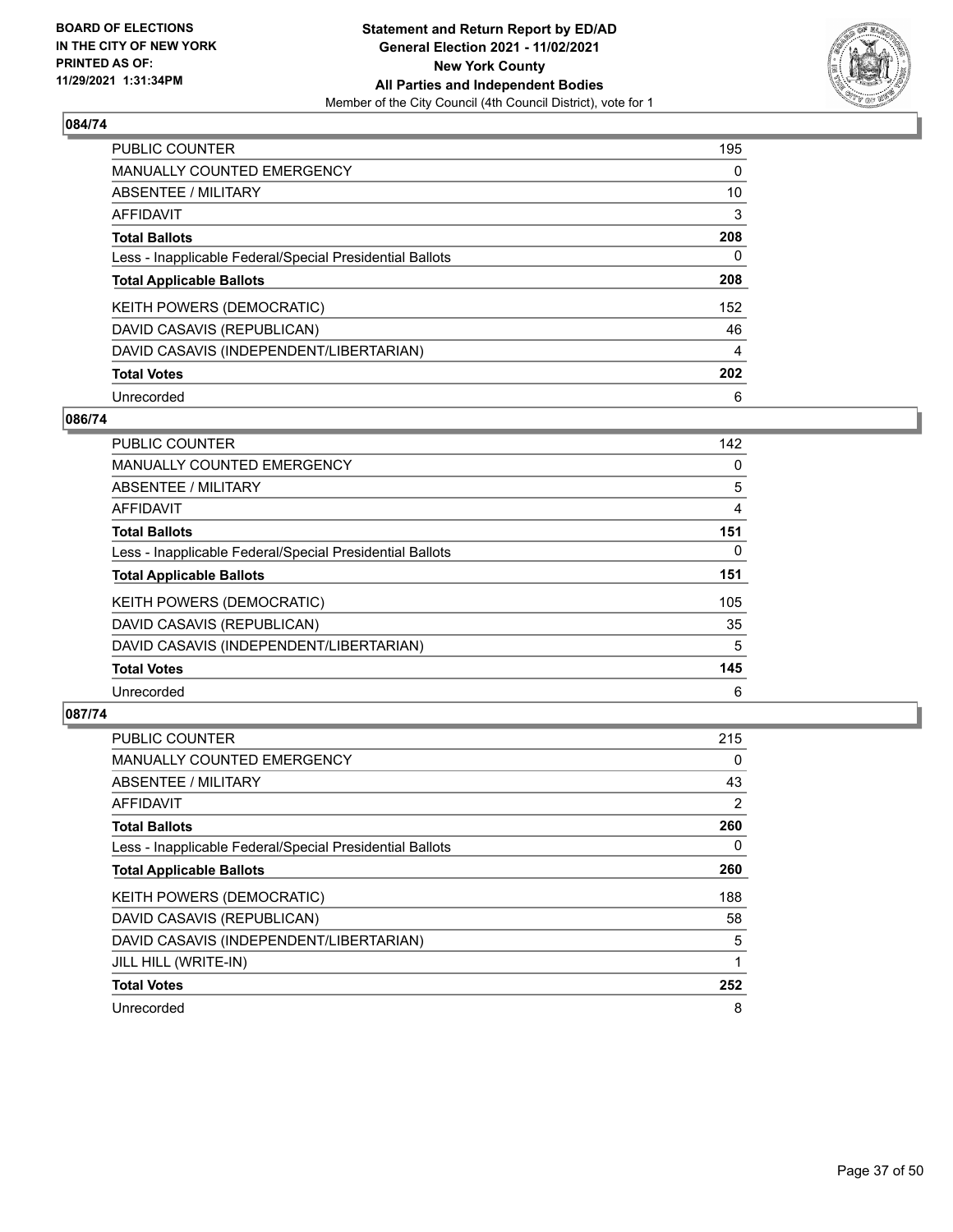

| PUBLIC COUNTER                                           | 329      |
|----------------------------------------------------------|----------|
| <b>MANUALLY COUNTED EMERGENCY</b>                        | $\Omega$ |
| ABSENTEE / MILITARY                                      | 43       |
| AFFIDAVIT                                                | 2        |
| <b>Total Ballots</b>                                     | 374      |
| Less - Inapplicable Federal/Special Presidential Ballots | 0        |
| <b>Total Applicable Ballots</b>                          | 374      |
| KEITH POWERS (DEMOCRATIC)                                | 304      |
| DAVID CASAVIS (REPUBLICAN)                               | 47       |
| DAVID CASAVIS (INDEPENDENT/LIBERTARIAN)                  | 5        |
| <b>Total Votes</b>                                       | 356      |
| Unrecorded                                               | 18       |

#### **089/74**

| <b>PUBLIC COUNTER</b>                                    | 248      |
|----------------------------------------------------------|----------|
| MANUALLY COUNTED EMERGENCY                               | $\Omega$ |
| ABSENTEE / MILITARY                                      | 15       |
| <b>AFFIDAVIT</b>                                         | 4        |
| <b>Total Ballots</b>                                     | 267      |
| Less - Inapplicable Federal/Special Presidential Ballots | 0        |
| <b>Total Applicable Ballots</b>                          | 267      |
| KEITH POWERS (DEMOCRATIC)                                | 174      |
| DAVID CASAVIS (REPUBLICAN)                               | 67       |
| DAVID CASAVIS (INDEPENDENT/LIBERTARIAN)                  | 5        |
| NEIL M. BARCLAY (WRITE-IN)                               | 1        |
| <b>Total Votes</b>                                       | 247      |
| Unrecorded                                               | 20       |

| <b>PUBLIC COUNTER</b>                                    | 219 |
|----------------------------------------------------------|-----|
| <b>MANUALLY COUNTED EMERGENCY</b>                        | 0   |
| ABSENTEE / MILITARY                                      | 23  |
| AFFIDAVIT                                                | 2   |
| <b>Total Ballots</b>                                     | 244 |
| Less - Inapplicable Federal/Special Presidential Ballots | 0   |
| <b>Total Applicable Ballots</b>                          | 244 |
| KEITH POWERS (DEMOCRATIC)                                | 174 |
| DAVID CASAVIS (REPUBLICAN)                               | 54  |
| DAVID CASAVIS (INDEPENDENT/LIBERTARIAN)                  | 3   |
| <b>Total Votes</b>                                       | 231 |
| Unrecorded                                               | 13  |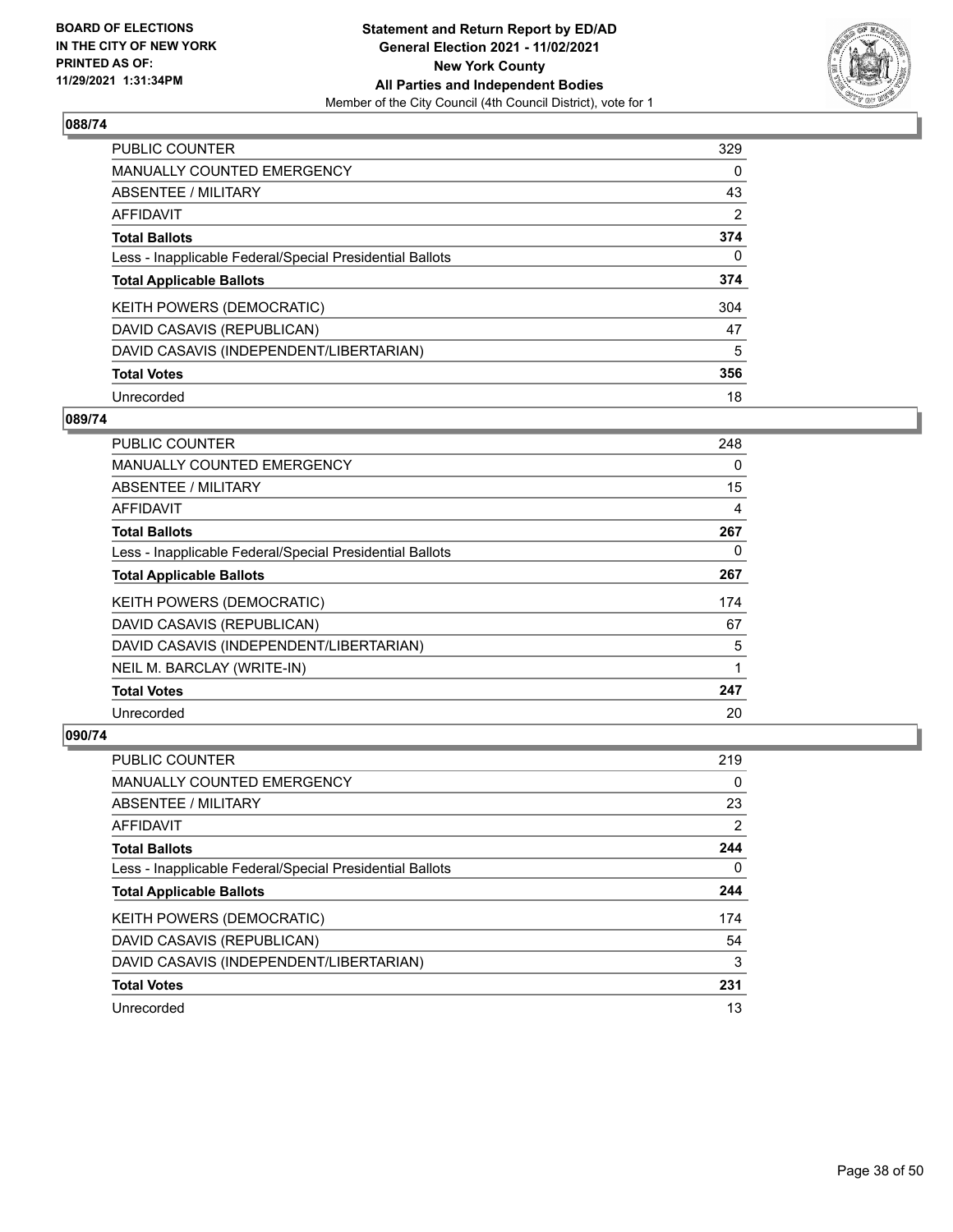

| <b>PUBLIC COUNTER</b>                                    | 212      |
|----------------------------------------------------------|----------|
| <b>MANUALLY COUNTED EMERGENCY</b>                        | $\Omega$ |
| ABSENTEE / MILITARY                                      | 36       |
| AFFIDAVIT                                                |          |
| <b>Total Ballots</b>                                     | 249      |
| Less - Inapplicable Federal/Special Presidential Ballots | 0        |
| <b>Total Applicable Ballots</b>                          | 249      |
| KEITH POWERS (DEMOCRATIC)                                | 189      |
| DAVID CASAVIS (REPUBLICAN)                               | 48       |
| DAVID CASAVIS (INDEPENDENT/LIBERTARIAN)                  | 5        |
| <b>Total Votes</b>                                       | 242      |
| Unrecorded                                               |          |

#### **092/74**

| <b>PUBLIC COUNTER</b>                                    | 299 |
|----------------------------------------------------------|-----|
| <b>MANUALLY COUNTED EMERGENCY</b>                        | 0   |
| ABSENTEE / MILITARY                                      | 27  |
| <b>AFFIDAVIT</b>                                         | 4   |
| <b>Total Ballots</b>                                     | 330 |
| Less - Inapplicable Federal/Special Presidential Ballots | 0   |
| <b>Total Applicable Ballots</b>                          | 330 |
| KEITH POWERS (DEMOCRATIC)                                | 279 |
| DAVID CASAVIS (REPUBLICAN)                               | 40  |
| DAVID CASAVIS (INDEPENDENT/LIBERTARIAN)                  | 2   |
| <b>Total Votes</b>                                       | 321 |
| Unrecorded                                               | 9   |
|                                                          |     |

# **095/74 COMBINED into: 093/74**

| <b>PUBLIC COUNTER</b>                                    | 228 |
|----------------------------------------------------------|-----|
| <b>MANUALLY COUNTED EMERGENCY</b>                        | 0   |
| ABSENTEE / MILITARY                                      | 26  |
| AFFIDAVIT                                                | 4   |
| <b>Total Ballots</b>                                     | 258 |
| Less - Inapplicable Federal/Special Presidential Ballots | 0   |
| <b>Total Applicable Ballots</b>                          | 258 |
| <b>KEITH POWERS (DEMOCRATIC)</b>                         | 186 |
| DAVID CASAVIS (REPUBLICAN)                               | 60  |
| DAVID CASAVIS (INDEPENDENT/LIBERTARIAN)                  | 5   |
| <b>Total Votes</b>                                       | 251 |
| Unrecorded                                               |     |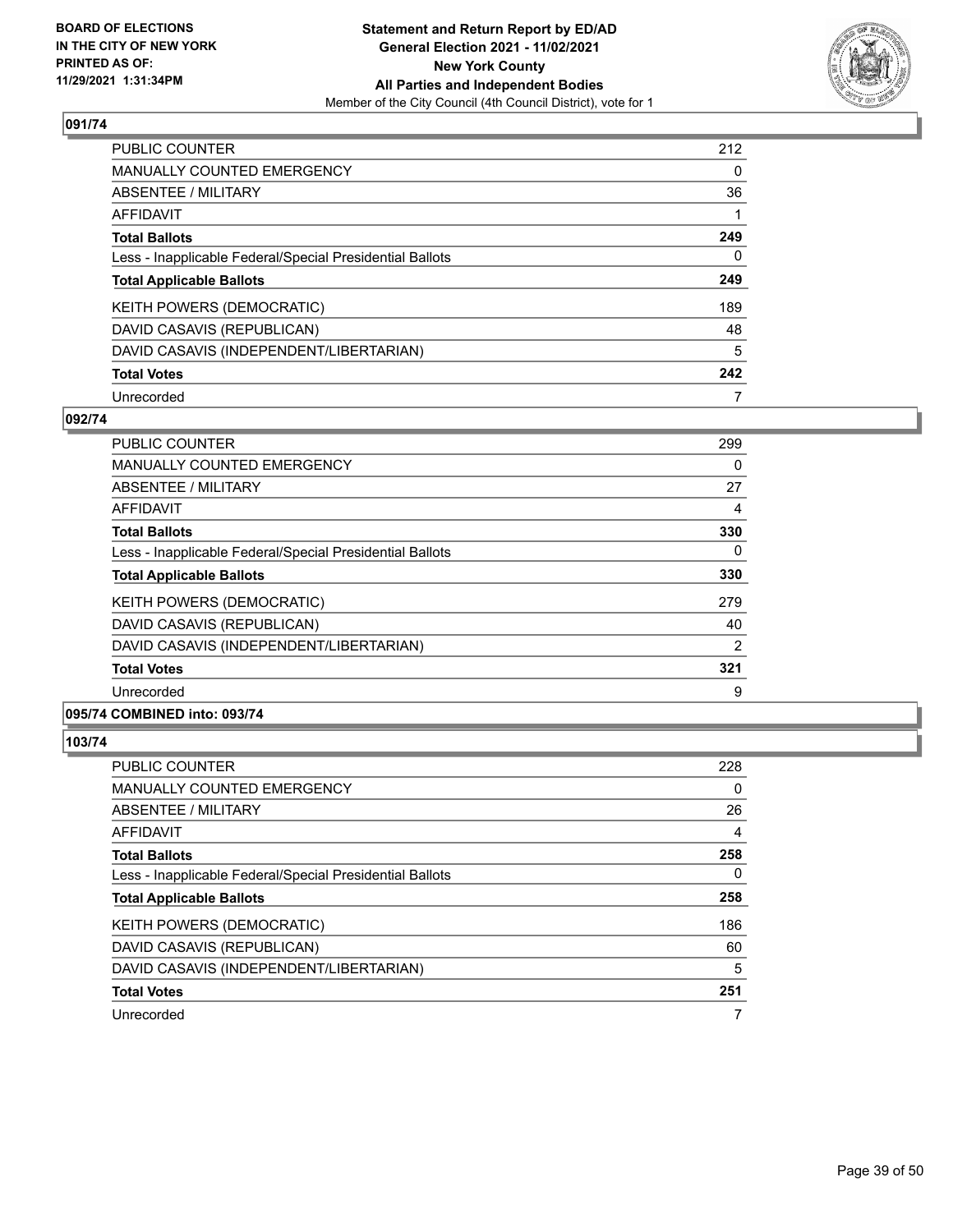

| PUBLIC COUNTER                                           | 242      |
|----------------------------------------------------------|----------|
| <b>MANUALLY COUNTED EMERGENCY</b>                        | 0        |
| <b>ABSENTEE / MILITARY</b>                               | 33       |
| AFFIDAVIT                                                | 7        |
| <b>Total Ballots</b>                                     | 282      |
| Less - Inapplicable Federal/Special Presidential Ballots | $\Omega$ |
| <b>Total Applicable Ballots</b>                          | 282      |
| KEITH POWERS (DEMOCRATIC)                                | 198      |
| DAVID CASAVIS (REPUBLICAN)                               | 66       |
| DAVID CASAVIS (INDEPENDENT/LIBERTARIAN)                  | 9        |
| EDAN UNTERMAN (WRITE-IN)                                 | 1        |
| JESSICA SOLER (WRITE-IN)                                 | 1        |
| <b>Total Votes</b>                                       | 275      |
| Unrecorded                                               | 7        |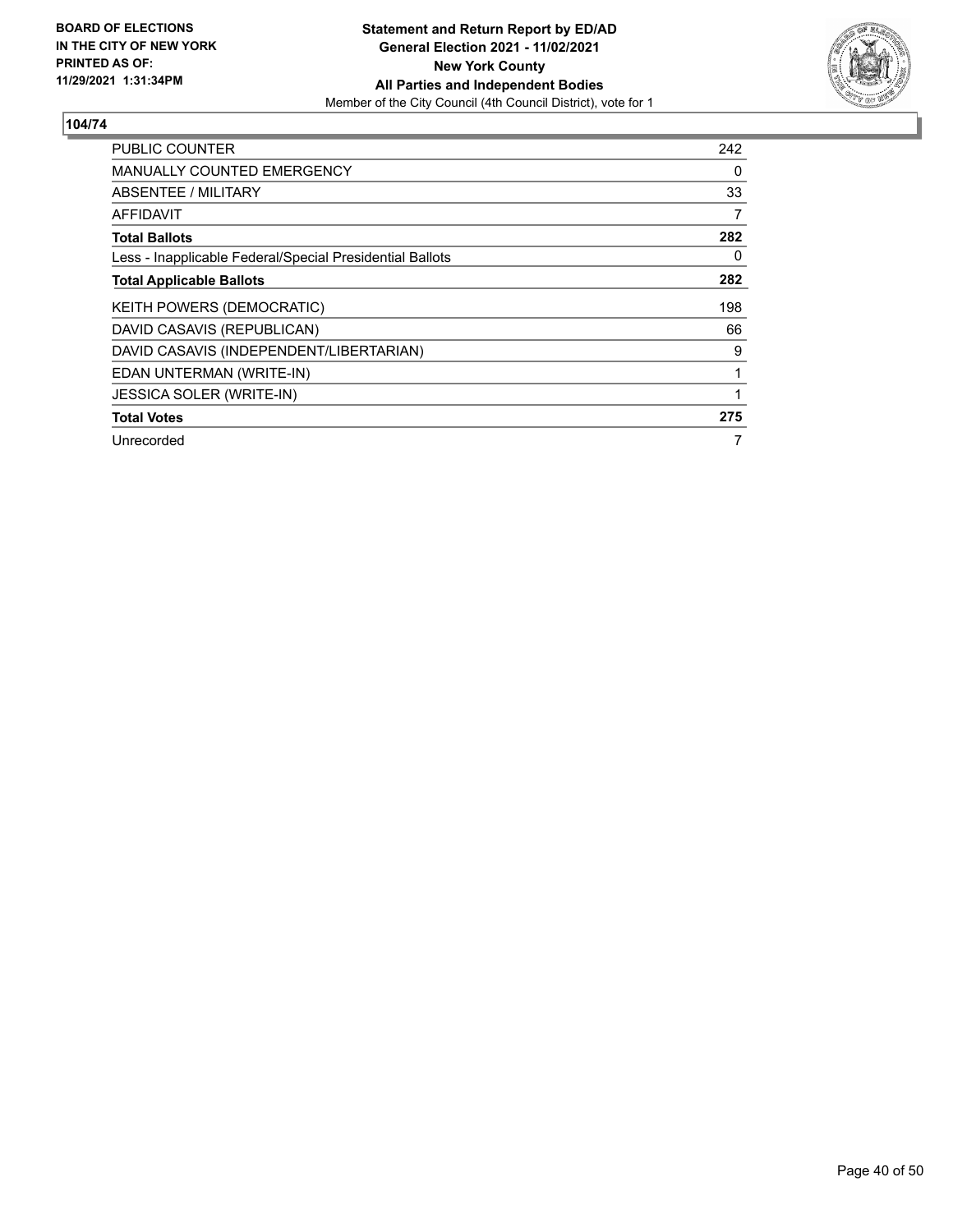

| <b>PUBLIC COUNTER</b>                                    | 125 |
|----------------------------------------------------------|-----|
| <b>MANUALLY COUNTED EMERGENCY</b>                        | 0   |
| ABSENTEE / MILITARY                                      | 21  |
| <b>AFFIDAVIT</b>                                         |     |
| <b>Total Ballots</b>                                     | 147 |
| Less - Inapplicable Federal/Special Presidential Ballots | 0   |
| <b>Total Applicable Ballots</b>                          | 147 |
| KEITH POWERS (DEMOCRATIC)                                | 111 |
| DAVID CASAVIS (REPUBLICAN)                               | 29  |
| DAVID CASAVIS (INDEPENDENT/LIBERTARIAN)                  | 4   |
| <b>BRIAN LEWIS (WRITE-IN)</b>                            | 1   |
| <b>Total Votes</b>                                       | 145 |
| Unrecorded                                               | 2   |

# **051/75**

| <b>PUBLIC COUNTER</b>                                    | 112 |
|----------------------------------------------------------|-----|
| <b>MANUALLY COUNTED EMERGENCY</b>                        | 0   |
| ABSENTEE / MILITARY                                      | 18  |
| AFFIDAVIT                                                | 2   |
| <b>Total Ballots</b>                                     | 132 |
| Less - Inapplicable Federal/Special Presidential Ballots | 0   |
| <b>Total Applicable Ballots</b>                          | 132 |
| <b>KEITH POWERS (DEMOCRATIC)</b>                         | 91  |
| DAVID CASAVIS (REPUBLICAN)                               | 25  |
| DAVID CASAVIS (INDEPENDENT/LIBERTARIAN)                  | 5   |
| <b>Total Votes</b>                                       | 121 |
| Unrecorded                                               | 11  |

| <b>PUBLIC COUNTER</b>                                    | 119 |
|----------------------------------------------------------|-----|
| <b>MANUALLY COUNTED EMERGENCY</b>                        | 0   |
| ABSENTEE / MILITARY                                      | 16  |
| AFFIDAVIT                                                | 4   |
| <b>Total Ballots</b>                                     | 139 |
| Less - Inapplicable Federal/Special Presidential Ballots | 0   |
|                                                          |     |
| <b>Total Applicable Ballots</b>                          | 139 |
| KEITH POWERS (DEMOCRATIC)                                | 99  |
| DAVID CASAVIS (REPUBLICAN)                               | 31  |
| DAVID CASAVIS (INDEPENDENT/LIBERTARIAN)                  | 0   |
| <b>Total Votes</b>                                       | 130 |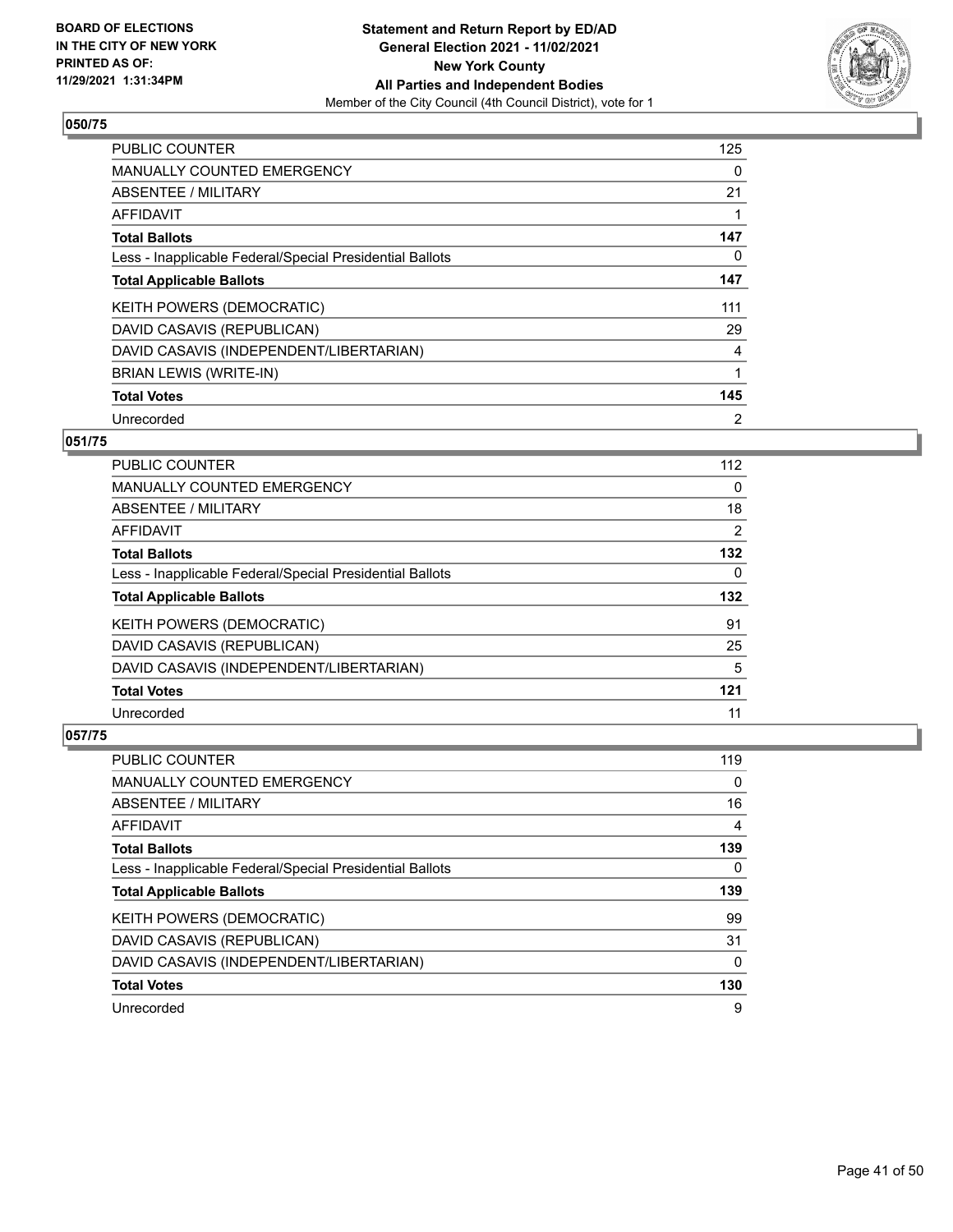

| <b>PUBLIC COUNTER</b>                                    | 169      |
|----------------------------------------------------------|----------|
| <b>MANUALLY COUNTED EMERGENCY</b>                        | $\Omega$ |
| ABSENTEE / MILITARY                                      | 26       |
| <b>AFFIDAVIT</b>                                         | 4        |
| <b>Total Ballots</b>                                     | 199      |
| Less - Inapplicable Federal/Special Presidential Ballots | 0        |
| <b>Total Applicable Ballots</b>                          | 199      |
| KEITH POWERS (DEMOCRATIC)                                | 149      |
| DAVID CASAVIS (REPUBLICAN)                               | 34       |
| DAVID CASAVIS (INDEPENDENT/LIBERTARIAN)                  | 3        |
| <b>Total Votes</b>                                       | 186      |
| Unrecorded                                               | 13       |

#### **065/75**

| PUBLIC COUNTER                                           | 10       |
|----------------------------------------------------------|----------|
| <b>MANUALLY COUNTED EMERGENCY</b>                        | $\Omega$ |
| ABSENTEE / MILITARY                                      |          |
| AFFIDAVIT                                                | 0        |
| <b>Total Ballots</b>                                     | 11       |
| Less - Inapplicable Federal/Special Presidential Ballots | $\Omega$ |
| <b>Total Applicable Ballots</b>                          | 11       |
| KEITH POWERS (DEMOCRATIC)                                | 8        |
| DAVID CASAVIS (REPUBLICAN)                               | 3        |
| DAVID CASAVIS (INDEPENDENT/LIBERTARIAN)                  | $\Omega$ |
| <b>Total Votes</b>                                       | 11       |

| <b>PUBLIC COUNTER</b>                                    | 148      |
|----------------------------------------------------------|----------|
| <b>MANUALLY COUNTED EMERGENCY</b>                        | 0        |
| ABSENTEE / MILITARY                                      | 23       |
| AFFIDAVIT                                                |          |
| <b>Total Ballots</b>                                     | 172      |
| Less - Inapplicable Federal/Special Presidential Ballots | $\Omega$ |
| <b>Total Applicable Ballots</b>                          | 172      |
| <b>KEITH POWERS (DEMOCRATIC)</b>                         | 113      |
| DAVID CASAVIS (REPUBLICAN)                               | 45       |
| DAVID CASAVIS (INDEPENDENT/LIBERTARIAN)                  | 5        |
| <b>Total Votes</b>                                       | 163      |
| Unrecorded                                               | 9        |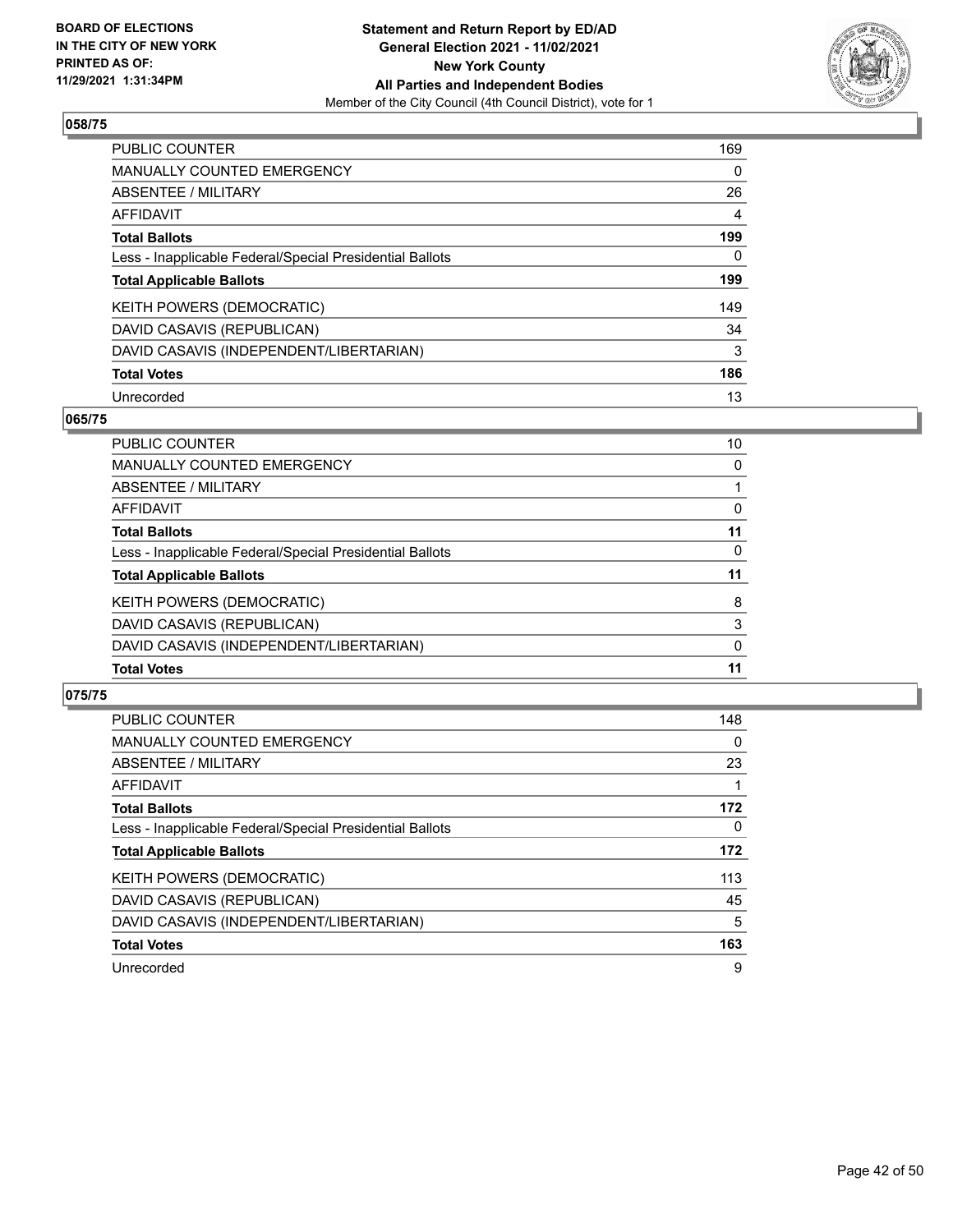

| <b>PUBLIC COUNTER</b>                                    | 226            |
|----------------------------------------------------------|----------------|
| <b>MANUALLY COUNTED EMERGENCY</b>                        | 0              |
| ABSENTEE / MILITARY                                      | 36             |
| AFFIDAVIT                                                | $\overline{2}$ |
| <b>Total Ballots</b>                                     | 264            |
| Less - Inapplicable Federal/Special Presidential Ballots | 0              |
| <b>Total Applicable Ballots</b>                          | 264            |
| KEITH POWERS (DEMOCRATIC)                                | 206            |
| DAVID CASAVIS (REPUBLICAN)                               | 47             |
| DAVID CASAVIS (INDEPENDENT/LIBERTARIAN)                  | 6              |
| <b>Total Votes</b>                                       | 259            |
| Unrecorded                                               | 5              |

#### **088/75**

| <b>PUBLIC COUNTER</b>                                    | 225      |
|----------------------------------------------------------|----------|
| <b>MANUALLY COUNTED EMERGENCY</b>                        | 0        |
| ABSENTEE / MILITARY                                      | 31       |
| <b>AFFIDAVIT</b>                                         | 3        |
| <b>Total Ballots</b>                                     | 259      |
| Less - Inapplicable Federal/Special Presidential Ballots | $\Omega$ |
| <b>Total Applicable Ballots</b>                          | 259      |
| KEITH POWERS (DEMOCRATIC)                                | 181      |
| DAVID CASAVIS (REPUBLICAN)                               | 55       |
| DAVID CASAVIS (INDEPENDENT/LIBERTARIAN)                  | 4        |
| <b>Total Votes</b>                                       | 240      |
| Unrecorded                                               | 19       |

| <b>PUBLIC COUNTER</b>                                    | 86       |
|----------------------------------------------------------|----------|
| <b>MANUALLY COUNTED EMERGENCY</b>                        | $\Omega$ |
| ABSENTEE / MILITARY                                      | 29       |
| <b>AFFIDAVIT</b>                                         | 2        |
| <b>Total Ballots</b>                                     | 117      |
| Less - Inapplicable Federal/Special Presidential Ballots | 0        |
| <b>Total Applicable Ballots</b>                          | 117      |
| KEITH POWERS (DEMOCRATIC)                                | 67       |
| DAVID CASAVIS (REPUBLICAN)                               | 40       |
| DAVID CASAVIS (INDEPENDENT/LIBERTARIAN)                  | $\Omega$ |
| <b>Total Votes</b>                                       | 107      |
| Unrecorded                                               | 10       |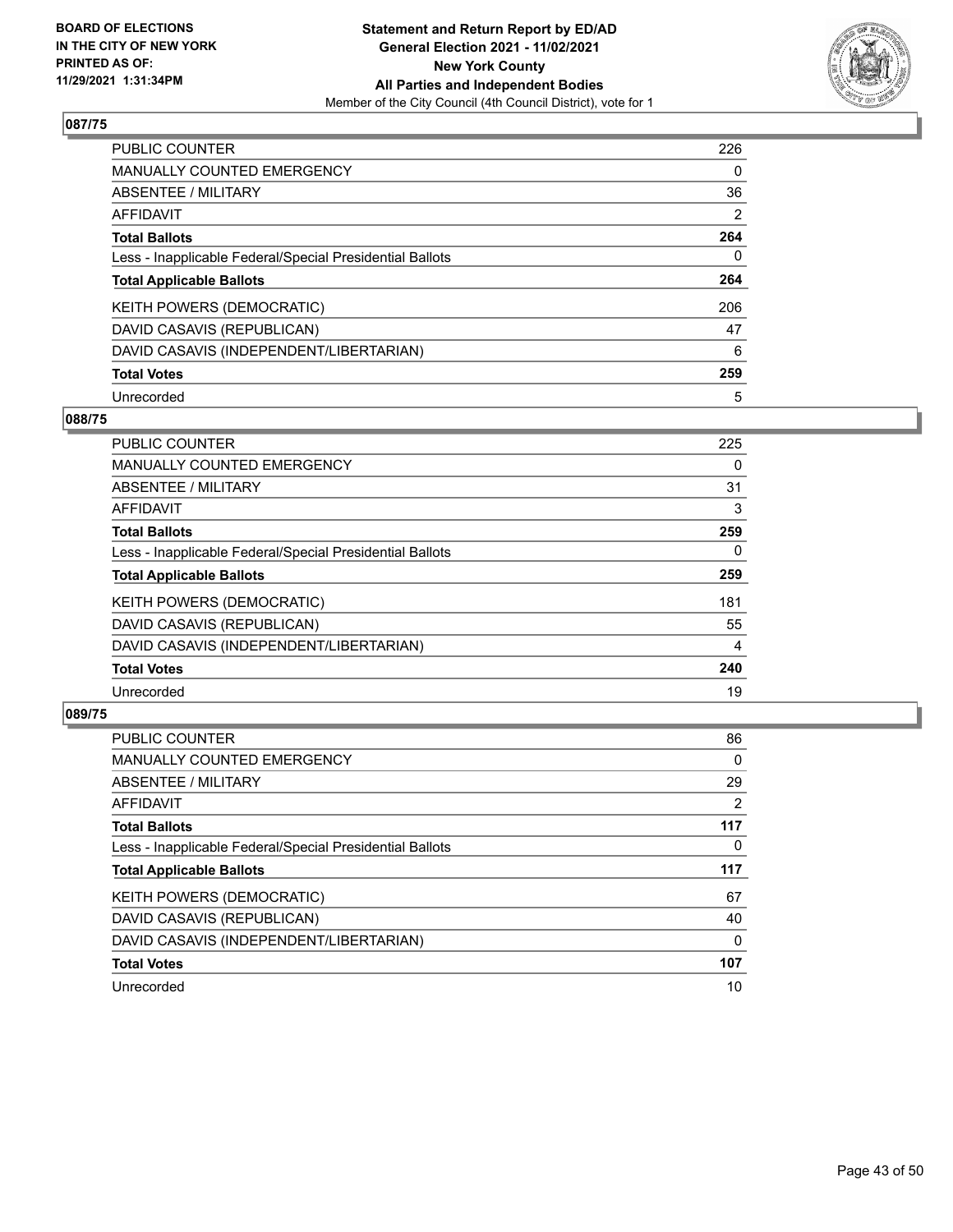

| <b>PUBLIC COUNTER</b>                                    | 111 |
|----------------------------------------------------------|-----|
| <b>MANUALLY COUNTED EMERGENCY</b>                        | 0   |
| ABSENTEE / MILITARY                                      | 25  |
| AFFIDAVIT                                                | 3   |
| <b>Total Ballots</b>                                     | 139 |
| Less - Inapplicable Federal/Special Presidential Ballots | 0   |
| <b>Total Applicable Ballots</b>                          | 139 |
|                                                          |     |
| KEITH POWERS (DEMOCRATIC)                                | 86  |
| DAVID CASAVIS (REPUBLICAN)                               | 39  |
| DAVID CASAVIS (INDEPENDENT/LIBERTARIAN)                  | 7   |
| <b>Total Votes</b>                                       | 132 |

#### **091/75**

| <b>PUBLIC COUNTER</b>                                    | 162 |
|----------------------------------------------------------|-----|
| MANUALLY COUNTED EMERGENCY                               | 0   |
| ABSENTEE / MILITARY                                      | 37  |
| <b>AFFIDAVIT</b>                                         | 2   |
| <b>Total Ballots</b>                                     | 201 |
| Less - Inapplicable Federal/Special Presidential Ballots | 0   |
| <b>Total Applicable Ballots</b>                          | 201 |
| KEITH POWERS (DEMOCRATIC)                                | 128 |
| DAVID CASAVIS (REPUBLICAN)                               | 57  |
| DAVID CASAVIS (INDEPENDENT/LIBERTARIAN)                  | 4   |
| <b>Total Votes</b>                                       | 189 |
| Unrecorded                                               | 12  |

| <b>PUBLIC COUNTER</b>                                    | 219      |
|----------------------------------------------------------|----------|
| <b>MANUALLY COUNTED EMERGENCY</b>                        | $\Omega$ |
| ABSENTEE / MILITARY                                      | 24       |
| AFFIDAVIT                                                | 5        |
| <b>Total Ballots</b>                                     | 248      |
| Less - Inapplicable Federal/Special Presidential Ballots | 0        |
| <b>Total Applicable Ballots</b>                          | 248      |
| KEITH POWERS (DEMOCRATIC)                                | 170      |
| DAVID CASAVIS (REPUBLICAN)                               | 56       |
| DAVID CASAVIS (INDEPENDENT/LIBERTARIAN)                  | 6        |
| <b>Total Votes</b>                                       | 232      |
| Unrecorded                                               | 16       |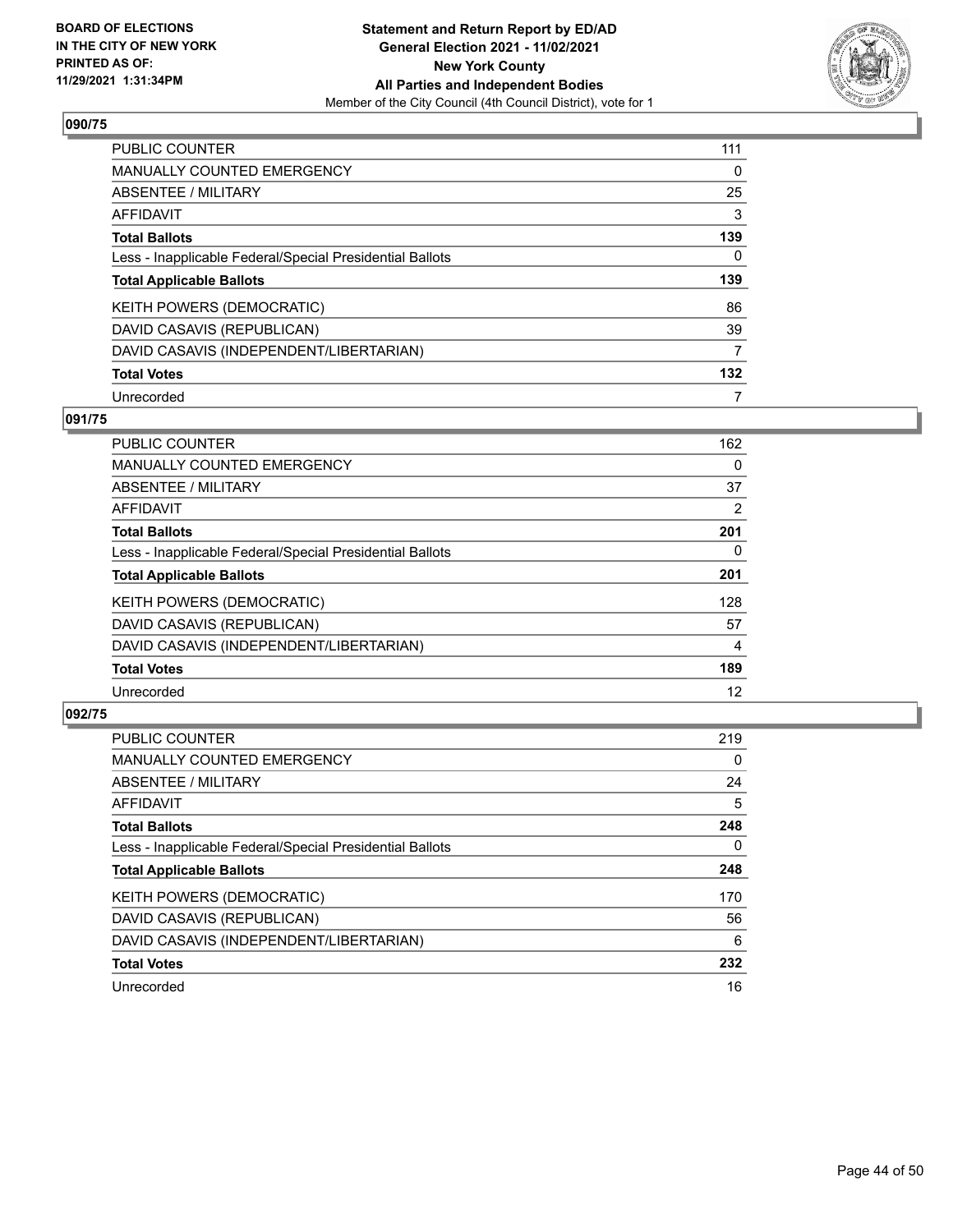

| <b>PUBLIC COUNTER</b>                                    | 150            |
|----------------------------------------------------------|----------------|
| <b>MANUALLY COUNTED EMERGENCY</b>                        | 0              |
| ABSENTEE / MILITARY                                      | 39             |
| AFFIDAVIT                                                | 2              |
| <b>Total Ballots</b>                                     | 191            |
| Less - Inapplicable Federal/Special Presidential Ballots | 0              |
| <b>Total Applicable Ballots</b>                          | 191            |
| KEITH POWERS (DEMOCRATIC)                                | 138            |
| DAVID CASAVIS (REPUBLICAN)                               | 43             |
| DAVID CASAVIS (INDEPENDENT/LIBERTARIAN)                  | $\overline{2}$ |
| <b>Total Votes</b>                                       | 183            |
| Unrecorded                                               | 8              |

#### **004/76**

| <b>PUBLIC COUNTER</b>                                    | 160            |
|----------------------------------------------------------|----------------|
| <b>MANUALLY COUNTED EMERGENCY</b>                        | 0              |
| ABSENTEE / MILITARY                                      | 31             |
| <b>AFFIDAVIT</b>                                         | $\overline{2}$ |
| <b>Total Ballots</b>                                     | 193            |
| Less - Inapplicable Federal/Special Presidential Ballots | $\Omega$       |
| <b>Total Applicable Ballots</b>                          | 193            |
| KEITH POWERS (DEMOCRATIC)                                | 144            |
| DAVID CASAVIS (REPUBLICAN)                               | 45             |
| DAVID CASAVIS (INDEPENDENT/LIBERTARIAN)                  |                |
| <b>Total Votes</b>                                       | 190            |
| Unrecorded                                               | 3              |

| <b>PUBLIC COUNTER</b>                                    | 165      |
|----------------------------------------------------------|----------|
| <b>MANUALLY COUNTED EMERGENCY</b>                        | $\Omega$ |
| ABSENTEE / MILITARY                                      | 46       |
| <b>AFFIDAVIT</b>                                         | $\Omega$ |
| <b>Total Ballots</b>                                     | 211      |
| Less - Inapplicable Federal/Special Presidential Ballots | 0        |
| <b>Total Applicable Ballots</b>                          | 211      |
| KEITH POWERS (DEMOCRATIC)                                | 142      |
| DAVID CASAVIS (REPUBLICAN)                               | 55       |
| DAVID CASAVIS (INDEPENDENT/LIBERTARIAN)                  | 3        |
| <b>Total Votes</b>                                       | 200      |
| Unrecorded                                               | 11       |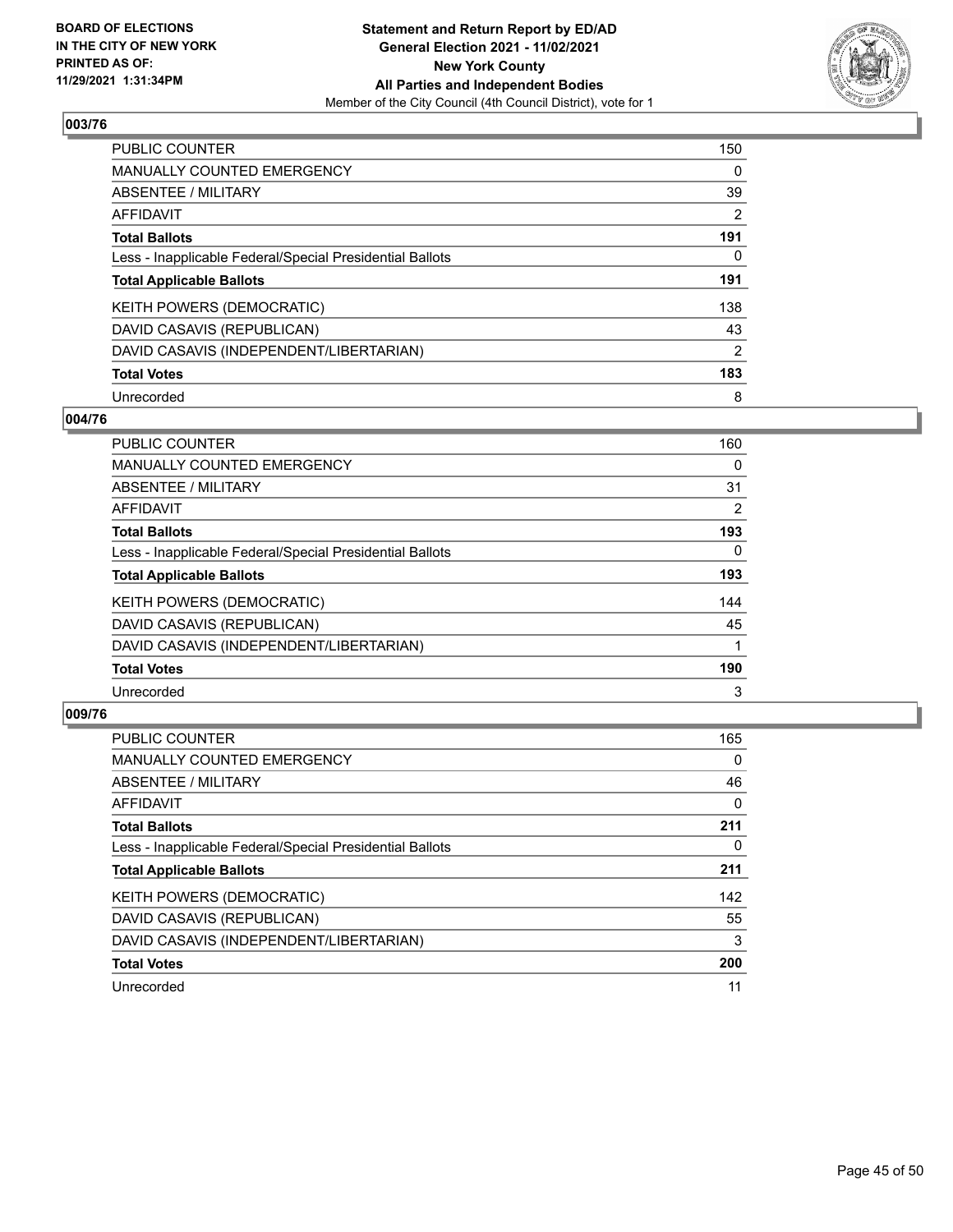

| <b>PUBLIC COUNTER</b>                                    | 189      |
|----------------------------------------------------------|----------|
| MANUALLY COUNTED EMERGENCY                               | $\Omega$ |
| ABSENTEE / MILITARY                                      | 45       |
| AFFIDAVIT                                                | $\Omega$ |
| <b>Total Ballots</b>                                     | 234      |
| Less - Inapplicable Federal/Special Presidential Ballots | 0        |
| <b>Total Applicable Ballots</b>                          | 234      |
| KEITH POWERS (DEMOCRATIC)                                | 180      |
| DAVID CASAVIS (REPUBLICAN)                               | 37       |
| DAVID CASAVIS (INDEPENDENT/LIBERTARIAN)                  | 3        |
| <b>Total Votes</b>                                       | 220      |
| Unrecorded                                               | 14       |

#### **014/76**

| <b>PUBLIC COUNTER</b>                                    | 197 |
|----------------------------------------------------------|-----|
| MANUALLY COUNTED EMERGENCY                               | 0   |
| ABSENTEE / MILITARY                                      | 29  |
| AFFIDAVIT                                                | 3   |
| <b>Total Ballots</b>                                     | 229 |
| Less - Inapplicable Federal/Special Presidential Ballots | 0   |
| <b>Total Applicable Ballots</b>                          | 229 |
| <b>KEITH POWERS (DEMOCRATIC)</b>                         | 155 |
| DAVID CASAVIS (REPUBLICAN)                               | 60  |
| DAVID CASAVIS (INDEPENDENT/LIBERTARIAN)                  | 3   |
| MICHAEL BLOOMBERG (WRITE-IN)                             |     |
| <b>Total Votes</b>                                       | 219 |
| Unrecorded                                               | 10  |

| <b>PUBLIC COUNTER</b>                                    | 253 |
|----------------------------------------------------------|-----|
| MANUALLY COUNTED EMERGENCY                               | 0   |
| ABSENTEE / MILITARY                                      | 24  |
| AFFIDAVIT                                                | 6   |
| <b>Total Ballots</b>                                     | 283 |
| Less - Inapplicable Federal/Special Presidential Ballots | 0   |
| <b>Total Applicable Ballots</b>                          | 283 |
| KEITH POWERS (DEMOCRATIC)                                | 200 |
| DAVID CASAVIS (REPUBLICAN)                               | 70  |
| DAVID CASAVIS (INDEPENDENT/LIBERTARIAN)                  | 4   |
| JAYSON TRAXLER (WRITE-IN)                                | 1   |
| <b>Total Votes</b>                                       | 275 |
| Unrecorded                                               | 8   |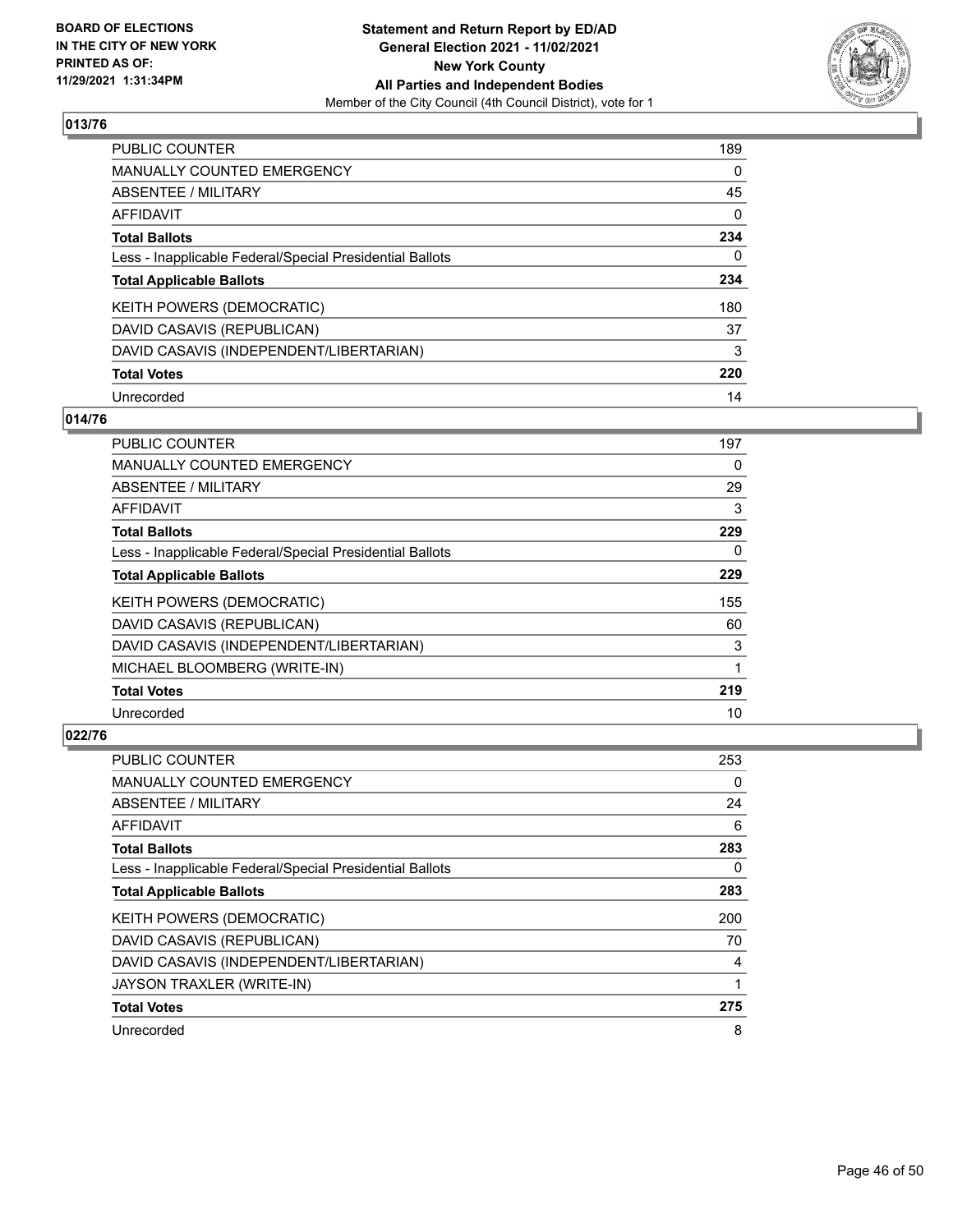

| PUBLIC COUNTER                                           | 154      |
|----------------------------------------------------------|----------|
| MANUALLY COUNTED EMERGENCY                               | $\Omega$ |
| ABSENTEE / MILITARY                                      | 28       |
| AFFIDAVIT                                                | 4        |
| <b>Total Ballots</b>                                     | 186      |
| Less - Inapplicable Federal/Special Presidential Ballots | 0        |
| <b>Total Applicable Ballots</b>                          | 186      |
| KEITH POWERS (DEMOCRATIC)                                | 130      |
| DAVID CASAVIS (REPUBLICAN)                               | 44       |
| DAVID CASAVIS (INDEPENDENT/LIBERTARIAN)                  | 2        |
| <b>Total Votes</b>                                       | 176      |
| Unrecorded                                               | 10       |

#### **024/76**

| <b>PUBLIC COUNTER</b>                                    | 241 |
|----------------------------------------------------------|-----|
| MANUALLY COUNTED EMERGENCY                               | 0   |
| ABSENTEE / MILITARY                                      | 26  |
| AFFIDAVIT                                                |     |
| <b>Total Ballots</b>                                     | 268 |
| Less - Inapplicable Federal/Special Presidential Ballots | 0   |
| <b>Total Applicable Ballots</b>                          | 268 |
| KEITH POWERS (DEMOCRATIC)                                | 190 |
| DAVID CASAVIS (REPUBLICAN)                               | 60  |
| DAVID CASAVIS (INDEPENDENT/LIBERTARIAN)                  | 2   |
| MARK FOLEY (WRITE-IN)                                    | 1   |
| <b>Total Votes</b>                                       | 253 |
| Unrecorded                                               | 15  |

| <b>PUBLIC COUNTER</b>                                    | 169           |
|----------------------------------------------------------|---------------|
| <b>MANUALLY COUNTED EMERGENCY</b>                        | 0             |
| ABSENTEE / MILITARY                                      | 20            |
| AFFIDAVIT                                                | 7             |
| <b>Total Ballots</b>                                     | 196           |
| Less - Inapplicable Federal/Special Presidential Ballots | 0             |
| <b>Total Applicable Ballots</b>                          | 196           |
| KEITH POWERS (DEMOCRATIC)                                | 146           |
| DAVID CASAVIS (REPUBLICAN)                               | 39            |
| DAVID CASAVIS (INDEPENDENT/LIBERTARIAN)                  | $\mathcal{P}$ |
| <b>Total Votes</b>                                       | 187           |
| Unrecorded                                               | 9             |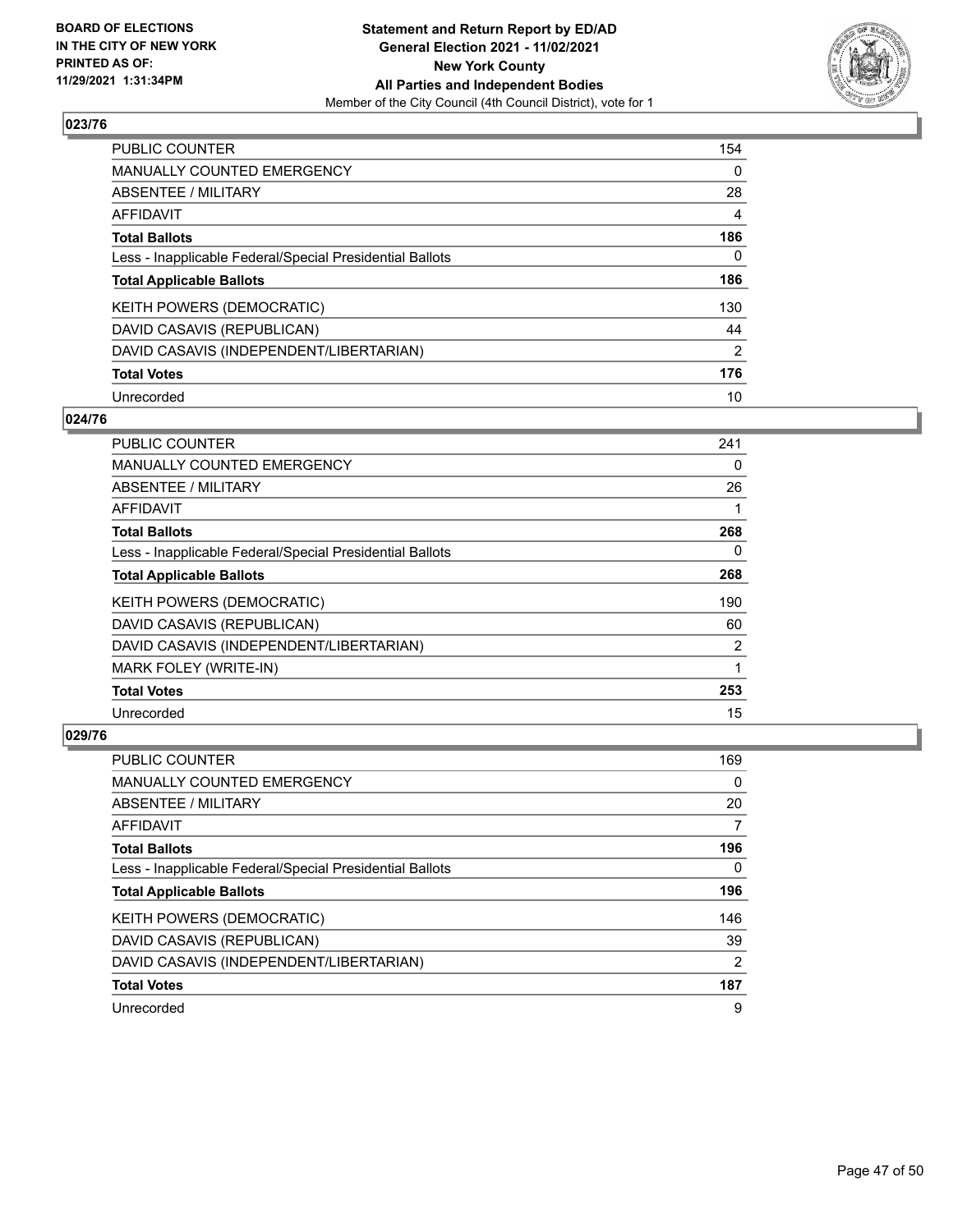

| <b>PUBLIC COUNTER</b>                                    | 174 |
|----------------------------------------------------------|-----|
| <b>MANUALLY COUNTED EMERGENCY</b>                        | 0   |
| ABSENTEE / MILITARY                                      | 22  |
| <b>AFFIDAVIT</b>                                         |     |
| <b>Total Ballots</b>                                     | 197 |
| Less - Inapplicable Federal/Special Presidential Ballots | 0   |
| <b>Total Applicable Ballots</b>                          | 197 |
| KEITH POWERS (DEMOCRATIC)                                | 138 |
| DAVID CASAVIS (REPUBLICAN)                               | 50  |
| DAVID CASAVIS (INDEPENDENT/LIBERTARIAN)                  | 3   |
| <b>Total Votes</b>                                       | 191 |
| Unrecorded                                               | 6   |

#### **038/76**

| <b>PUBLIC COUNTER</b>                                    | 223 |
|----------------------------------------------------------|-----|
| MANUALLY COUNTED EMERGENCY                               | 0   |
| ABSENTEE / MILITARY                                      | 26  |
| <b>AFFIDAVIT</b>                                         | 2   |
| <b>Total Ballots</b>                                     | 251 |
| Less - Inapplicable Federal/Special Presidential Ballots | 0   |
| <b>Total Applicable Ballots</b>                          | 251 |
| KEITH POWERS (DEMOCRATIC)                                | 191 |
| DAVID CASAVIS (REPUBLICAN)                               | 47  |
| DAVID CASAVIS (INDEPENDENT/LIBERTARIAN)                  | 2   |
| <b>Total Votes</b>                                       | 240 |
| Unrecorded                                               | 11  |

## **088/76**

| <b>PUBLIC COUNTER</b>                                    | 273          |
|----------------------------------------------------------|--------------|
| <b>MANUALLY COUNTED EMERGENCY</b>                        | $\Omega$     |
| <b>ABSENTEE / MILITARY</b>                               | 34           |
| AFFIDAVIT                                                | 2            |
| <b>Total Ballots</b>                                     | 309          |
| Less - Inapplicable Federal/Special Presidential Ballots | 0            |
| <b>Total Applicable Ballots</b>                          | 309          |
| KEITH POWERS (DEMOCRATIC)                                | 239          |
| DAVID CASAVIS (REPUBLICAN)                               | 48           |
| DAVID CASAVIS (INDEPENDENT/LIBERTARIAN)                  | 4            |
| ANTHONY KASSAS (WRITE-IN)                                | $\mathbf{1}$ |
| UNATTRIBUTABLE WRITE-IN (WRITE-IN)                       | 2            |
| <b>Total Votes</b>                                       | 294          |
| Unrecorded                                               | 15           |
| 091/76 COMBINED into: 020/73                             |              |

**092/76 COMBINED into: 020/73**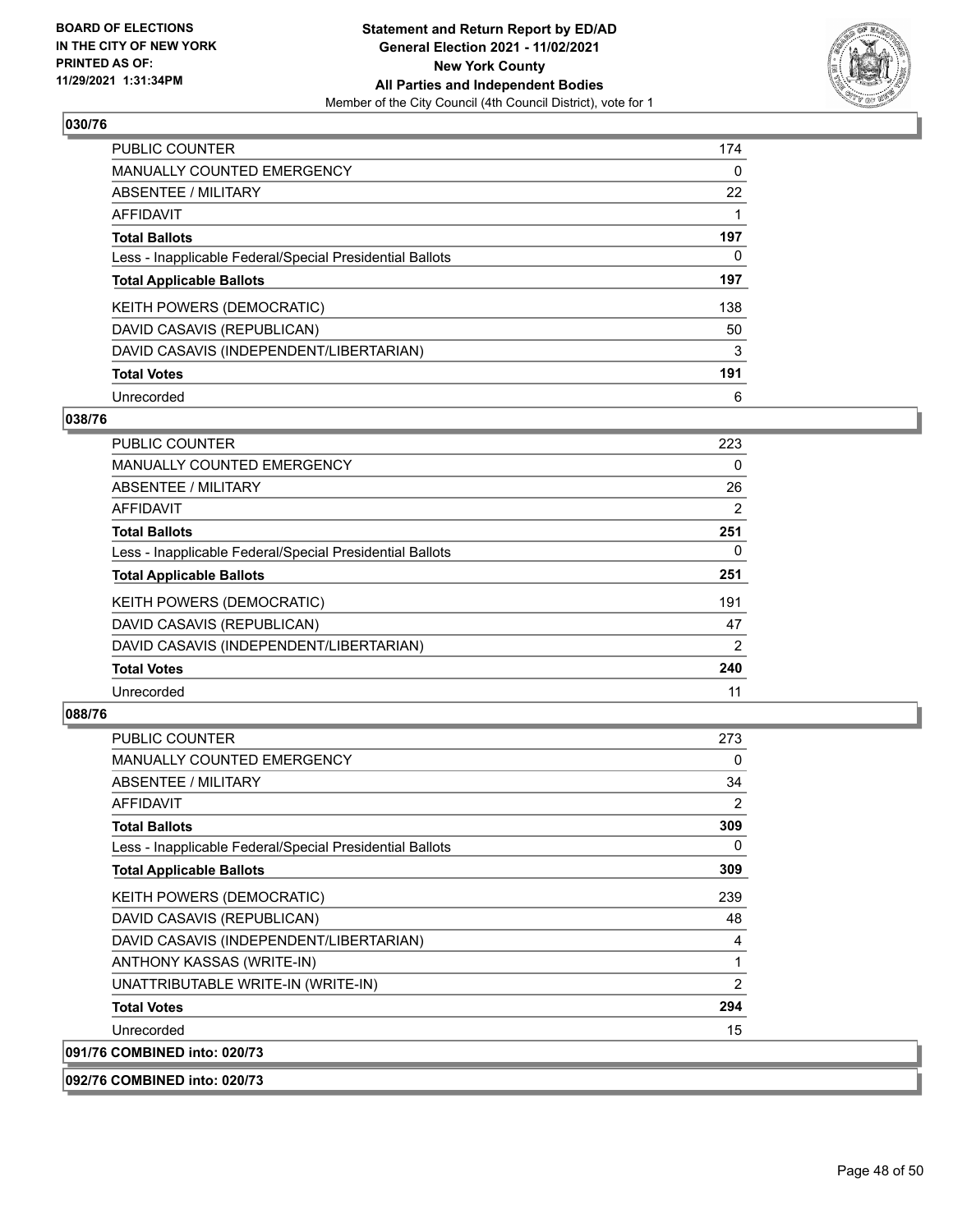

| PUBLIC COUNTER                                           | 131      |
|----------------------------------------------------------|----------|
| <b>MANUALLY COUNTED EMERGENCY</b>                        | 0        |
| ABSENTEE / MILITARY                                      | 39       |
| AFFIDAVIT                                                | 6        |
| <b>Total Ballots</b>                                     | 176      |
| Less - Inapplicable Federal/Special Presidential Ballots | $\Omega$ |
| <b>Total Applicable Ballots</b>                          | 176      |
| <b>KEITH POWERS (DEMOCRATIC)</b>                         | 107      |
| DAVID CASAVIS (REPUBLICAN)                               | 57       |
| DAVID CASAVIS (INDEPENDENT/LIBERTARIAN)                  | $\Omega$ |
| <b>Total Votes</b>                                       | 164      |
| Unrecorded                                               | 12       |